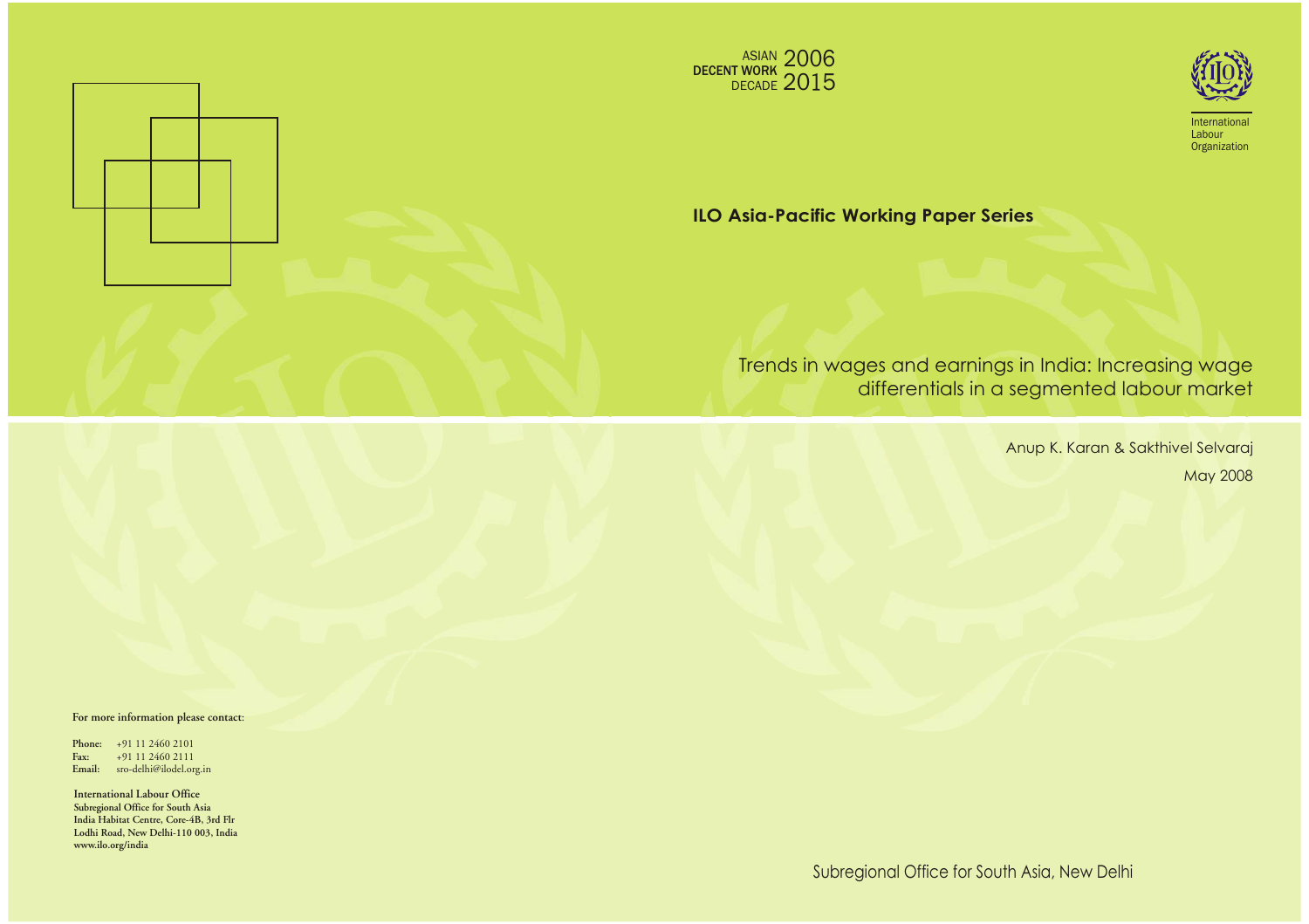# **Trends in wages and earnings in India: Increasing wage differentials in a segmented labour market**

# **Anup K. Karan & Sakthivel Selvaraj**

Anup K. Karan (karan@gmail.com) is a postgraduate in economics from Ranchi University, Jharkhand, and he has completed advanced training and research in international health from the Harvard School of Public Health (HSPH), Harvard University, Boston. Currently, he is working as an independent freelance researcher in the area of poverty, employment, and human development. Earlier, he has worked as a faculty member, Institute for Human Development, New Delhi, and assistant professor (Economics), Government Degree College, Government of Madhya Pradesh. Mr Karan has more than 15 years of experience in research and teaching and he has been working as a consultant for several national and international organizations. He has published several research papers in different journals and books of repute. He has two published books to his credit, *Liberalisation and labour: Labour flexibility in Indian Manufacturing* and *Children, school and work: Glimpses from India.*

S. Sakthivel (shakti@phfi.org) is an economist currently working with the Public Health Foundation of India (PHFI), New Delhi. He was a Takemi Fellow (post-doctoral fellow at Harvard School of Public Health) and a Fulbright Scholar during 2006-07. He holds a PhD in health economics (1996- 2001) from Jawaharlal Nehru University, New Delhi. Earlier, he was engaged as a health economist in the National Commission on Macroeconomics and Health (NCMH), Ministry of Health and Family Welfare, New Delhi, during 2004-05. Mr Sakthivel has also served as a consultant with the National Commission on Enterprises in the Unorganised Sector in India and as a fellow at the Institute for Human Development (2005-06). Prior to that, he was engaged as a research associate at the Institute of Economic Growth (2002-04). His areas of interest include health economics, labour economics and macroeconomics. He has published several articles in reputed national and international refereed journals.

*The responsibility for the opinions expressed in this paper rests solely with the authors and publication does not constitute an endorsement by the International Labour Office of the opinions expressed in this paper, or of any products, processes or geographical designations mentioned in it.*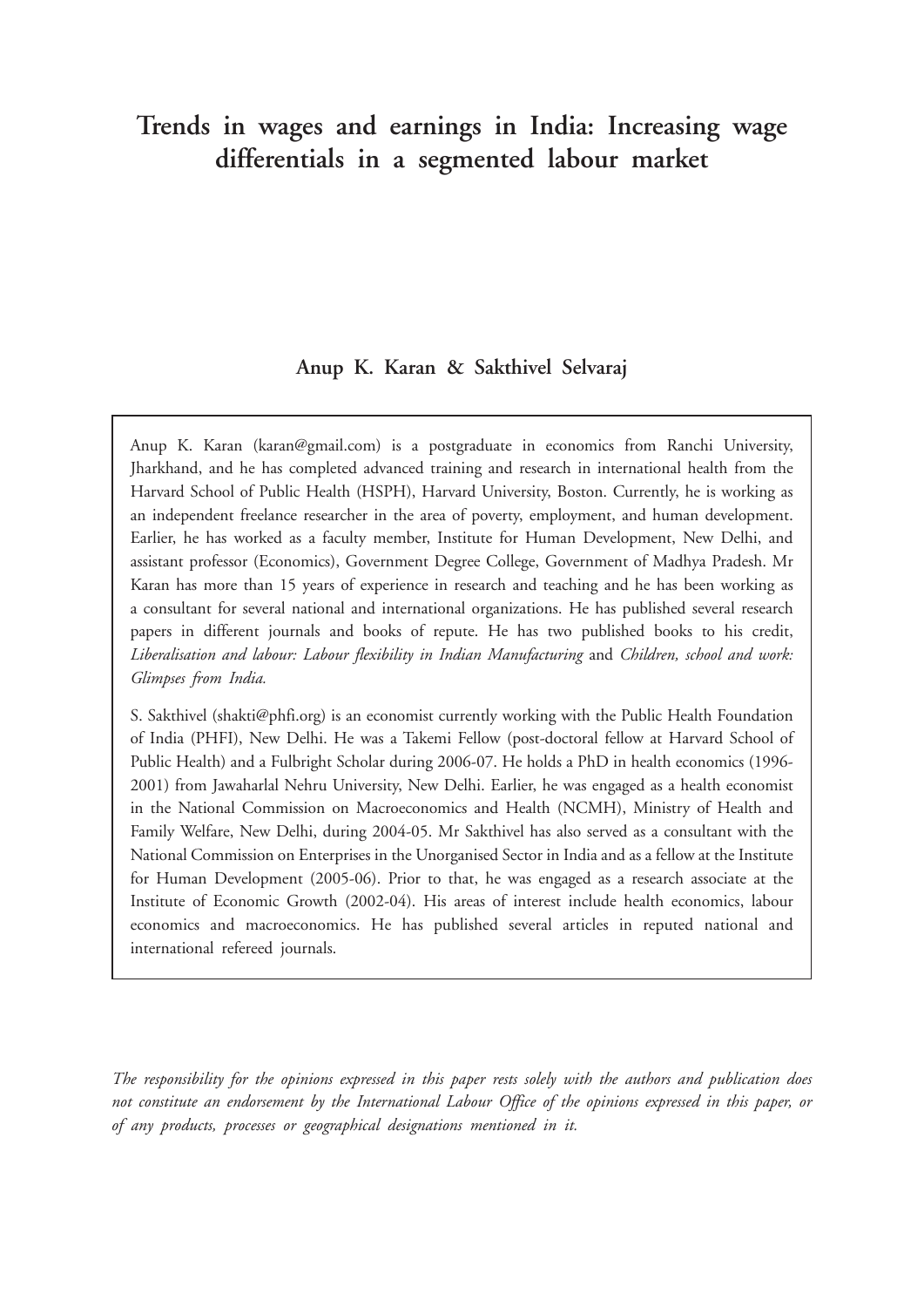Copyright © International Labour Organization 2008 First published 2008

Publications of the International Labour Office enjoy copyright under Protocol 2 of the Universal Copyright Convention. Nevertheless, short excerpts from them may be reproduced without authorization, on condition that the source is indicated. For rights of reproduction or translation, application should be made to the ILO Publications (Rights and Permissions), International Labour Office, CH-1211 Geneva 22, Switzerland or by email: pubdroit@ilo.org. The International Labour Office welcomes such applications.

Libraries, institutions and other users registered in the United Kingdom with the Copyright Licensing Agency, 90 Tottenham Court Road, London W1T 4LP [Fax: (+44) (0)20 7631 5500; email: cla@cla.co.uk], in the United States with the Copyright Clearance Center, 222 Rosewood Drive, Danvers, MA 01923 (Fax: (+1) (978) 750 4470; email: info@copyright.com] or in other countries with associated Reproduction Rights Organizations, may make photocopies in accordance with the licences issued to them for this purpose.

**Trends in wages and earnings in India: Increasing wage differentials in a segmented labour market** Subregional Office New Delhi 2008

ISBN: 978-92-2-120888-4 (print) ISBN: 978-92-2-120889-1 (web pdf)

The designations employed in ILO publications, which are in conformity with United Nations practice, and the presentation of material therein do not imply the expression of any opinion whatsoever on the part of the International Labour Office concerning the legal status of any country, area or territory or of its authorities, or concerning the delimitation of its frontiers.

The responsibility for opinions expressed in signed articles, studies and other contributions rests solely with their authors, and publication does not constitute an endorsement by the International Labour Office of the opinions expressed in them.

Reference to names of firms and commercial products and processes does not imply their endorsement by the International Labour Office, and any failure to mention a particular firm, commercial product or process is not a sign of disapproval.

ILO publications can be obtained through major booksellers or ILO Subregional Office for South Asia, India Habitat Center, Theatre Court Road, 3rd Floor, Lodi Road, New Delhi-110 003. Catalogues or lists of new publications are available free of charges from the above address, or by email: pubvente@ilo.org.

Visit our website: www.ilo.org/publns, or www.ilo.org/india

Printed in India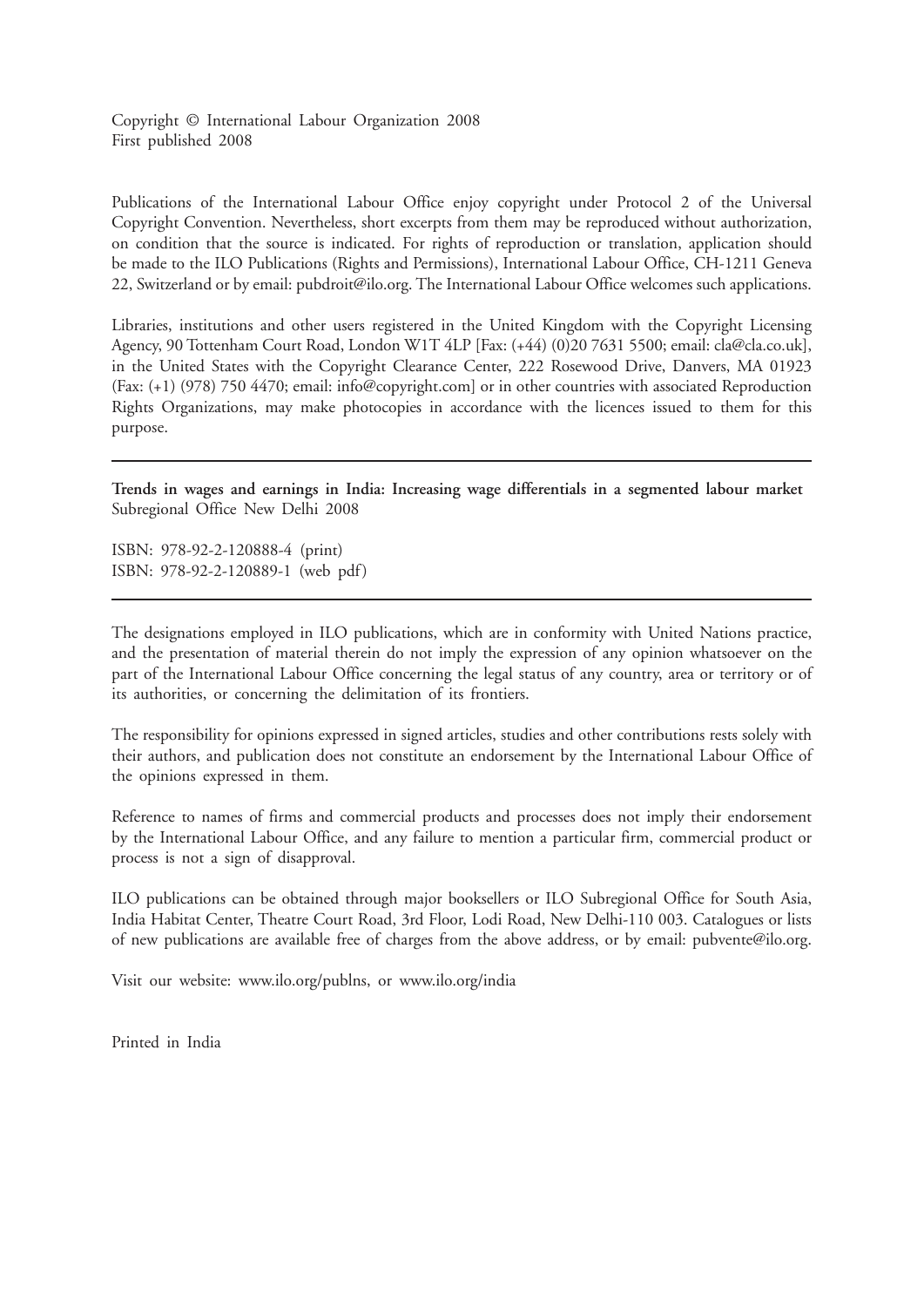# **Executive Summary**

This paper is an attempt to look at the structure and trends of wages and earnings in the Indian labour market in the last two decades. It aims to provide a comprehensive picture of the variations in wage payments across different segments of the labour market and suggests policies to safeguard the interest of the most vulnerable in the labour market. It discusses the structure of the Indian workforce, the long term and short term trends in the real daily wage rates, along with a comparative picture of the preand post-liberalization scenarios of daily wages.

The paper shows that among both regular and casual workers, there has been a fall in growth in wages with increasing wage differential across different segments in the post-liberalization period. Female casual workers not only receive lower wages than their male counterparts, the differential is quite stark. Gender disparity of regular wages is on a rise in the rural sector. However, the overall gender differential in wages is declining over the years, implying a higher wage growth for female workers as compared to male workers. Non-farm wages in rural areas is higher than agricultural wages and the difference has widened during the post-liberalization period. Wage growth in the informal non-farm sector has decelerated and casual workers, particularly in the agricultural sector, have witnessed the slowest increase in wages during this period. Variation in wages across different industrial categories is more distinctive among urban casual workers with male average daily wage rates varying less across sectors.

Further, the paper points out that the increase in labour productivity has not been translated into increased growth in real wages, particularly for casual workers. The need to enhance the educational and skill capabilities of workers to combat poverty is highlighted. It shows that the Indian labour market has witnessed an overall setback in wage growth, particularly among the lower social strata of the workforce. The Minimum wages Act is poorly implemented, particularly in rural areas, and a large proportion of agricultural workers continue to get less than the prescribed minimum wages. Therefore, there is a need to make arrangements for the effective implementation of this Act. Overall, the paper argues that the low level of wages and the increasing wage differential across different segments of the labour market have resulted in widespread poverty among workers, particularly casual workers.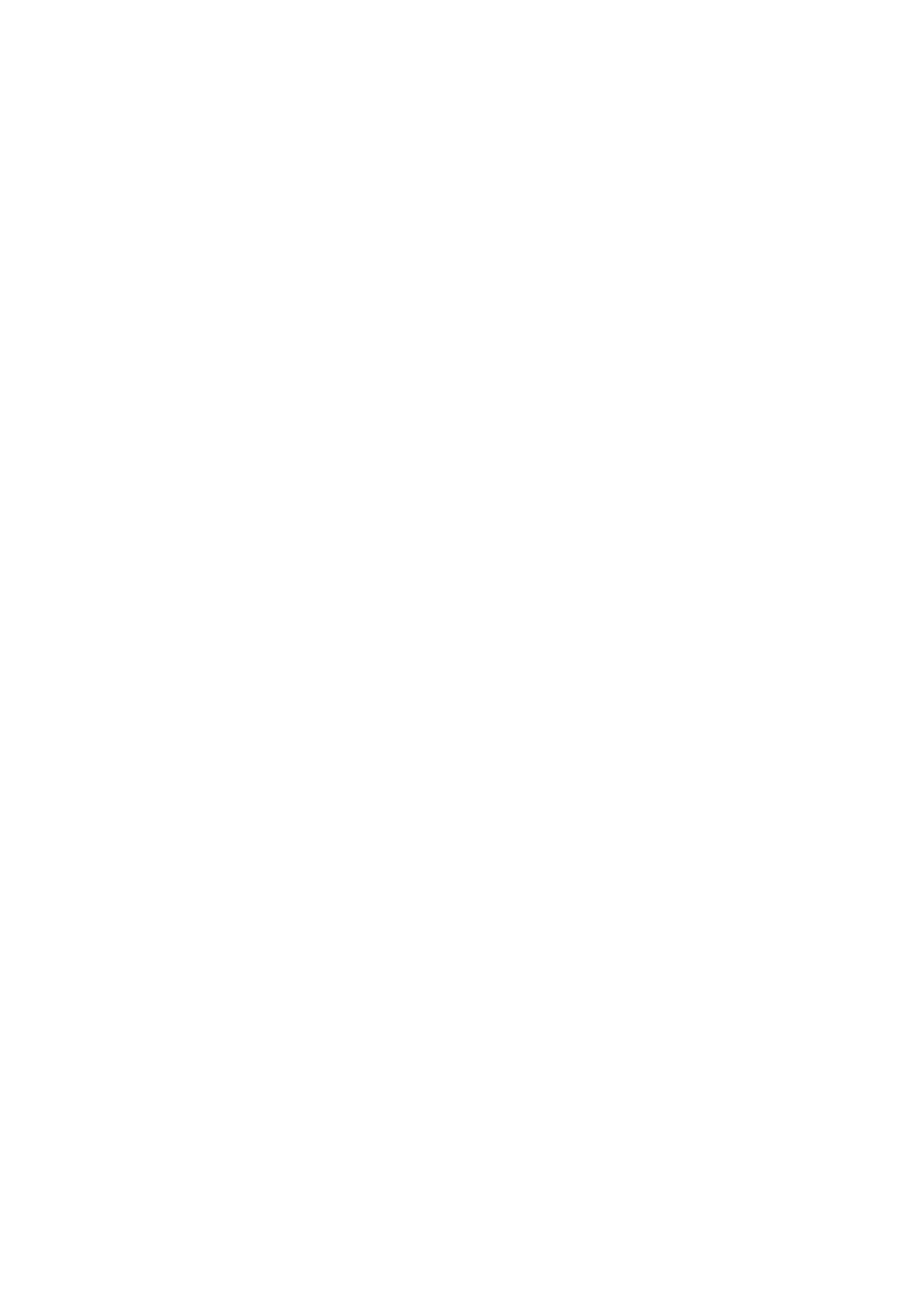# **Foreword**

During the last one and a half decades, growth in employment and wages in India has been unsatisfactory. The overall economic growth has not been able to translate itself into an increment in the wages and earnings of the workforce. The present study, by Anup K. Karan and Sakthivel Selvaraj is an attempt to explore the levels of and trends in variations in wage payments across different segments of the labour market in India. It examines the structure of the Indian workforce, analyses the long term and short term trends in the real daily wage rates in both pre and post-liberalization phases in different states, highlights the inequality in wage payments within the different segments of the labour market, and assesses the magnitude of the working poor and incidence of poverty among different types of workers.

The findings of the paper show that the wage differential across different segments has been on the rise in the post-liberalization period. Gender differentials continue to exist, but have been declining over the years. Wage growth in the informal non-agriculture sector has decelerated and casual workers, particularly in the agricultural sector, have witnessed the slowest increase in wages during the post-liberalization period. The inequality in wage payment within each segment of the labour market also shows an increasing trend during the post-liberalization period. Further, the increase in wages has lagged behind increase in labour productivity all through the post-liberalization period. Education plays a very important role in ensuring higher wages for both regular and casual workers. The authors argue that the Minimum Wages Act is still poorly implemented, particularly in rural areas, and a large proportion of agricultural workers continue to get less than minimum wages. All these have resulted in high incidence of poverty among workers in general and casual workers in particular. The study highlights the need to enhance the educational and skill capabilities of workers to combat poverty.

This paper is part of a series of studies that have been launched by the ILO, Delhi office, coordinated by Sukti Dasgupta, Employment and Labour Market Policy Specialist, to analyse and understand the current employment challenges in India.

> **Leyla Tegmo-Reddy** Director and ILO Representative in India Sub Regional Office for South Asia, New Delhi International Labour Organization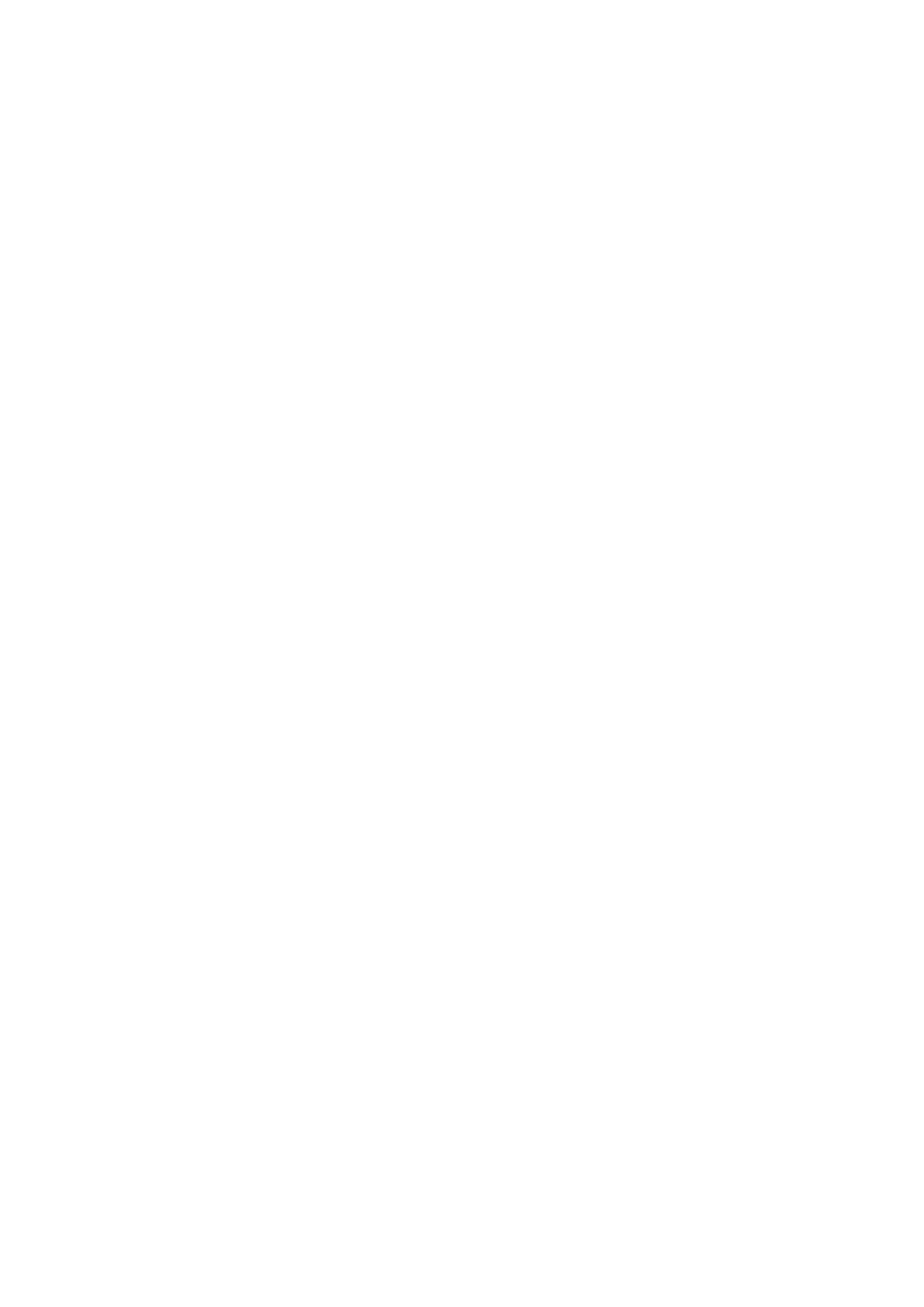# **Table of Contents**

| 1.  | Introduction                                          | $\mathbf{1}$ |
|-----|-------------------------------------------------------|--------------|
| 2.  | Context and literature                                | $\sqrt{2}$   |
| 3.  | Structure of employment in India                      | 5            |
| 4.  | Trends in real daily wages/earnings                   | 6            |
| 5.  | Education and social factors                          | 15           |
| 6.  | Wage differentials and trends in real wages in states | $18\,$       |
| 7.  | Inequality in wage payments                           | 21           |
| 8.  | Labour productivity and wages: Some links             | 24           |
| 9.  | Minimum wages and their implementation                | 27           |
| 10. | Poverty among workers                                 | 30           |
| 11. | Conclusion                                            | 34           |
| 12. | References                                            | 36           |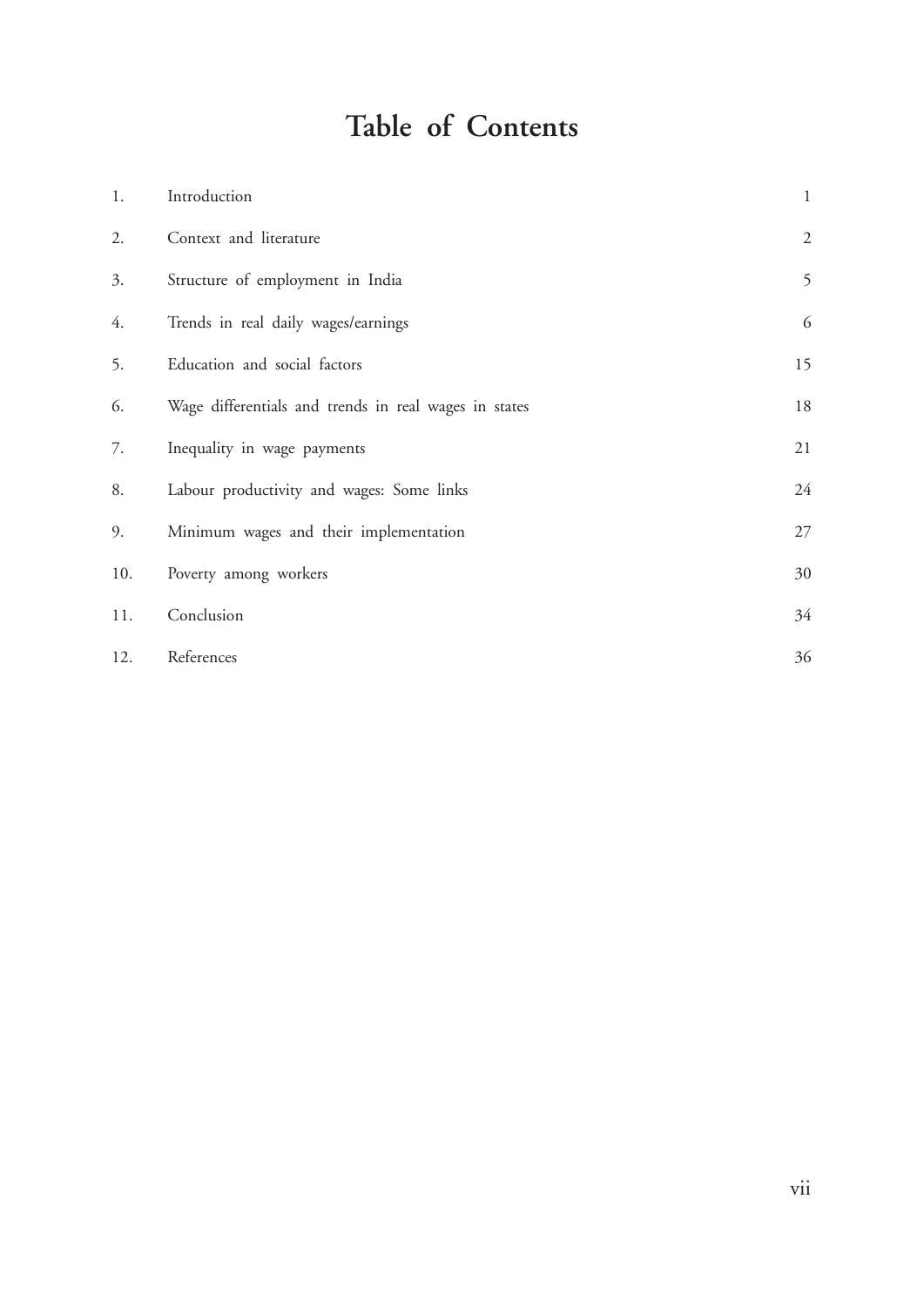# **Acknowledgements**

The authors would like to thank Manas Bhattacharya, Sukti Dasgupta, Sandip Sarkar, Himanshu, and Anoop Satapathy for their comments and suggestions on an earlier draft version of this paper in 2005. The authors would also like to thank the anonymous referees of this paper from the ILO for their detailed comments and suggestions on the final draft of the paper. The usual disclaimers apply.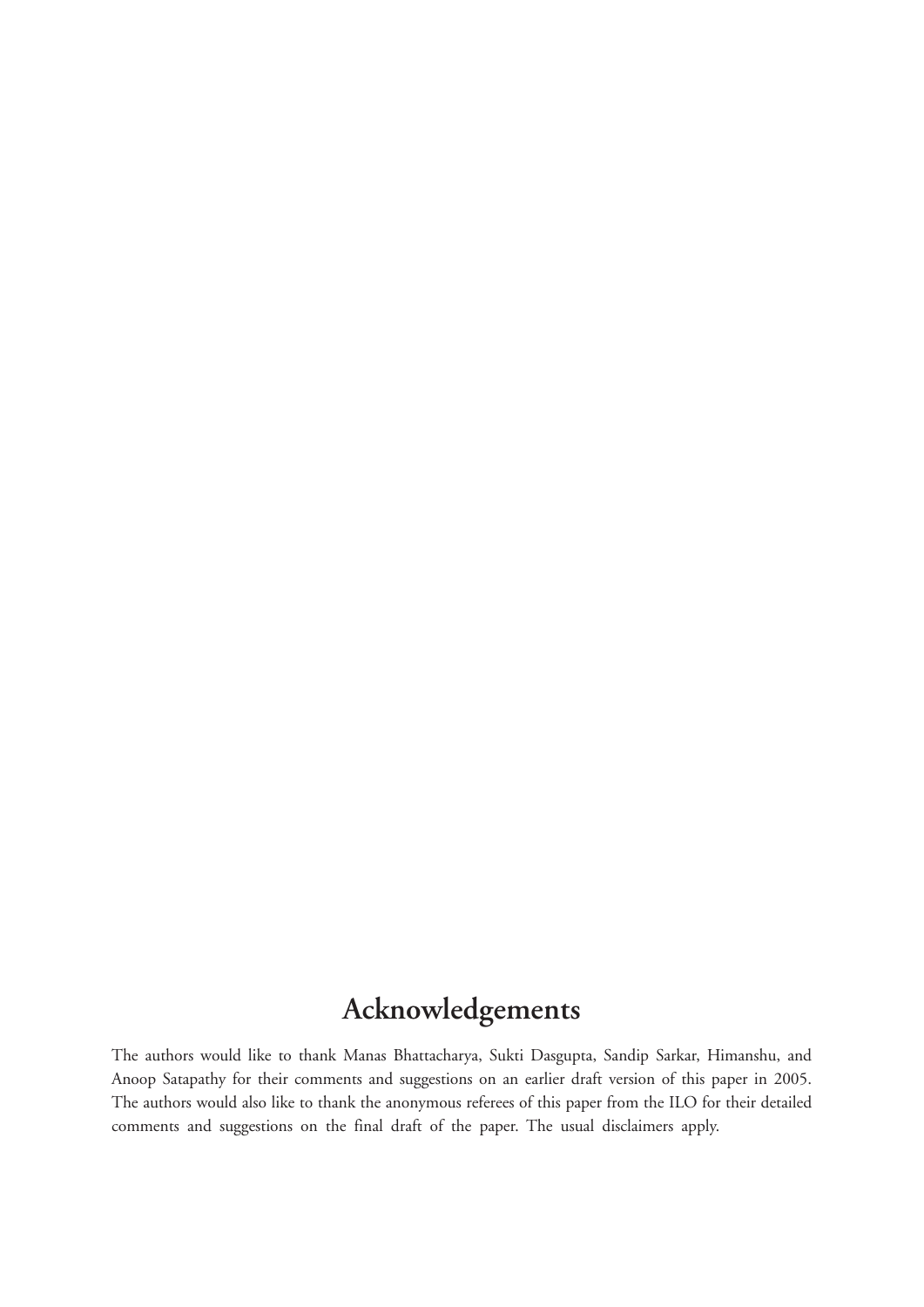### **1. Introduction**

The New Economic Policy initiated during the early 1990s and involving liberalization and globalization of the domestic economy, was supposed to enhance the potential of investment opportunities and usher into the Indian labour market a substantial increase in the income and earnings of workers. However, several studies provide ample evidence that despite a modest overall performance by the Indian economy during the past one and a half decades,<sup>1</sup> the extent to which economic progress has translated into increased labour earnings and, consequently, poverty reduction, has been rather disappointing (Bhalla, 2002; Ghosh, 2004; Kijima and Lanjouw, 2005). Much of this concern arises in relation to the rural workforce, which accounts for 75 per cent of the total workforce in India (Sen and Ghosh, 1993; Nayyar, 1993; Bhalla, 1998; Sen, 1998). Accordingly, slow growth in labour earnings is one of the major reasons for the slower decline in poverty, particularly in the rural areas in the late 1990s and early 2000s (Sen, 1998; Bhalla, 2002; Deaton and Dreze, 2002).

The level of earnings and wages of a workforce is considered a robust indicator of the livelihood status of the population. Though in a general neo-classical framework, the level of wages and earnings of the workforce is determined by demand for and supply of labour, in developing countries, this is affected largely by strict labour market dualism (Heckman and Hotz, 1986) and strong entry barriers across different segments of the labour market. The Lewisian model of labour market dualism considers the coexistence of traditional and modern sectors of employment as largely explaining the wage differentials in a developing economy. In India, the labour market dualism has been documented widely in terms of formal-informal, employment status of workers, occupation types, sectors of employment, states and regions, etc. (Sen, 1994; Unni, 2001; Tendulkar, 2003; Das, 2003). Accordingly, wages and earnings of workers differ across different segments of the labour market (Sen, 1998).

Against this background, the present study, based on data from the National Sample Survey Organisation (NSSO),<sup>2</sup> attempts to study the structure and trends of wages and earnings in the Indian labour market and changes therein during the past two decades or so. In general, the paper provides a comparative scenario of the pre- and post-liberalization phases, covering the period from 1983 to 1993- 94 and from 1993-94 to 2004-05, respectively. The present paper uses a segmented labour market approach to show the wage differentials across the different segments of the Indian labour market. Though the literature is replete with studies on wages and earnings in India, most of these studies are focused on either agricultural wages or levels of wages and earnings in the manufacturing sector. There are very few studies that present a comprehensive picture of wage levels and the trends across different segments of the labour market. The present paper is a modest attempt in this direction. The rest of the paper is organized as follows:

After presenting a review of the relevant literature in Section 2, Section 3 presents a brief overview of the structure of the workforce in India. Section 4 examines in detail the levels and trends in wages/ earnings of workers. This section dissects long term and short term trends in the real daily wage rates and presents a comparative picture of daily wages before and after liberalization. In Section 5, we discuss

*<sup>1</sup> Economic growth has accelerated substantially since the 1980s from a sluggish 'Hindu growth rate' of 3.5 per cent in the earlier decades.*

<sup>&</sup>lt;sup>2</sup> The National Sample Survey Organisation (NSSO) is a premier institution of the Government of India under the Ministry of *Statistics and Programme Implementation, which collects household data on the employment and unemployment situation in India on a regular basis.*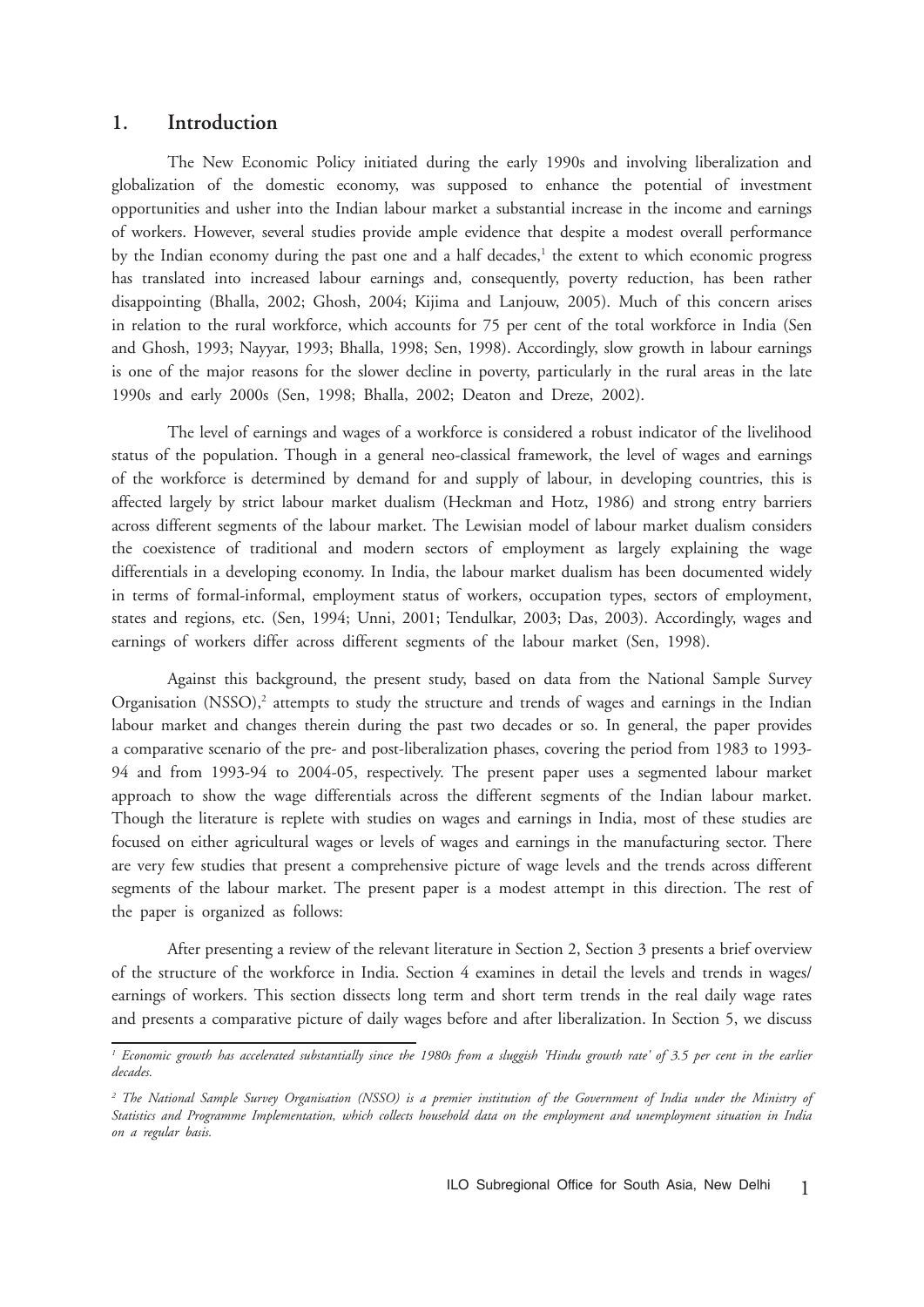in brief the role of two important factors, education and social groups, in wage fixation. Section 6 of the paper presents a detailed analysis of the levels of and trends in real wages across the different states of India. Inequality in wage payments within the different segments of the labour market has been presented in Section 7. The link between labour productivity and wage payment has been explored in Section 8. The role of minimum wages in determining the prevailing wages has been studied in Section 9, which also investigates the extent of implementation of minimum wages in different sectors. Section 10 presents an assessment of the working poor and incidence of poverty among different types of workers. Lastly, Section 11 offers conclusions and policy recommendations.

#### **Data source**

In this paper, we have used unit record data collected by the National Sample Survey Organisation on Employment and Unemployment for four quinquennial rounds of survey in the 1980s and 1990s, and the latest round conducted in 2004-05. These survey rounds are: the 38<sup>th</sup> round of 1983; the 50<sup>th</sup>, 55<sup>th</sup> and 61<sup>st</sup> rounds of the agricultural years of 1993-94, 1999-2000 and 2004-05, respectively. The wage rates for casual workers in the non-agriculture informal sector have been calculated by using the unit data of the non-agricultural informal sector (NSSO, 55<sup>th</sup> round) survey of 1999-2000. Unless mentioned otherwise, the source of all tables and graphs used in this paper is the NSSO database as mentioned in this paragraph.

## **2. Context and literature**

Available studies on wages and earnings in India suggest that rural and, in particular, agricultural wages have received the highest attention. During the 1970s and 1980s, the most notable of these studies were done by Krishnaji (1971), Jose (1974 and 1988), Lal (1976), and Laxminarayan and Tyagi (1977). These studies analysed rural and agricultural wages, which reported a significant rise in the real agricultural wages and in several states, particularly during the post green revolution period. During the 1980s, rural wages are shown to have accelerated quite sharply in a number of the poorer states (Jose, 1988).

However, studies conducted during the 1990s revealed a reversal in the tendency of wage rise, wherein the growth of wages registered a deceleration (Bhalla, 1998; Sen, 1998). Deaton and Dreze (2002) note that according to recent estimates based on 'Agricultural Wages in India (AWI)', real agricultural wages were growing at about 5 per cent per year in the 1980s and 2.5 per cent per year in the 1990s. But other recent studies do not support the trend of deceleration in real agricultural wages. Sharma (2001), for instance, using RLE (Rural Labour Enquiry, conducted by the NSSO) data, concluded that agricultural wages did not witness a decline during the 1990s contrary to the findings of studies based on the AWI data. Sundaram (2001) also rejects the view that there has been a slowdown in the rate of growth of mean daily wage earnings of adult labourers during the 1990s. These differences in findings are observed mainly on account of differences in data sources, which, in turn, differ in terms of coverage and definitions.<sup>3</sup> In any case, as far as NSSO data is concerned, this does not support the argument of declining trends in wage increase over the years for casual workers as such. However, there have been wide variations in the rate of growth of real wages across different segments of the labour market, while the studies reported a mixed trend of wage increase during the 1990s and later (Sen, 1994;

*<sup>3</sup> For details on the differences across various sources, see Himanshu (2005).*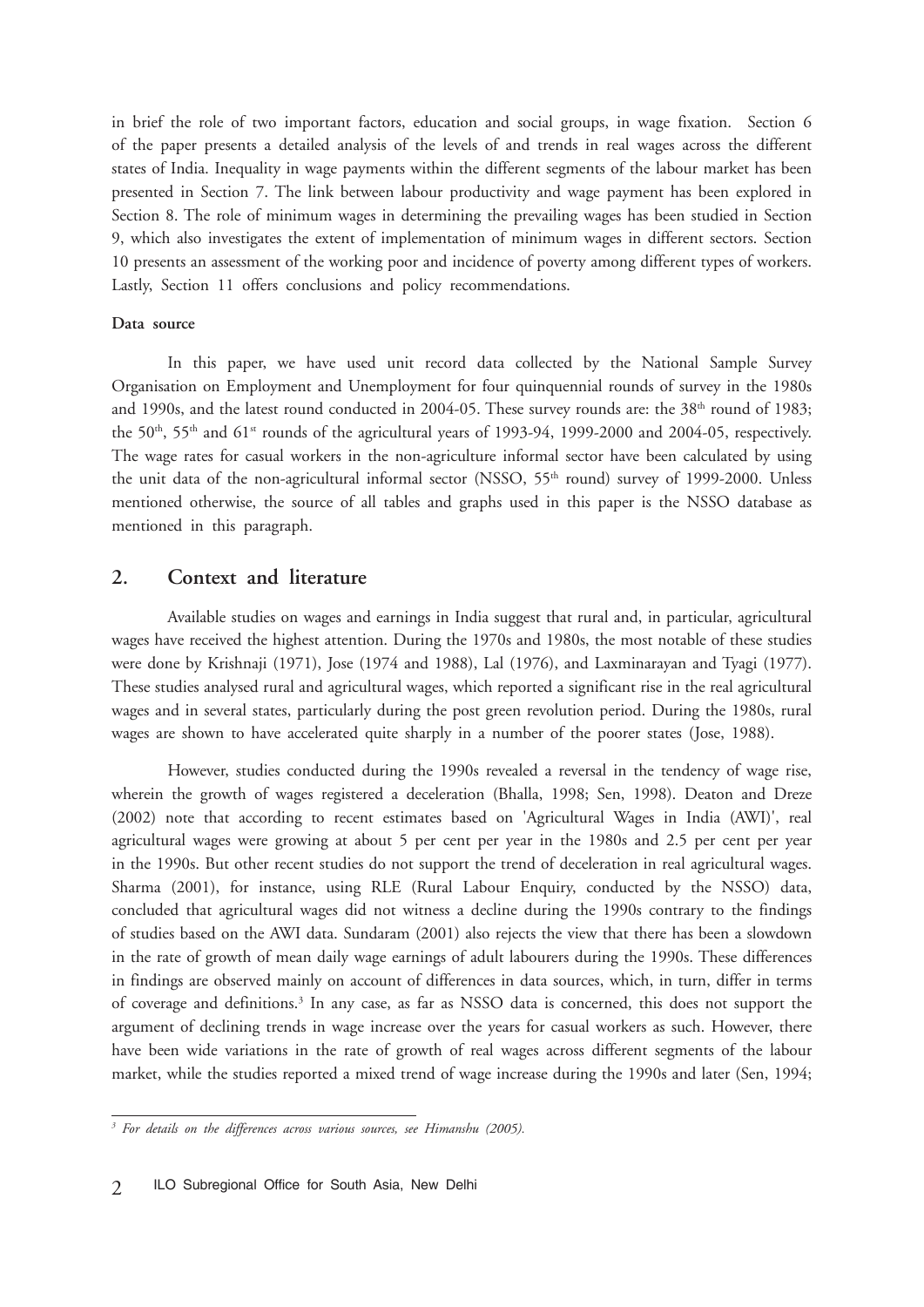Parthasarthy, 1996; Bhalla, 1997; Unni, 1997; Sharma, 2001; Sundaram, 2001; Himanshu, 2005; Sundaram and Tendulkar, 2006).

Some studies also show that there has been impressive growth of wages and earnings during the 1990s. Bhalla and Das (2005), while exploring the trends in wages at the all-India and state levels, observe that there has been secular increase in wages all through the period of the 1980s and 1990s, and that the rate of increase has accelerated during the 1990s. Similarly, Sundaram and Tendulkar (2006) find acceleration in the real wages and earnings of the Indian labour force during the 1990s and specifically mention that the "most vulnerable section of both rural and urban labour markets was characterized by a healthy growth in real daily earnings and reduction in male-female earnings differentials". However, these studies report acceleration in real wages during the 1990s, mainly at the aggregate level.

At the disaggregate levels, these studies show slow or no rise in rural casual real wages in general, and agricultural wages in particular, during the 1990s. Unni (2005) notes a mixed trend for informal sector workers both in terms of employment growth and increase in real wage earnings. She notes that "the process of reforms that allowed small firms to expand capacity, de-reserved products, and allowed the inflow of new technologies, rejuvenated the unorganized manufacturing sector in the late 1990s. Many industries in the unorganized sector such as manufacture of machinery, motor vehicles and chemical products displayed fast growth of value added and labour productivity. The benefits of this growth were transferred to the workers in the sector in terms of growth of employment, accompanied by rapid rise of wage earnings per worker."

Unni also observes that "one of the negative outcomes of the policy changes (during the 1990s) was growing inequalities between various segments of the workers. The segment of the workforce that benefited the most was male skilled workers in regular employment. The urban workers also did better than their rural counterparts. There was increasing wage gap between the regular and casual, skilled and unskilled, and men and women workers."

Unni's observations are based on the unorganized manufacturing sector, which constitute up to 32 per cent of total unorganized sector units and approximately 37 per cent of total unorganized sector employment. What remains to be explored is what the reform process has done for the informal nonmanufacturing sector units and workers, particularly across the sectors of construction; trade and repair services; transport, storage and communication services; and community and social services. These sectors constitute approximately 60 per cent of the total informal enterprises and approximately 52 per cent of the total informal employment.

In general, literature shows that the recent economic growth has been accompanied by deceleration in employment growth in the economy during the 1990s. This has been termed as the 'jobless growth' phenomenon (Mahendradev, 2002; Ghose, 2004). Ghosh (2005) notes that "the deceleration and even decline in organized sector employment was one of the more disturbing features of the period after 1990, especially given that industrial output increased manifold". In fact, slow employment growth has been one of the most important reasons of increased labour productivity, particularly in the organized manufacturing sector, during the 1990s. Bhattacharya and Sakthivel, (2005) note that though employment elasticity has been positive for most of the employment sectors in the post reform period, the growth in real wages has been rather shaky.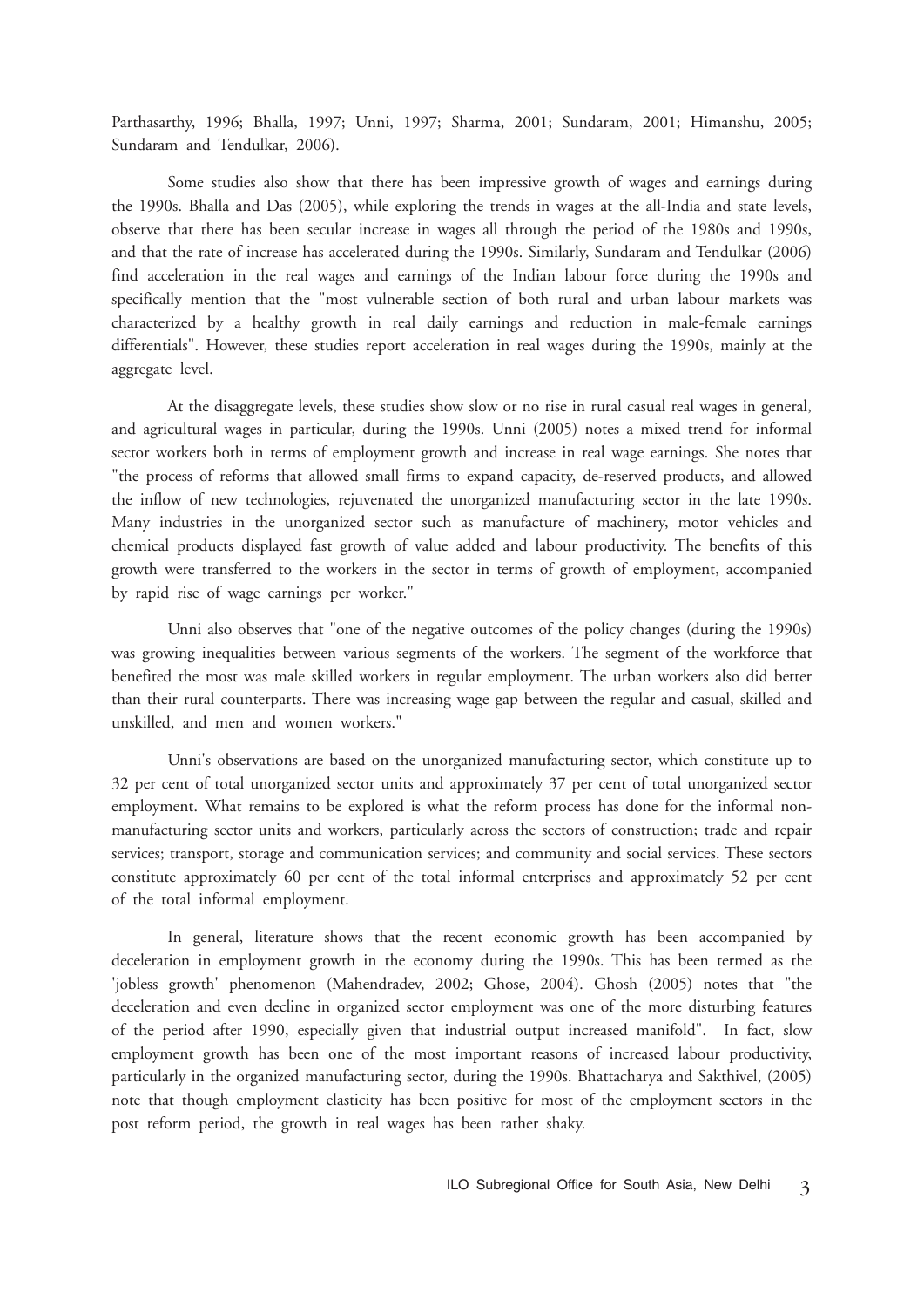Further, whatever employment growth has taken place during the 1990s has been largely concentrated in the urban unorganized sector (GOI, 2006; Unni and Rani, 2003). This has resulted in increased out-migration of rural labour on the one hand and declining working conditions in urban areas on the other (Kundu, 1997 and 2002). Subsequently, this appears to have certainly helped employers to avoid many rules and regulations related to labour welfare in general and implementing minimum wages in particular (Unni, 2000; Deshpande et al., 2004).

Further, increased casualization of the workforce has reduced the bargaining power of labour in the post-liberalization era (Karan and Sarkar, 2003). As a result, increase in wages and earnings of workers has not been satisfactory as actual wages paid to workers, particularly in rural areas and in the urban unorganized sector, have not only been very low, but also, in many regions, even lower than the official minimum wages (Deshpande et al., 2004).

In a recent study, Saget (2006) shows that in the urban non-agriculture sector, most casual workers do get minimum wages or even higher on a daily basis, but most of these workers work for more than 10 or even 12 hours a day for those wages. In fact, the phenomenon of 'jobless growth', coupled with slower increase in real wages, has led many scholars to believe that during the postliberalization period, the rate of poverty reduction has been much lower than is claimed officially by government agencies such as the Planning Commission.4 It is also observed that whatever poverty reduction has taken place during the 1990s has not contributed to equality.<sup>5</sup>

A review of these studies<sup>6</sup> clearly indicates that though the average wages and earnings of the Indian workforce have increased in general during the 1990s, the growth in wages has not been commensurate with overall economic growth, and large variation in wage rates are observed across different segments of the labour markets. Low average wages and increasing wage differentials across different segments of the labour market have led the benefits of the recent economic growth to concentrate among the most secured job holders. A large section of the labour force, particularly daily wage earners and part of the self-employed, continue to face poverty. NCEUS (2007, p. 24) notes that high incidence of poverty among workers 'is an indicator of inadequate income levels and the extent of vulnerability of workers'. In the literature, poverty among the employed has generated great interest among different researchers in recent years. Much of this concern, in fact, arises with respect to inequitable distribution of the fruits of development. In general, this lot of the working population has been referred to as the 'labouring poor' and/or the 'working poor' (Sundaram and Tendulkar, 2002). They have been termed so mainly because despite being employed, their earnings are not sufficient to fight poverty.

Different estimates show that the proportion of the working poor to the total poor population in India has been around 35 per cent, while the headcount ratio (HCR) of poverty among the working

*<sup>4</sup> The Planning Commission estimates show a high decline of 10 percentage points in rural poverty from 36 per cent in 1991 to 26 per cent in 2001. Sundaram and Tendulkar's initial estimates (2001) also showed a 8.2 percentage point decline at the all India level. Deaton and Dreze (2002) also show a decline of around 7 percentage points. These estimates were based on adjusted NSS (1999-2000) data in order to make it more comparable with the previous rounds.*

*<sup>5</sup> Since major sources of data on consumption expenditure collected by the National Sample Survey Organization (NSSO) has lost direct comparability in 1999-2000 with that of earlier years (Sundaram and Tendulkar, 2001; Deaton and Dreze, 2002; Sen and Himanshu, 2004; Mazumdar and Sarkar, 2004), the recent debate has been rather inconclusive, and the focus of debate has shifted from comparing poverty trends to comparing levels of wages and earnings of the Indian workforce.*

*<sup>6</sup> For a recent review, see Kingdon (1998).*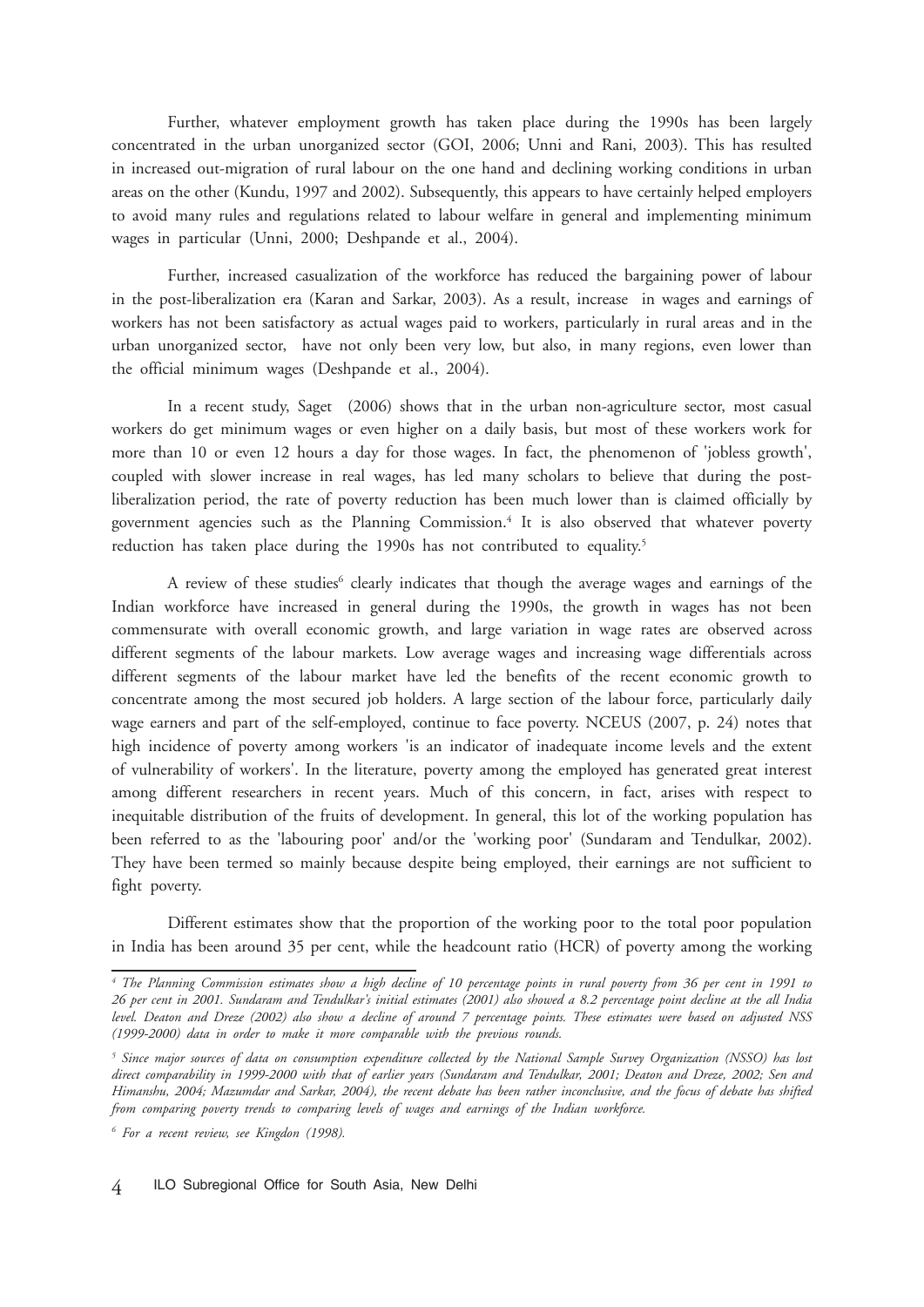population is around 30 per cent (Sundaram and Tendulkar, 2002). Further, it has been well documented in literature that among different types of workers in India, the poverty ratio is the highest among casual labourers (See, for example, Bhalla, Karan and Shobha, 2006) constituting the bulk of the total working poor. These two studies, however, use the NSSO data up to 1999-2000 and no similar estimates are available after that. NCEUS, (2007), utilizing the NSSO data from 2004-05, documents widespread poverty among unorganized sector workers. In any case, most of these studies note reduction not only in poverty ratio, but also the headcount of poverty among the workers in general and casual workers in particular, over the years. However, the existing literature mostly focuses on estimating the headcount ratio and number of working poor and does not adequately address the issue of differential changes in poverty reduction across different types of workers. In general, there may be a high correlation between rate of poverty reduction and growth of wages and earnings across different segments of workers.

# **3. Structure of employment in India**

Broadly, the working population is divided into two main components - wage labour and nonwage labour. Wage labour consists of regular salary/wage earners and casual labourers. The non-wage component consists of self-employed persons, which includes own-account workers, employers, and unpaid family workers. Regular paid employment can be considered as secure (Dickens and Lang, 1985), and self-employment as fairly secure, even though incomes from certain types of self-employment may be irregular, inadequate, and uncertain. But for the typical casual worker, neither employment nor income is certain (Bhalla, 2002; Sundaram and Tendulkar, 2006).

At the all-India level, approximately 60 per cent of the rural labour force and 45 per cent of the urban labour force is self-employed. After a long period of declining trends during the 1980s and 1990s, the proportion of the self-employed shows significant increase during the early 2000s. The proportion of regular employed has remained stagnant at around 7 per cent in rural and approximately 40 per cent in urban areas. The recent increase in self-employment has taken place mainly at the cost of casual employment, with the proportion of the latter declining from 37 per cent to 33 per cent in rural and from 18 per cent to 15 per cent in urban areas between 1999-2000 and 2004-05, respectively (Table 1).

| Employment status   | 1983  | 1987-88 | 1993-94 | 1999-2000 | 2004-05 |
|---------------------|-------|---------|---------|-----------|---------|
| Rural               |       |         |         |           |         |
| Self-employed<br>1. | 61.37 | 59.50   | 57.96   | 55.76     | 60.2    |
| Hired<br>2.         | 38.63 | 40.50   | 42.04   | 44.24     | 39.9    |
| Regular<br>(i)      | 7.15  | 7.79    | 6.45    | 6.83      | 7.1     |
| (ii) Casual         | 31.49 | 32.72   | 35.59   | 37.41     | 32.8    |
| Urban               |       |         |         |           |         |
| Self-employed<br>1. | 42.05 | 42.86   | 42.29   | 42.23     | 45.4    |
| Hired<br>2.         | 57.95 | 57.14   | 57.71   | 57.77     | 54.5    |
| Regular<br>(i)      | 39.80 | 40.36   | 39.40   | 40.03     | 39.5    |
| (ii) Casual         | 18.15 | 16.79   | 18.31   | 17.74     | 15.0    |

**Table 1 : Percentage distribution of workforce in India, 1983 to 2004-05**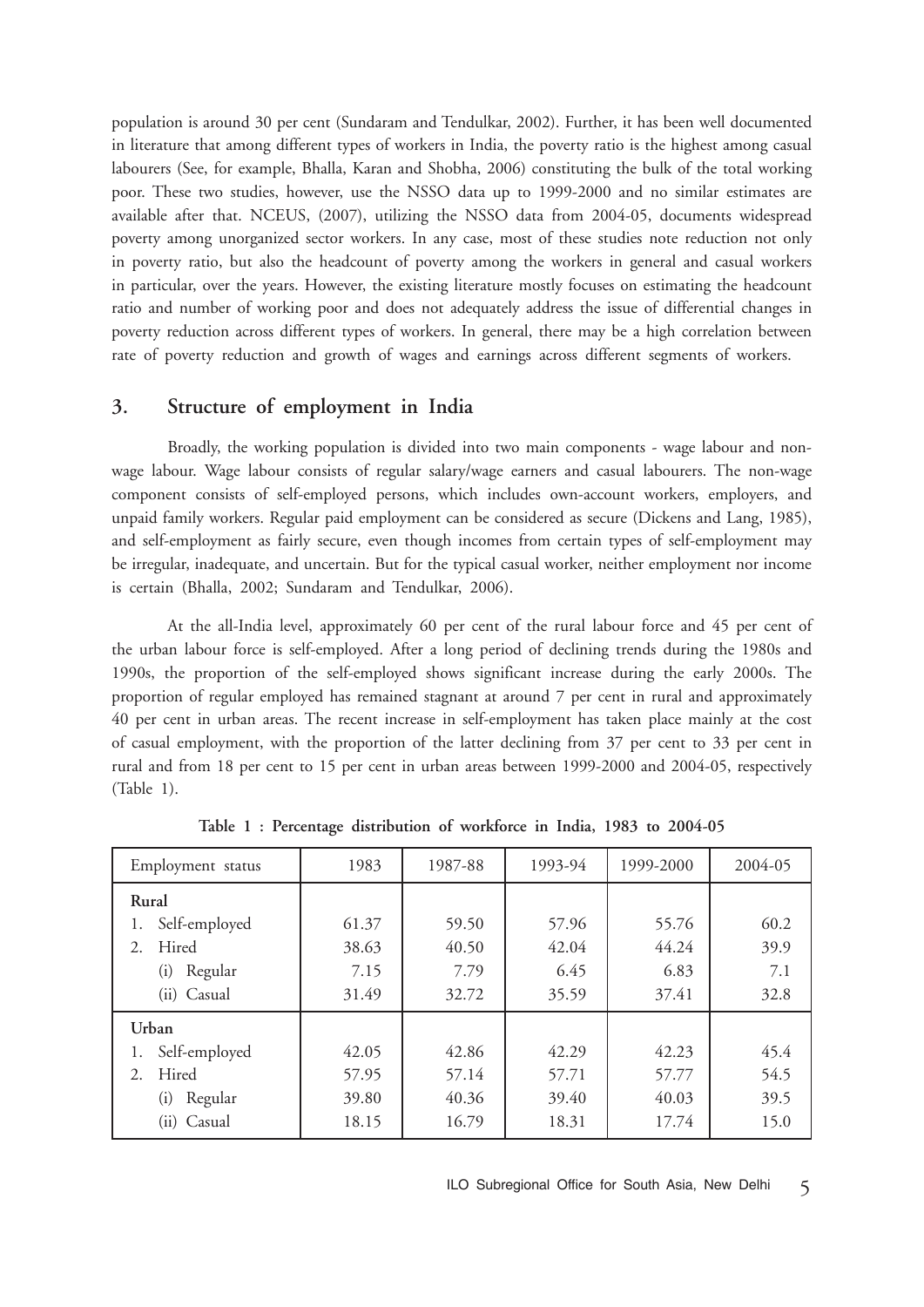Though the proportion of self-employed in the Indian workforce shows a long term declining trend over the years, this group still constitutes the single largest share. This section of the workforce does not operate in the labour market for wages or earnings, but earn profits out of their own enterprises. A small proportion of them are exclusively employers, while a large section of them work as owners/ employers cum workers. Further, an overwhelming proportion of these self-employed workers are small and petty business holders, including small and marginal farmers, and many a time, their earning levels are as low as those of casual workers. A large section of the self-employed persons resort to casual labour work in order to supplement household income (Bhalla, Karan and Shobha, 2006). Needless to say, the level of earnings of most of the self-employed workers in the organized sector is much higher than those in the unorganized sector.

The most dismal state of affairs in the Indian labour market can be located in the category of casual wage labourers. While their work contract is terminated and renewed on a daily basis, poor working conditions and low wages yield them only poverty. Casual wage labour is not a homogeneous group of workers. Urban casual labourers are better placed in comparison to their rural counterparts because of better job opportunities in the urban informal sector. In rural areas, casual workers are engaged largely in agriculture at subsistence wages.

Further, among these three broad segments of the labour market, regular job markets, particularly in the organized sector, have strong and strict entry barriers based on various pre-qualifications of the labour force. In contrast, a large proportion of the self-employed and casual workforce keeps oscillating between the two, depending on the job availability in these two markets.

# **4. Trends in real daily wages/earnings**

The distinguishing feature of labour market duality in India can be located in the wage structure of the workers. The dichotomy in the wage structure is brought out here first in terms of casual-regular and sectoral wages. Rural-urban dualism is the most overriding characteristic across all the segments. Male-female differentials are also discussed in each of the sections.

#### **4.1 Regular and casual wages**

Table 2 presents prevailing daily earning/wage rates for the last two decades for regular and casual workers both in rural and urban areas at current and constant (1993-94) prices. Firstly, we observe that urban workers receive a higher wage rate than their rural counterparts both in the regular and casual segments of the labour market. In constant terms, the average daily wage rate of regular workers during 2004-05 was close to Rs 96 in urban areas as against roughly Rs 74 in rural areas. The respective wage rate during 1983 was approximately Rs 59 and Rs 39. Therefore, it appears that rural regular workers obtain less by one-fourth of what their urban counterparts receive. This trend is visible over the entire period under consideration and continues to remain so for multiple reasons. Urban regular workers are typically better educated and, hence, possess skills that fetch them higher returns compared to rural workers. Better and more varied opportunities are usually created and available in urban areas, which, in turn, yield higher returns for the regular workers. Such jobs are not only rare in rural areas, but also less lucrative, given the poor infrastructure in such areas.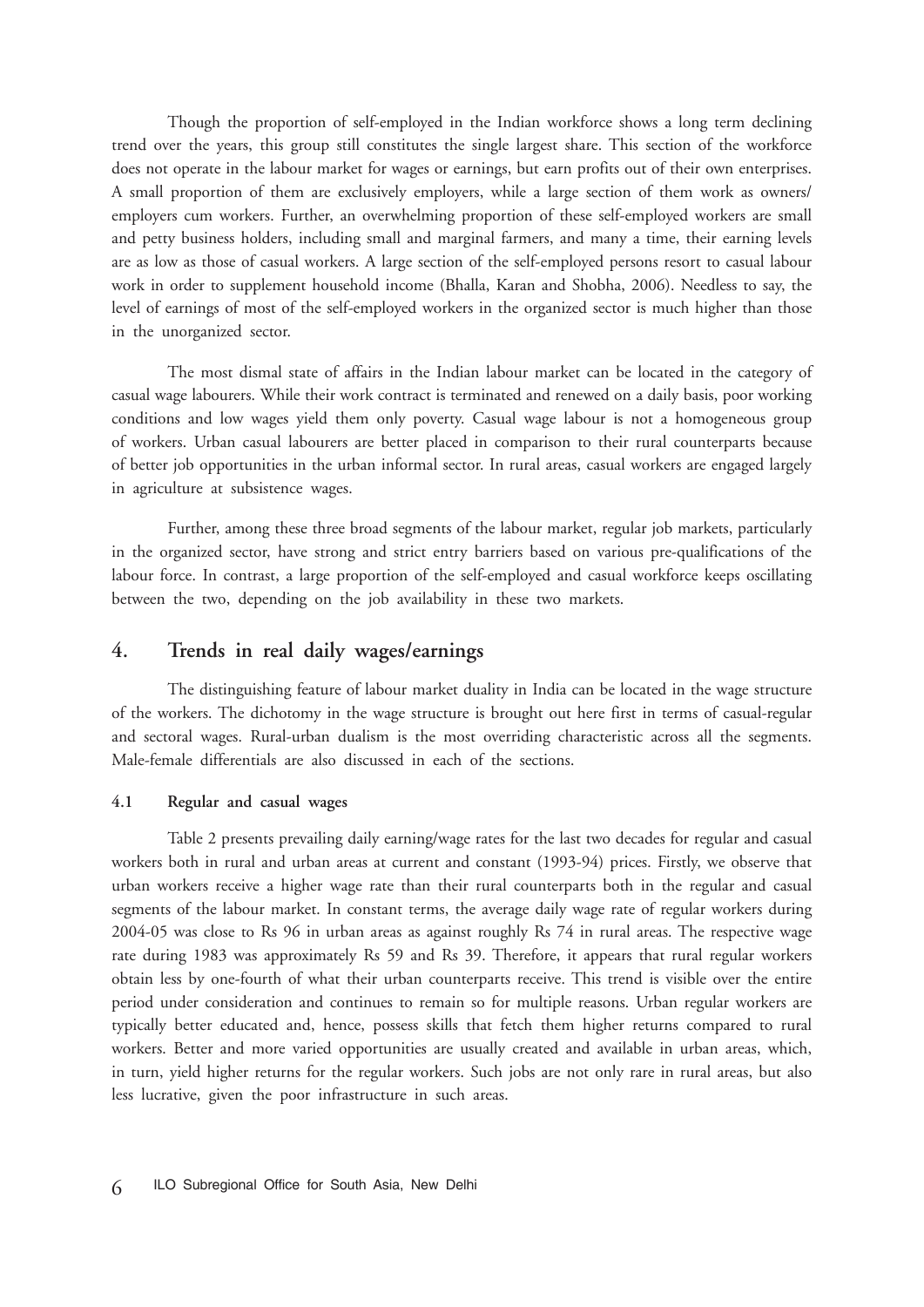|         | 1983                         | 1993-94 | 1999-2000 | 2004-05 |  |  |  |  |  |  |
|---------|------------------------------|---------|-----------|---------|--|--|--|--|--|--|
|         | At current prices            |         |           |         |  |  |  |  |  |  |
| Regular |                              |         |           |         |  |  |  |  |  |  |
| Rural   | 17.24                        | 55.12   | 125.31    | 133.81  |  |  |  |  |  |  |
| Urban   | 24.90                        | 75.77   | 165.05    | 193.73  |  |  |  |  |  |  |
| Casual  |                              |         |           |         |  |  |  |  |  |  |
| Rural   | 6.76                         | 20.54   | 40.23     | 48.89   |  |  |  |  |  |  |
| Urban   | 9.51                         | 28.77   | 57.98     | 68.68   |  |  |  |  |  |  |
|         | At constant (1993-94) prices |         |           |         |  |  |  |  |  |  |
| Regular |                              |         |           |         |  |  |  |  |  |  |
| Rural   | 38.80                        | 55.12   | 77.47     | 74.01   |  |  |  |  |  |  |
| Urban   | 58.94                        | 75.77   | 99.73     | 96.12   |  |  |  |  |  |  |
| Casual  |                              |         |           |         |  |  |  |  |  |  |
| Rural   | 15.21                        | 20.54   | 24.87     | 27.04   |  |  |  |  |  |  |
| Urban   | 22.51                        | 28.77   | 35.03     | 34.08   |  |  |  |  |  |  |

**Table 2 : Average daily wages (Rs) of regular and casual workers (15-59 years)**

A comparison of wage rates among casual workers vis-à-vis regular wage rates reveals that casual workers, both in rural and urban areas, receive wage rates that are a little above one-third of what the regular workforce is paid. The regular-casual wage differential widened sharply during the postliberalization period as compared to the pre-reform period. Between 1999-2000 and 2004-05, the gap has reduced, but only due to a decline in regular wages, rather than any significant increase in the casual wage rates (Figure 1).

Figure 1 : Average daily wages/earnings (Rs) of regular and casual workers in India<br>(at constant 1993-94 prices) (at constant 1993-94 prices)

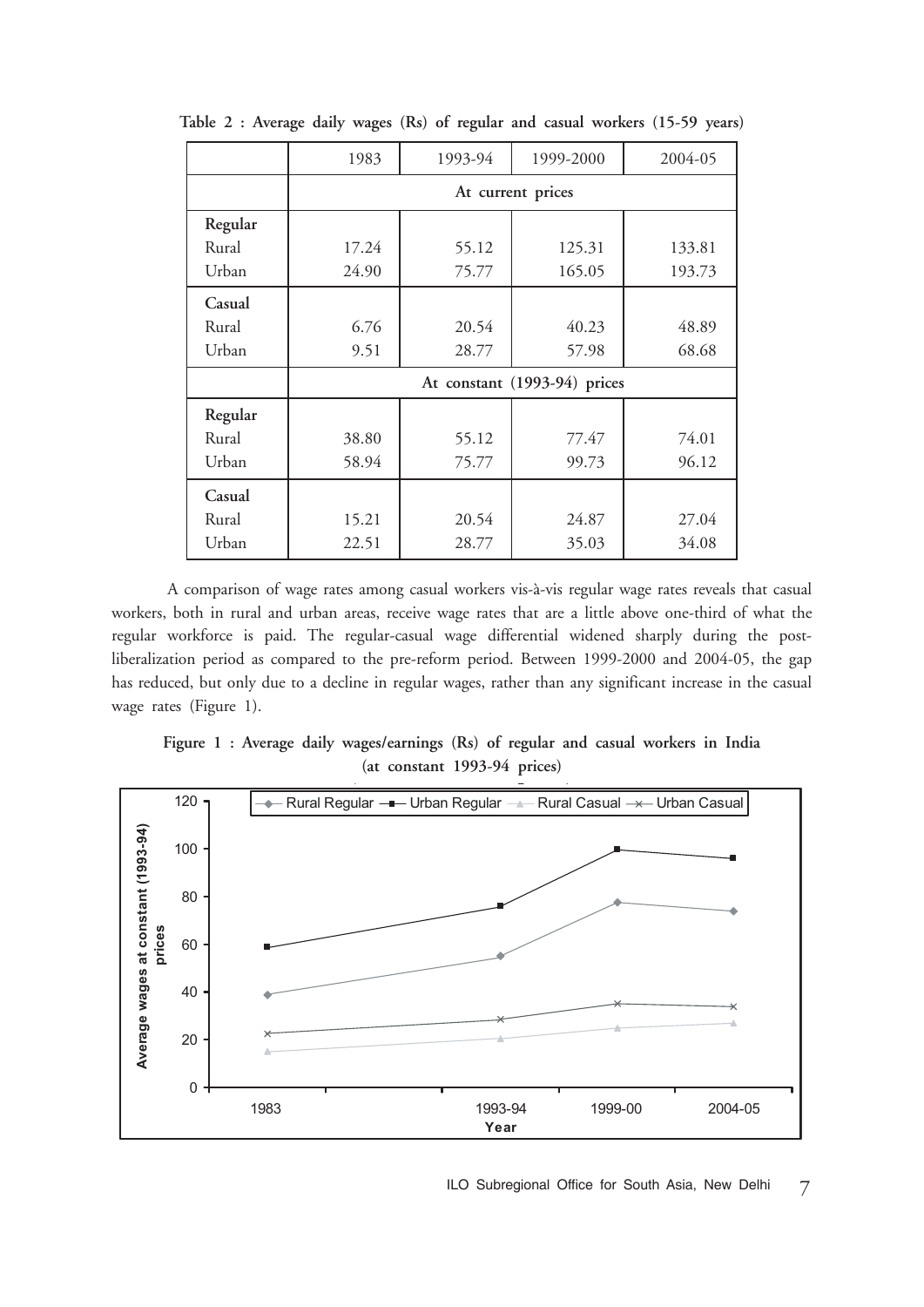Interestingly, the long term rate of wage growth has been quite robust in both rural and urban areas during the period under consideration with a moderate decline in the post-reform period (1993- 94 to 2004-05). The wage growth of urban regular workers witnessed a mild downturn from 2.42 per cent per annum in the pre-liberalization period (1983 to 1993-94) to 2.19 per cent per annum during the post-reform years (1993-94 to 2004-05). In fact, the wage growth of regular workers during the period, 1999-2000 to 2004-05, has been negative to the extent of -0.91 per cent per annum in rural areas, and -0.73 per cent per annum in urban areas (Table 3).

| Sector                    | 1983 to<br>1993-94 | 1993-94 to<br>1999-2000 | 1999-2000 to<br>2004-05 | 1993-94 to<br>2004-05 |
|---------------------------|--------------------|-------------------------|-------------------------|-----------------------|
| Regular<br>Rural<br>Urban | 3.40<br>2.42       | 5.84<br>4.69            | $-0.91$<br>$-0.73$      | 2.72<br>2.19          |
| Casual<br>Rural<br>Urban  | 2.90<br>2.36       | 3.24<br>3.34            | 1.69<br>$-0.55$         | 2.53<br>1.55          |

**Table 3 : Compound annual rate of growth (%) of regular and casual wages**

As far as growth rate of casual wages is concerned, the rural workforce witnessed a fall in growth from 2.90 per cent in the pre-reform period to 2.53 per cent per annum in the post-reform years. Urban casual workers appear to have borne the brunt of the wage decline, the growth rate in this segment declining from a robust 2.36 per cent in the pre-liberalization era to 1.55 per cent per annum in the post-reform period. Though deceleration in wage growth during the post-liberalization period is witnessed across both regular and casual segments, this deceleration has been sharper in the case of casual wage labour.

We next turn to investigate the gender wage differential. We have computed the ratio of female to male wage rates, a simple indicator of gender differentials in wage payments (Table 4). A ratio less than 1 signifies women workers get lower wages than their male counterparts. A ratio closer to 1 denotes no gender differential in wage payments.

Table 4 shows that female regular workers not only receive lower wages, but that the differential is quite stark, roughly 40 per cent less in rural areas and 25 per cent less in urban areas for regular workers during 2004-05. The gender differential of regular wages has increased in rural areas, while it shows a mixed trend in urban areas over the years. The differential among rural casual workers remained almost constant between 1983 and 2004-05, while it appears to have marginally declined from female wages being around 50 per cent in 1983 to roughly 59 per cent in 2004-05 of male wages in urban areas. As far as gender differential among regular wage workers is concerned, the inequality in wages is apparently the lowest (roughly 25 per cent) in urban areas and remained so during the period under assessment. In rural areas, however, the wage differential, which remained not so high at 30 per cent during 1983, has shot up to 40 per cent in 2004-05. On the whole, the gender differential in wages seem to have largely declined, implying a higher wage growth for female workers as compared to male workers over the years.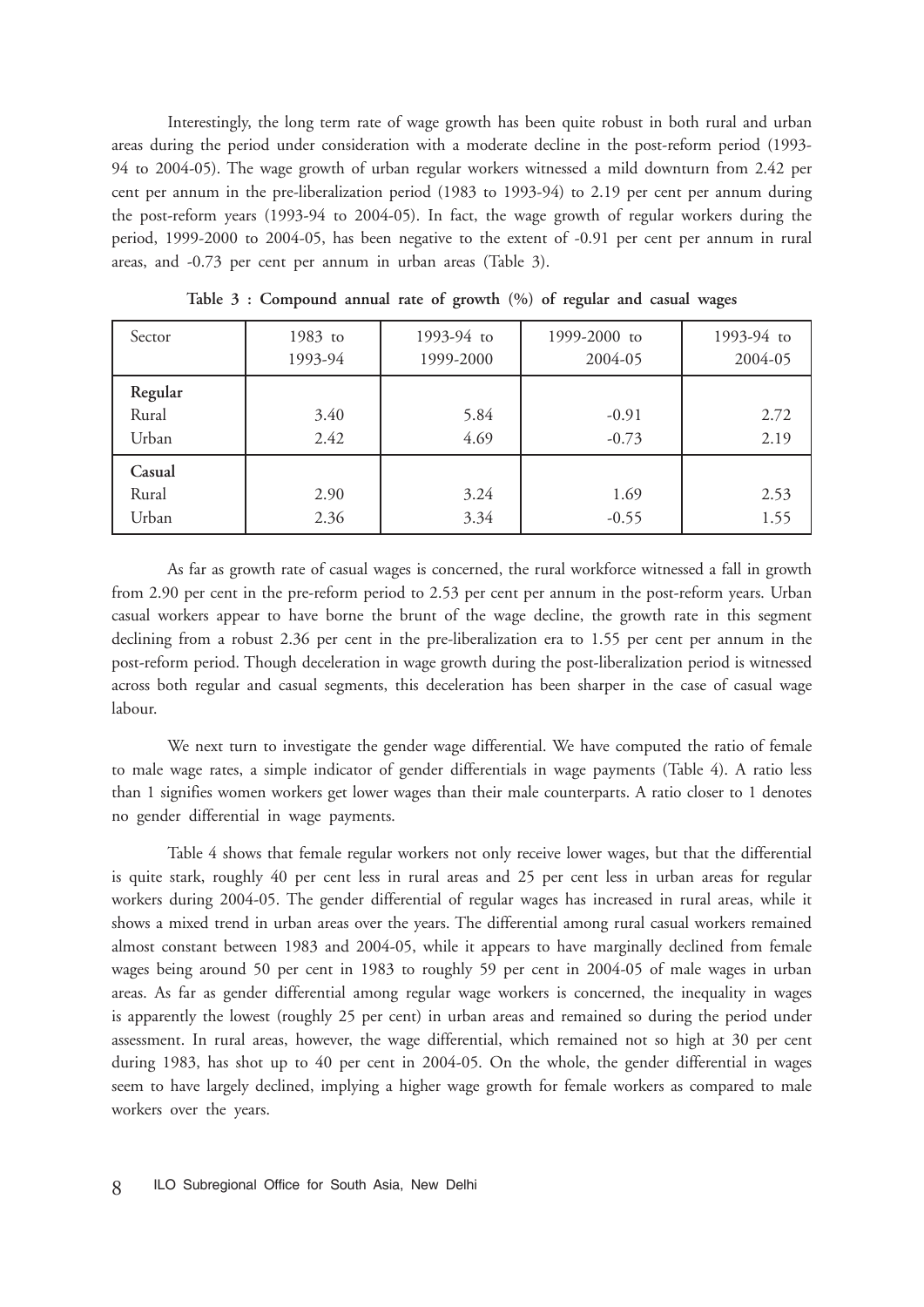| Sector  | 1983    | 1993-94<br>1999-2000 |               |        |  |  |  |  |  |
|---------|---------|----------------------|---------------|--------|--|--|--|--|--|
|         | Males   |                      |               |        |  |  |  |  |  |
| Regular |         |                      |               |        |  |  |  |  |  |
| Rural   | 17.89   | 58.48                | 127.32        | 144.93 |  |  |  |  |  |
| Urban   | 25.66   | 78.12                | 169.71        | 203.28 |  |  |  |  |  |
| Casual  |         |                      |               |        |  |  |  |  |  |
| Rural   | 7.80    | 23.18                | 45.48         | 55.03  |  |  |  |  |  |
| Urban   | 11.12   | 32.38                | 63.25         | 75.10  |  |  |  |  |  |
|         | Females |                      |               |        |  |  |  |  |  |
| Regular |         |                      |               |        |  |  |  |  |  |
| Rural   | 12.81   | 34.89                | 78.61         | 85.53  |  |  |  |  |  |
| Urban   | 19.50   | 62.31                | 140.26        | 153.19 |  |  |  |  |  |
| Casual  |         |                      |               |        |  |  |  |  |  |
| Rural   | 4.89    | 15.33                | 29.39         | 34.94  |  |  |  |  |  |
| Urban   | 5.57    | 18.49                | 38.22         | 43.88  |  |  |  |  |  |
|         |         |                      | Females/Males |        |  |  |  |  |  |
| Regular |         |                      |               |        |  |  |  |  |  |
| Rural   | 0.72    | 0.60                 | 0.62          | 0.59   |  |  |  |  |  |
| Urban   | 0.76    | 0.80                 | 0.83          | 0.75   |  |  |  |  |  |
| Casual  |         |                      |               |        |  |  |  |  |  |
| Rural   | 0.63    | 0.66                 | 0.65          | 0.63   |  |  |  |  |  |
| Urban   | 0.50    | 0.57                 | 0.60          | 0.58   |  |  |  |  |  |

**Table 4 : Average daily regular and casual wages (Rs.) and ratio of females to males wages (at current prices)**

The higher wage growth for women workers, particularly urban regular workers, in the postliberalization period can be accounted for by three important factors. One, before the 1990s, women's wages were highly suppressed. During the 1990s, though women's wages were still lower than those of men, the wage growth was higher for women workers. Two, during the 1990s, most of the subsidiary status women workers were observed to be withdrawing from the labour market. This led to increased average wages for women workers as most principal status workers are better paid than subsidiary status workers. Three, the increasing participation of women in education in general, and higher education in particular, has led to better placement of women workers in the labour market at least as compared to their status during the 1980s and earlier periods. In some sectors, women workers have outperformed men workers and even displaced men workers, particularly in the organized sector (Rustagi, 2003 and 2005).

Rural-urban duality is less stark among casual women workers. However, this is largely a reflection of suppressed wages of women casual workers both in the rural and urban areas. Among regular women workers, the rural-urban wage differential exists to the extent of 45 per cent in favour of urban regular workers. In addition, the differentials have increased over the years.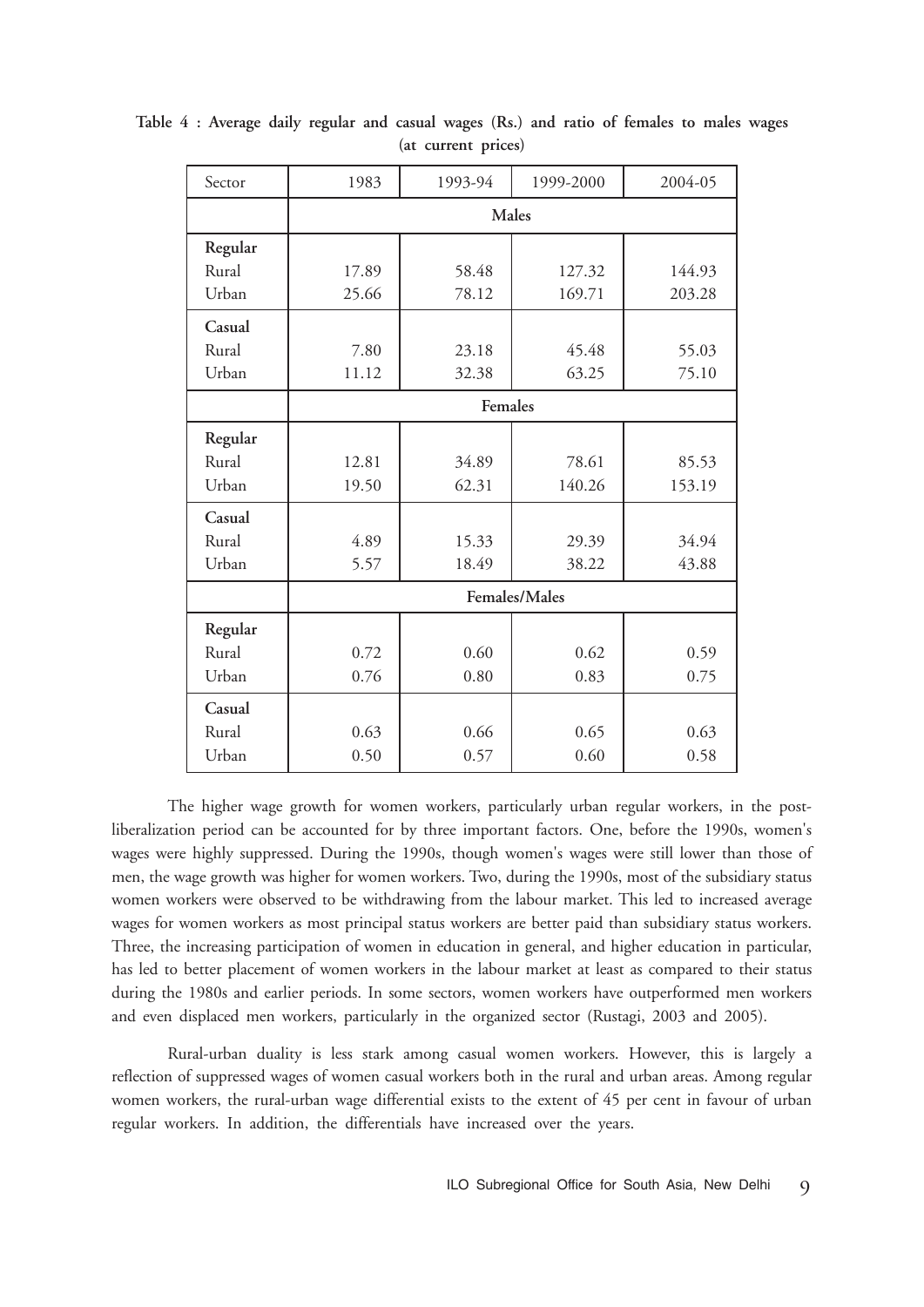#### **4.2 Sectoral daily wages**

The sectoral structure of the daily earnings/wages exemplifies further segmentation in the Indian labour market. In general, workers in the government and organized sectors of employment are much better paid than their private and unorganized sector counterparts. The wage differentials across the sectors of employment are higher in the case of urban regular workers as against casual workers. This can perhaps be explained by education and skill-level differences among regular workers on the one hand, and concentration of a large informal sector in urban areas on the other. During 2004-05, higher wages are reported among sectors such as mining and quarrying; public utilities such as electricity, gas and water supply; and services including health and education (Table 5). It must be noticed that the mean wage rates in these sectors are among the highest because most of the regular workers in these sectors are employed in state-owned (Central, state and local-level government) enterprises.

| Sectors                     | Males  | Females | Persons |
|-----------------------------|--------|---------|---------|
| Regular                     |        |         |         |
| Agriculture                 | 104.80 | 79.59   | 99.72   |
| Mining & quarrying          | 359.41 | 186.30  | 352.09  |
| Manufacturing (15-22)       | 113.22 | 65.58   | 107.54  |
| Manufacturing (23-37)       | 189.41 | 102.16  | 182.20  |
| Public utilities            | 340.51 | 233.34  | 333.66  |
| Construction                | 171.47 | 191.75  | 172.95  |
| Trade, hotels & restaurants | 103.47 | 104.53  | 103.53  |
| Transport, etc.             | 207.57 | 278.41  | 210.85  |
| Services (65-74)            | 360.15 | 304.07  | 350.07  |
| Services (75-93)            | 265.72 | 205.35  | 247.94  |
| Casual                      |        |         |         |
| Agriculture                 | 56.60  | 34.65   | 46.68   |
| Mining & quarrying          | 77.28  | 36.84   | 72.31   |
| Manufacturing (15-22)       | 64.42  | 38.30   | 59.52   |
| Manufacturing (23-37)       | 76.51  | 45.44   | 70.78   |
| Public utilities            | 85.89  | 45.98   | 81.27   |
| Construction                | 85.17  | 57.41   | 81.87   |
| Trade, hotels & restaurants | 61.99  | 41.18   | 59.56   |
| Transport, etc.             | 82.06  | 39.12   | 81.48   |
| Services (65-74)            | 90.99  | 32.34   | 86.37   |
| Services (75-93)            | 68.57  | 47.16   | 55.66   |
|                             |        |         |         |

**Table 5 : Average daily earnings/wages (Rs) for regular and casual workers in urban India, 2004-05 (at current prices)**

*Notes: Figures in parentheses are NIC codes.*

It is no surprise that on an average, government-level jobs fetch decent wages. If we consider services (comprising the education and health sectors) vis-à-vis trade, hotels and restaurants, the former is largely under a government dispensation, while the latter falls under private and unorganized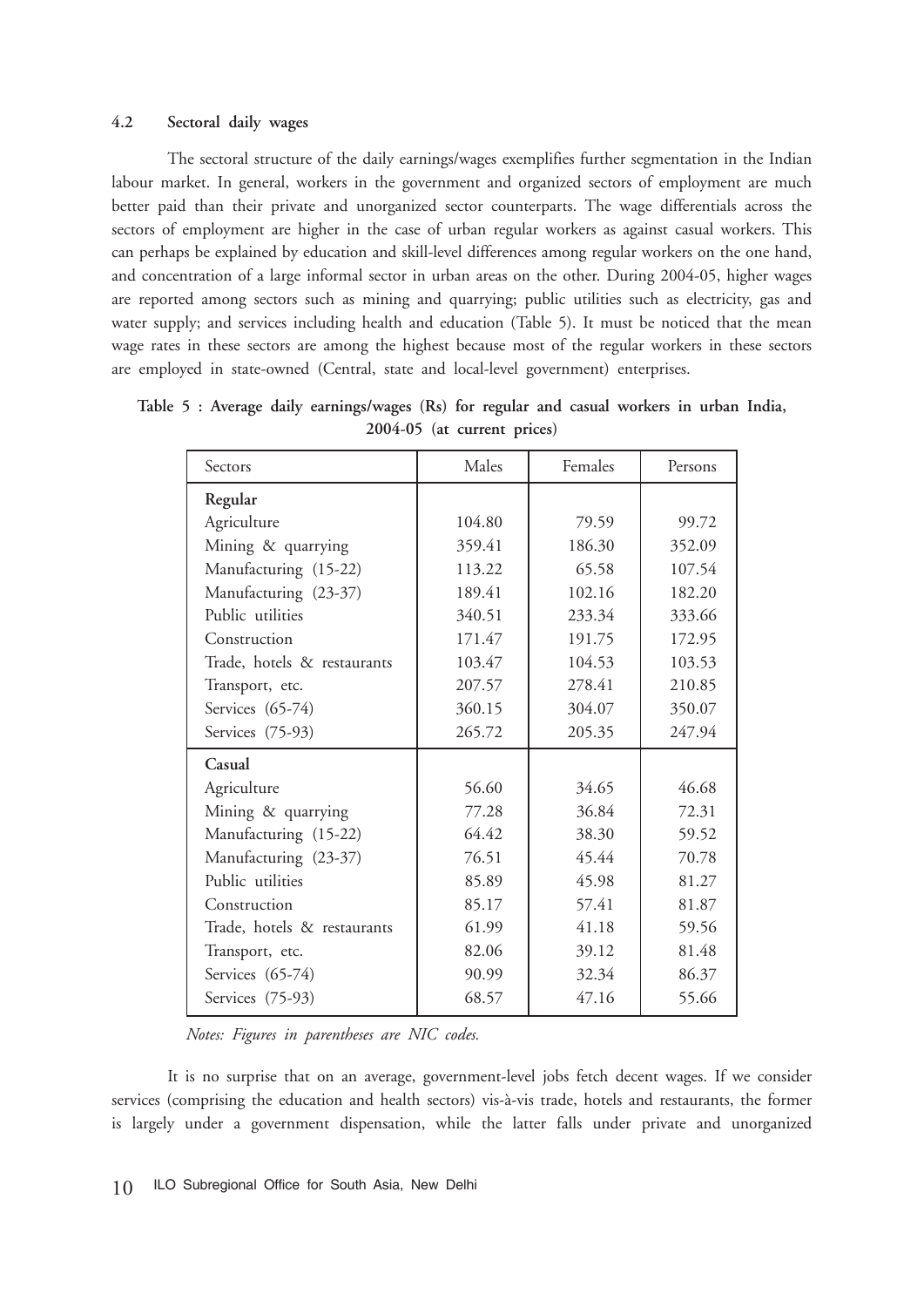dominance. The current wage rate in the former is one and a half times (roughly 70 per cent) higher than in the latter. Therefore, in sectors that are dominated by the government, wage levels are driven by them even in the presence of private players in that particular sector. But in other sectors such as trade, hotels and restaurants; construction; manufacturing, etc., the presence of the private informal sector steers wage levels and their growth, which is generally observed to be on the lower side.

However, the same does not hold true in the case of urban casual workers. The gap between the lowest and highest mean wage rates is around 30 per cent. The average daily wage appears to be the lowest in trade, hotels and restaurants (of around Rs 60) as against the highest wage rates of casual workers in the service sector (of roughly Rs 86). It is also interesting to note that wages of casual workers engaged in government jobs are in fact higher and act as a benchmark wage among similar workers.

The trend in real wages across sectors in the post-reforms period shows that while wage rates are not only relatively higher in government-owned sectors, the growth of wage rates among regular workers in urban India also appear to be comparably higher in sectors of government dominance than in sectors that are largely private and informal. This is borne out in Table 6.

| Sectors                     | 1993-94-  | 1999-2000- | 1993-94- |
|-----------------------------|-----------|------------|----------|
|                             | 1999-2000 | 2004-05    | 2004-05  |
| Regular                     |           |            |          |
| Agriculture                 | 8.91      | $-10.20$   | $-0.24$  |
| Mining & quarrying          | 9.27      | 2.02       | 5.91     |
| Manufacturing (15-22)       | 1.56      | $-2.11$    | $-0.13$  |
| Manufacturing (23-37)       | 4.75      | $-2.32$    | 1.48     |
| Public utilities            | 7.22      | 1.76       | 4.70     |
| Construction                | 2.86      | 0.89       | 1.96     |
| Trade, hotels & restaurants | 6.03      | $-3.57$    | 1.55     |
| Transport, etc.             | 4.96      | 0.99       | 3.14     |
| Services (65-74)            | 4.79      | 1.38       | 3.23     |
| Services (75-93)            | 7.71      | $-0.61$    | 3.84     |
| Casual                      |           |            |          |
| Agriculture                 | 3.20      | $-2.54$    | 0.55     |
| Mining & quarrying          | 8.67      | $-4.98$    | 2.24     |
| Manufacturing (15-22)       | 4.70      | $-4.23$    | 0.54     |
| Manufacturing (23-37)       | 5.58      | $-3.03$    | 1.57     |
| Public utilities            | 2.71      | $-2.44$    | 0.34     |
| Construction                | 2.41      | $-0.17$    | 1.23     |
| Trade, hotels & restaurants | 3.20      | $-2.76$    | 0.45     |
| Transport, etc.             | 2.34      | 0.59       | 1.54     |
| Services (65-74)            | 5.74      | 1.34       | 3.72     |
| Services (75-93)            | 0.40      | 1.95       | 1.10     |

**Table 6 : Annual growth rates (%) of sectoral wages of regular and casual workers in urban India**

*Notes: Figures in parentheses are NIC codes.*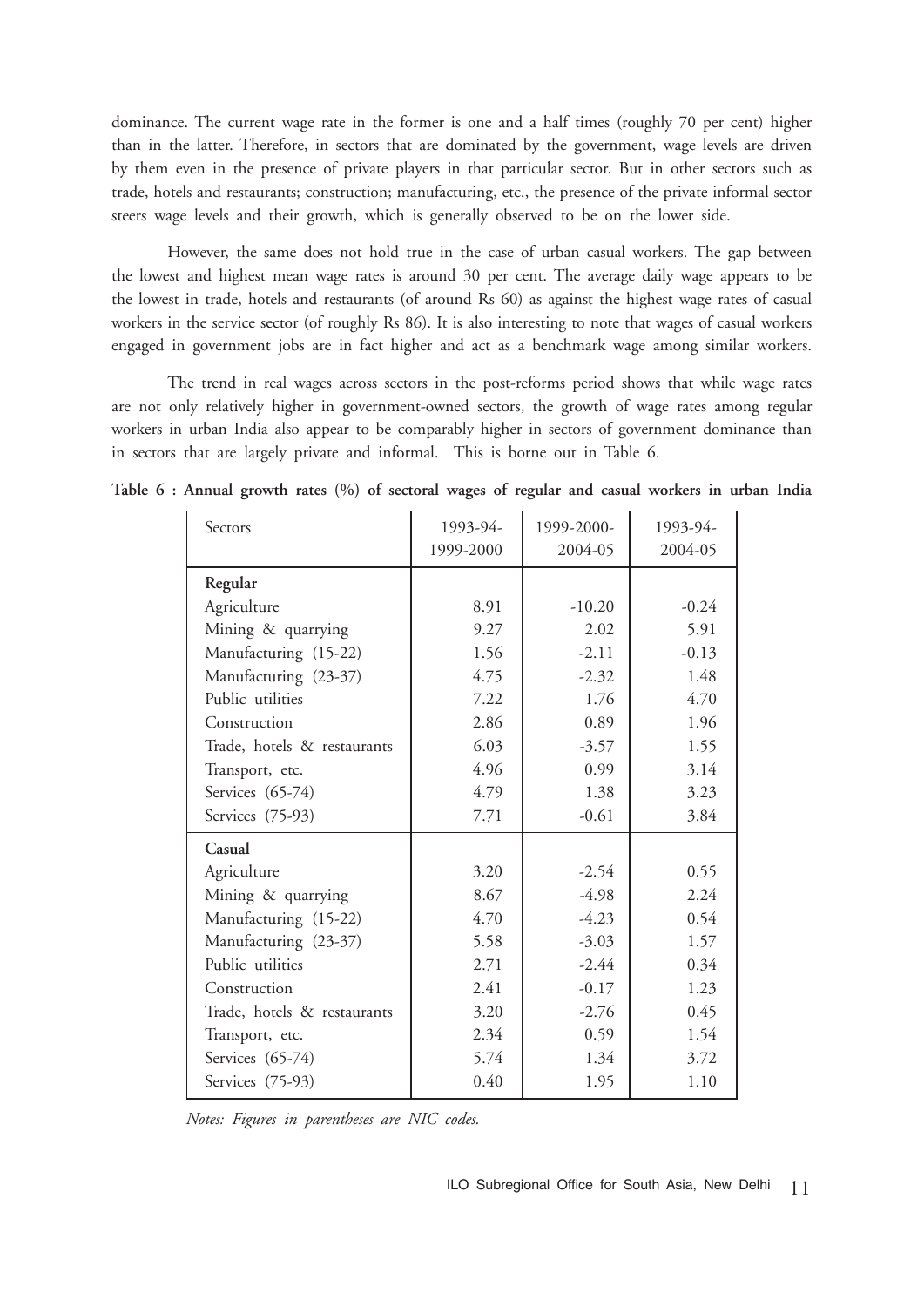In the post-reform years spanning 1993-94 to 2004-05, the highest growth in wage rates were recorded in mining and quarrying, followed by public utilities and services, all these dominated largely by government sectors. On the other hand, manufacturing wages appear to have declined sharply to negative figures. Wage growth in trade, hotels and restaurants registered little more than 1.5 per cent growth during the post-liberalization phase.

A similar trend is witnessed in the growth of inter-sectoral casual wages in urban India. For urban casual workers, mining and quarrying and services are the only two sectors that show 2-3 per cent annual growth rate in daily wages. In fact, except transport and services, all other sectors witnessed negative growth of daily wages during the period, 1999-2004. Although the growth for the entire postreform period is positive, it has been negligible in most sectors. Most of these sectors are essentially private and unorganized.

#### **Agriculture and non-agriculture casual wages in rural India**

Rural casual labour constitutes the single largest segment of the total workforce in India. Among rural casual labourers, agricultural labourers occupy a predominant position. Due to this, the rural agricultural wage rate is considered one of the most robust indicators of economic well-being, not only of agricultural labourers, but also the overall rural population (Deaton and Dreze, 2002). However, agricultural wages have not only been persistently lower than non-agricultural wages, the rate of increase in the former has lagged the latter (Figure 2). (For average daily wages in agriculture and non-agriculture in major states, see Appendix Table I).





Figure 2 demonstrates that non-farm wages and their annual growth were higher than agricultural wages during the period from 1983 to 1993-94, and this difference has only widened during the period from 1993-94 to 2004-05. In fact, the higher rates of increase in the growth rates of casual wages during 1993-94-1999-2000 (as discussed in the above paragraphs) are contributed to significantly by higher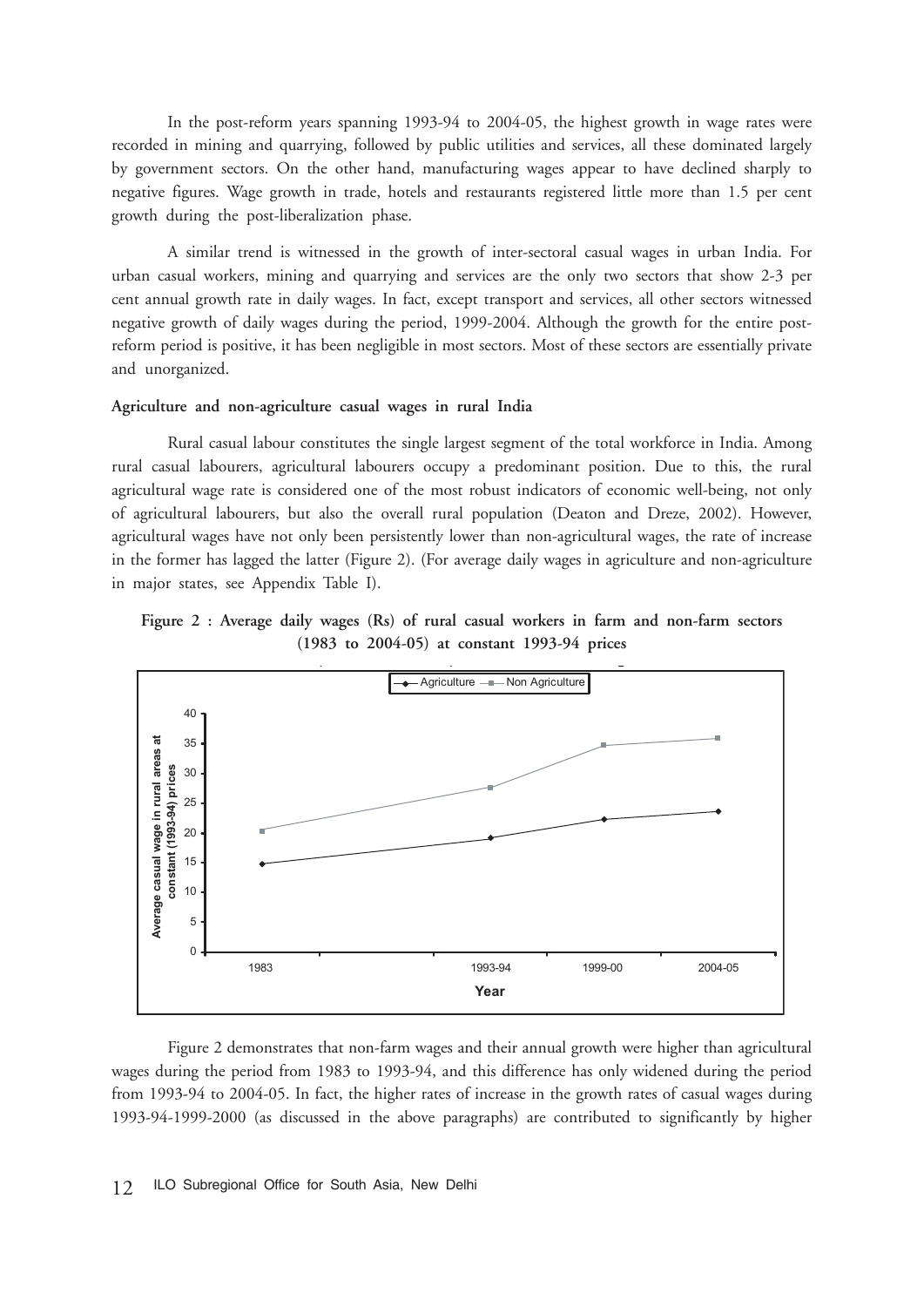increase in the growth of non-agriculture wages; the growth of farm wages has decelerated during the entire post-reform period in comparison to the pre-reform period (Figure 2).

Among the various reasons for higher rise in real wages of non-agriculture activities are enhanced labour productivity, public interventions through employment generation programmes, and better implementation of the Minimum Wages Act. In contrast, the agriculture sector continues to be overcrowded, leading to low labour productivity and poor implementation of the Minimum Wages Act. All these led to a lower growth in real wages in agriculture during the post-reform years (1993-94 to 2004-05) as compared to that during the pre-reform period (Table 7).

| Sectors                                          | 1983 to<br>1993-94 | 1993-94 to<br>1999-2000 | 1999-2000 to<br>2004-05 | 1993 to<br>2004 |
|--------------------------------------------------|--------------------|-------------------------|-------------------------|-----------------|
| Males<br>Agriculture<br>Non-agriculture          | 2.50<br>2.73       | 2.48<br>3.38            | 1.23<br>0.53            | 1.91<br>2.07    |
| <b>Females</b><br>Agriculture<br>Non-agriculture | 2.66<br>3.17       | 2.62<br>4.74            | 0.90<br>1.37            | 1.91<br>2.07    |

|  |  |  |  |  |  |  | Table 7 : Annual growth rates (%) of rural casual daily wages in farm and non-farm sectors |  |
|--|--|--|--|--|--|--|--------------------------------------------------------------------------------------------|--|
|  |  |  |  |  |  |  |                                                                                            |  |

The decline in the growth rates of agricultural wages during the post-liberalization years has been higher for female workers than for male workers. The ratio of rural agriculture to non-agriculture wages for male workers remained constant at around 0.70 throughout the period under consideration, but for female workers, it declined from 0.91 in 1983 to 0.75 in 2004-05. In fact, the increase in female nonfarm wages has been steeper than male non-farm wages during the mid-1990s, leading to a higher agriculture-non-agriculture wage differential for female workers (Appendix Table II). The gender differential in farm and non-farm wage rates, and the annual growth therein, is clearly reflected in the respective female to male ratios of daily wages. While the female to male ratio of daily wages in agriculture has remained constant at around 0.70 over the years, the ratio in non-agriculture has increased, indicating declining gender differentials in this sector. Further, although the ratio of wages is less than one for all the three points of time in agriculture as well as non-agriculture, the ratios of annual growth (Table 7) is invariably more than one for all the segments (Appendix Table II).

#### **Wages of casual workers in the informal sector**

In view of the fast-expanding informal sector and informalization of workers in India, the daily wages of casual workers in the informal sector is an important factor that determines the standard of living, and extent and magnitude of poverty among casual workers in general, and urban casual workers in particular. Though the sectoral wages, as discussed in the foregoing section, provide enough evidence to obtain an idea regarding informal sector wages, we have analysed the 1999-2000 non-agricultural informal sector enterprises data from the NSSO 55th round for a clearer understanding, particularly for informal sector casual wage earners.

The estimated average daily wage of casual workers in the informal sector in 1999-2000 is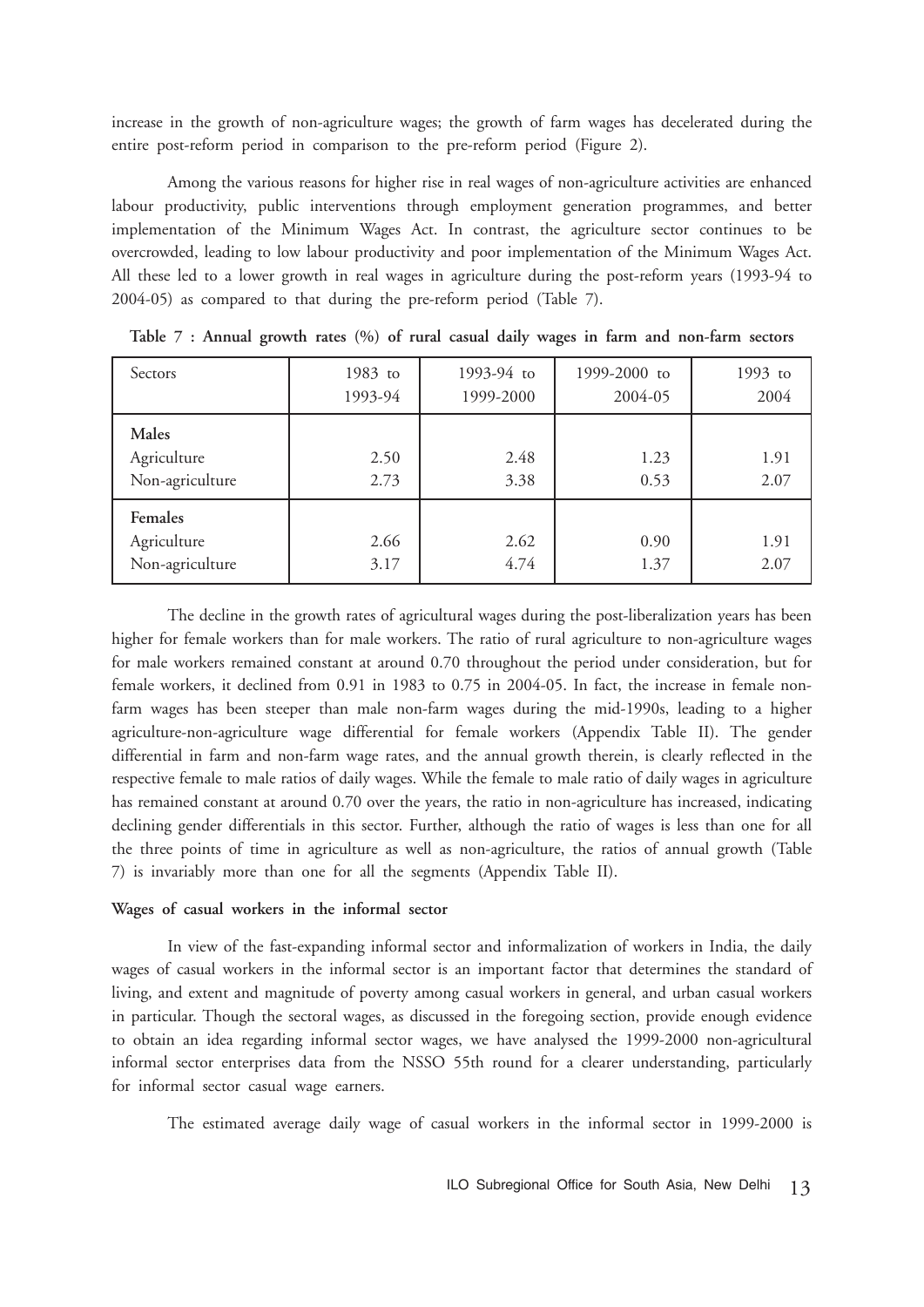Rs 60.80 (Table 8). There is hardly any difference in the level of average daily wages paid to casual workers across rural and urban areas. However, one cannot undermine the fact that even within the informal sector, the daily wages of rural casual workers are a little lower than that of their urban counterparts. Similarly, female workers in both rural and urban areas get significantly lower wages than their male counterparts. In rural areas, the estimated average male daily wages are 1.7 times higher than that of females, in urban areas, 1.6 times. The sector-wise analysis of wages of male and female casual workers reveals that apart from the rural transport and urban mining and quarrying sectors, the average daily wages of male workers are higher than those of female casual workers in all the other sectors.

| Sectors                          | Rural |         |         | Urban |                                     |         |
|----------------------------------|-------|---------|---------|-------|-------------------------------------|---------|
|                                  | Males | Females | Persons | Males | Females                             | Persons |
| Mining & quarrying               | 67.6  | 38.4    | 61.9    | 70.6  | 91.1                                | 73.7    |
| Manufacturing                    | 56.1  | 36.3    | 51.9    | 66.9  | 40.4                                | 62.6    |
| Public utilities                 | 64.0  | --      | 64.0    | 90.5  | $\hspace{0.05cm}$ $\hspace{0.05cm}$ | 90.5    |
| Construction                     | 66.5  | 48.4    | 64.9    | 71.0  | 50.9                                | 68.3    |
| Trade, hotels & restaurants      | 53.7  | 40.8    | 53.1    | 52.9  | 38.8                                | 51.4    |
| Transport, etc.                  | 72.7  | 86.8    | 72.8    | 65.2  | 54.5                                | 65.0    |
| Financial services & real estate | 60.5  | 50.0    | 60.0    | 68.4  | 12.9                                | 66.9    |
| Community, social and            |       |         |         |       |                                     |         |
| personal services                | 77.5  | 29.5    | 59.7    | 60.3  | 28.6                                | 40.6    |
| Total                            | 64.2  | 38.4    | 60.5    | 65.5  | 40.0                                | 61.1    |

**Table 8 : Average daily wages (Rs) of casual workers in the informal non-farm sector across industry, 1999-2000**

The variation in wages across sectors is more prominent in the case of urban casual workers (especially female workers) as compared to rural ones; across gender, male average daily wage rates vary less across sectors than rates for female workers. Lastly, the analysis of wage differential across sectors shows that in rural areas, the wage gap between male and female workers is the highest in community/ social/personal services and the lowest in financial services. The corresponding sectors for urban areas are financial services and transport, respectively. To recapitulate, the overall results suggest that in the informal labour market, wages paid to male and female workers tend to be very low. Women workers in general and rural women workers in particular suffer from huge wage discrimination and are at a disadvantageous position vis-à-vis their male counterparts.

At the all-India level, the analysis of wages across various industries reflects large inter-sectoral disparities. Sectors such as community/social/personal services, trade, hotels and restaurants, and manufacturing, which account for a substantial proportion of total casual workers, are the ones where average daily wages paid are less compared to the all-India average. In rural areas, manufacturing, trade, and community/personal/social services and, in urban areas, community/personal/social services and trade, respectively, are the sectors in which wages are less than the all-India average.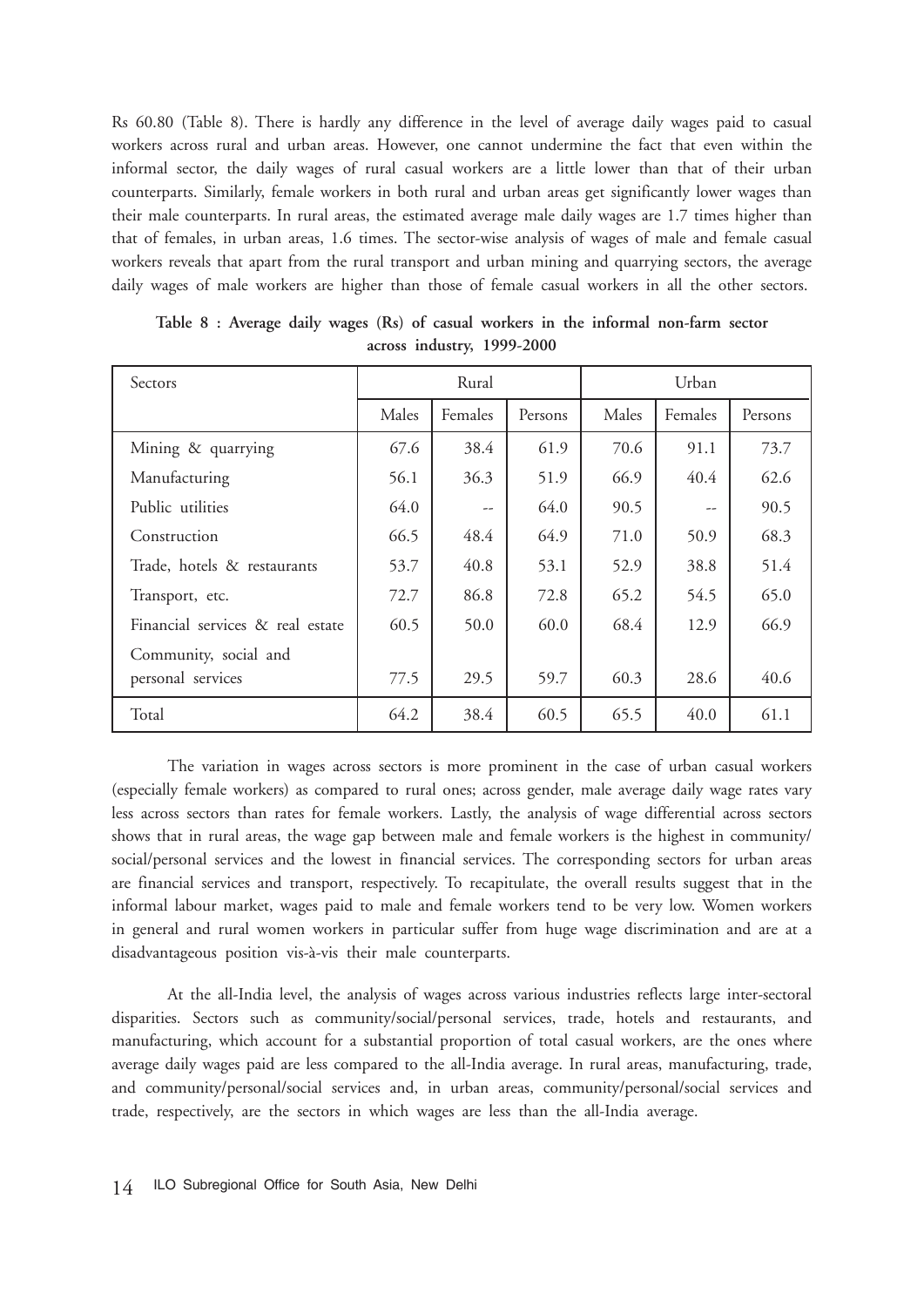# **5. Education and social factors**

As discussed in the beginning of this paper, an array of social and economic factors are responsible for determining wage levels in developing countries. Though we have not attempted to replicate the existing findings on the impact of these factors on wage determination, we have tried to show the role of two important variables - education and social group affiliation of workers in determining wage levels.

#### **5.1 Wages across educational categories**

The educational achievements of workers play an important role in determining earnings and wages in segmented labour markets. Workers with a higher degree of educational achievements face fewer barriers across the different segments of the labour market, while those with lower levels of education face strict barriers in entering the labour market. Accordingly, workers with higher educational achievements are likely to get higher wages as compared to those who are less educated. In general, there is a wide variation in the regular wages of workers across the educational categories of workers (Figure 3).





Even with the same level of education, the rural-urban divide remains, mainly because rural workers might be facing various other institutional barriers in accessing the high paid jobs in urban areas. This is reflected by the fact that wages in rural areas are lower than those in urban areas at each level of education (Figure 3). However, in both rural and urban areas, wages increase significantly with increase in the educational status of workers. However, the notable fact is that there are certain thresholds of educational status in both rural and urban areas beyond which wages increase significantly. In both rural and urban areas, there is not much difference in wages of illiterate and up to primary levels of education. Even a middle level of education brings about only a marginal difference in daily earnings. Wages increase significantly only after at least the secondary level of education.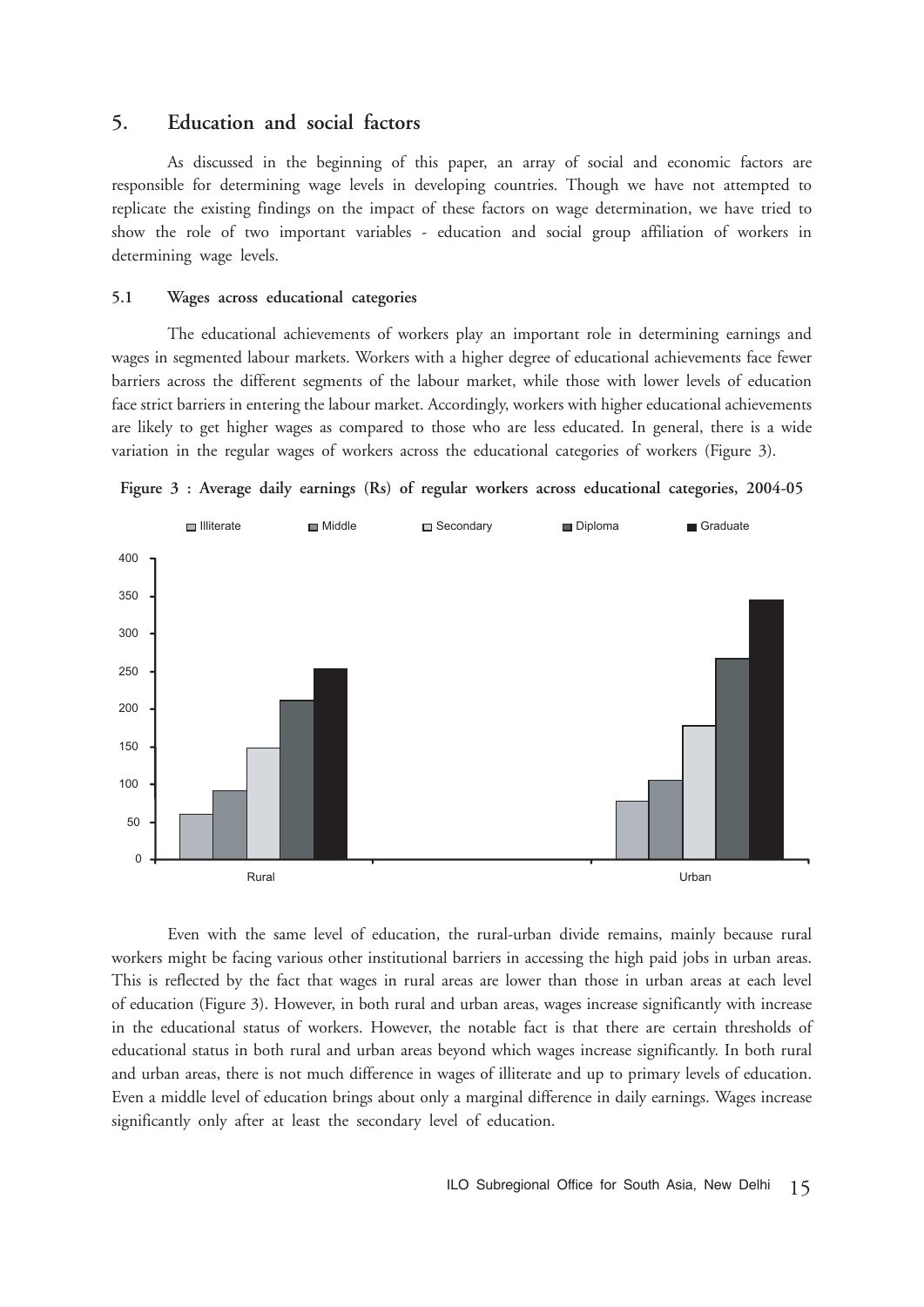In comparison to regular workers, the role of education has not been that important in the case of casual workers. However, there is a possibility that even among casual workers, the educated ones are in a better position to ask for the minimum wages announced by government. This is reflected by the fact that up to secondary level of education, casual wages show a steady increase in both rural and urban areas (Table 9).

| Level of education         | Males | Females | Persons |
|----------------------------|-------|---------|---------|
| Rural                      |       |         |         |
| Not literate               | 50.25 | 34.38   | 43.21   |
| Literate but below primary | 55.15 | 36.88   | 51.12   |
| Primary                    | 58.90 | 36.40   | 54.60   |
| Middle                     | 63.34 | 36.76   | 59.20   |
| Secondary                  | 61.67 | 36.16   | 58.37   |
| Above secondary            | 61.96 | 37.59   | 59.66   |
| Urban                      |       |         |         |
| Not literate               | 67.52 | 43.09   | 58.37   |
| Literate but below primary | 75.01 | 48.42   | 71.06   |
| Primary                    | 75.41 | 43.34   | 70.09   |
| Middle                     | 80.85 | 43.53   | 76.85   |
| Secondary                  | 83.28 | 46.97   | 81.06   |
| Above secondary            | 83.06 | 49.91   | 79.73   |

**Table 9 : Average daily wages (Rs) for casual workers by levels of education, 2004-05**

It is evident from Table 9 that although casual wages increase to some extent with increase in level of education up to secondary levels, the wage increase ceases or even declines with little margin after the secondary level of education. This might be because better educated persons join the casual labour markets only out of distress and they stay in casual labour markets for a temporary period. On the employer side, higher education of casual workers may not be as important as that of regular workers.

### **5.2 Wages across social groups**

Daily wages/earnings show a wide range of variations across workers from different social groups. In general, workers from the lower social strata receive lower wages than their upper strata counterparts. Apart from the low educational achievements of workers from the lower social groups, various other kinds of social discrimination operate in tandem in the labour market, leading to lower than prevailing wage payments to them. Table 10 presents the rural-urban distribution in wages of casual and regular workers across scheduled castes (SCs), scheduled tribes (STs), and Others.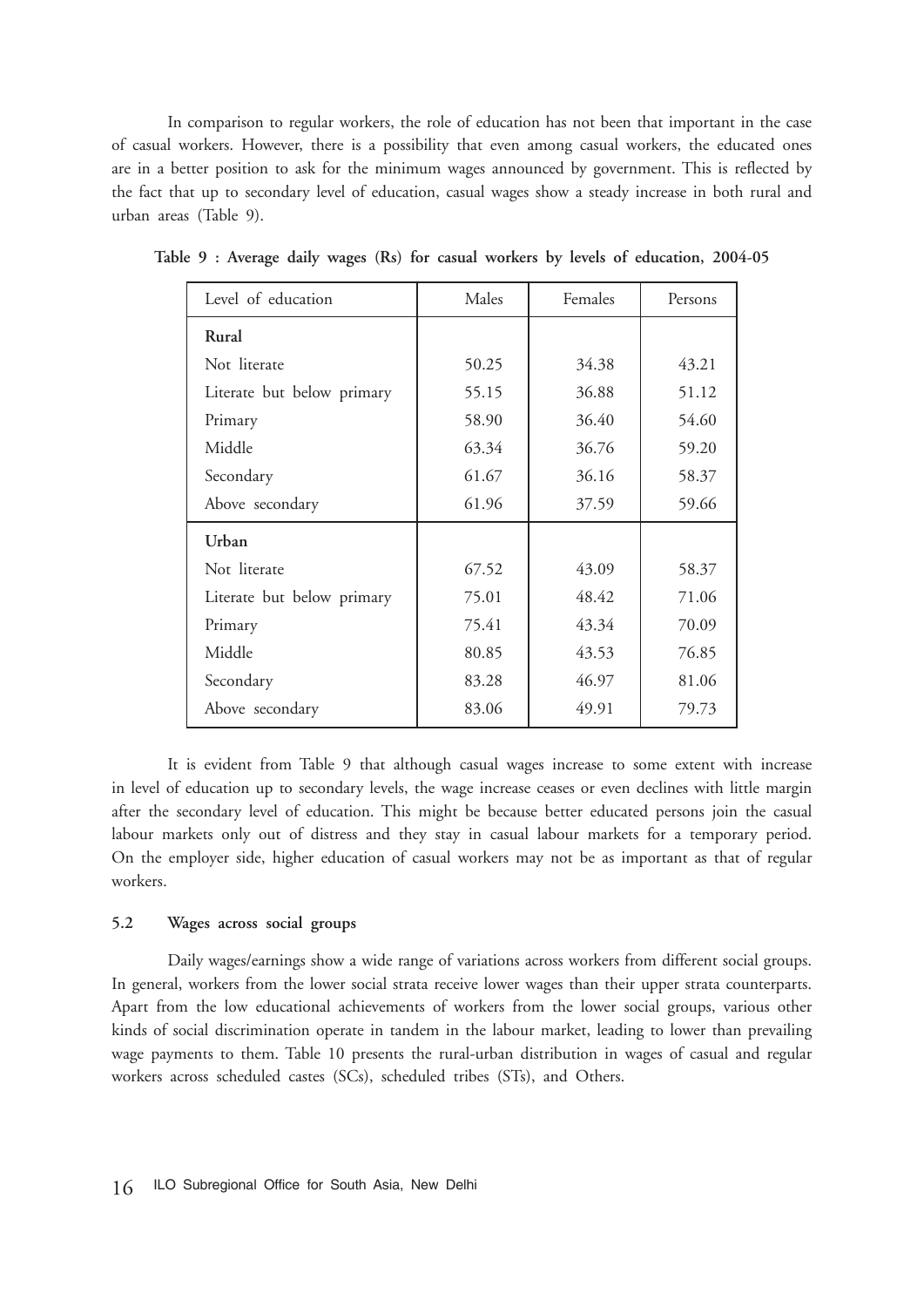|         |        | Rural   | Urban  |         |  |
|---------|--------|---------|--------|---------|--|
|         | Males  | Females | Males  | Females |  |
| Casual  |        |         |        |         |  |
| STs     | 45.63  | 33.33   | 62.69  | 42.49   |  |
| SCs     | 54.92  | 36.06   | 72.35  | 44.31   |  |
| Others  | 56.05  | 34.35   | 74.98  | 46.57   |  |
| Regular |        |         |        |         |  |
| STs     | 130.38 | 78.04   | 207.02 | 123.06  |  |
| SCs     | 120.53 | 59.00   | 147.95 | 93.56   |  |
| Others  | 178.67 | 113.37  | 240.04 | 197.36  |  |

**Table 10 : Average daily wages/earnings (Rs) across social groups in India, 2004-05**

Wages paid to SCs and STs are significantly lower than the wages paid to the Other categories. Wage differentials across social groups are more pronounced for regular workers than for casual workers and for male workers than for female workers. This is because majority of the casual workers come from the lower social groups, viz., the SCs and STs, so the average daily wage across social groups shows little difference across social groups. This differential is still lower in the case of female workers because, in India, women from the upper castes do not usually work as casual wage labour. Within male workers, other social groups receive distinctly higher wages than the SCs and STs.

Among the regular workers, the highest wage differential is reported among rural women. In the rural areas, there is a qualitative difference between employment qualities of women from Other categories, on the one hand, and women from SCs and STs, on the other. Most of the women workers from SCs and STs work as either attached labour with big landlords or in menial jobs with big contractors. These workers are counted as regular workers though they get lower wages than even daily casual workers. Sharma et al. (2002) find that in rural Bihar, the daily wages of attached women labourers in agriculture is approximately 75 per cent of the prevailing wage rates. In contrast, women from other categories are generally engaged in government jobs with much higher wage levels. STs in regular employment earn much better than SCs, both in rural and urban areas.

As far as growth of daily wages/earnings is concerned, the long term (1983 to 2004-05) and medium term (the pre- and post-reform years, spanning 1983 to 1993-94 and 1993-94 to 2004- 05) compound annual growth rates of regular daily earnings have been higher for SCs and STs as compared with the Others group in both rural and urban areas. The rate of growth slowed down during the recent quinquennial period for SC/ST casual workers (Table 11), but the post-reform period witnessed an overall setback in wage growth, more particularly among the lower social strata of the workforce than in the other caste groups. Both casual and regular workers in urban areas suffered a sharp downturn in wage growth during the last quinquennial round. This appears to have affected the lower social caste groups much more than the Others category.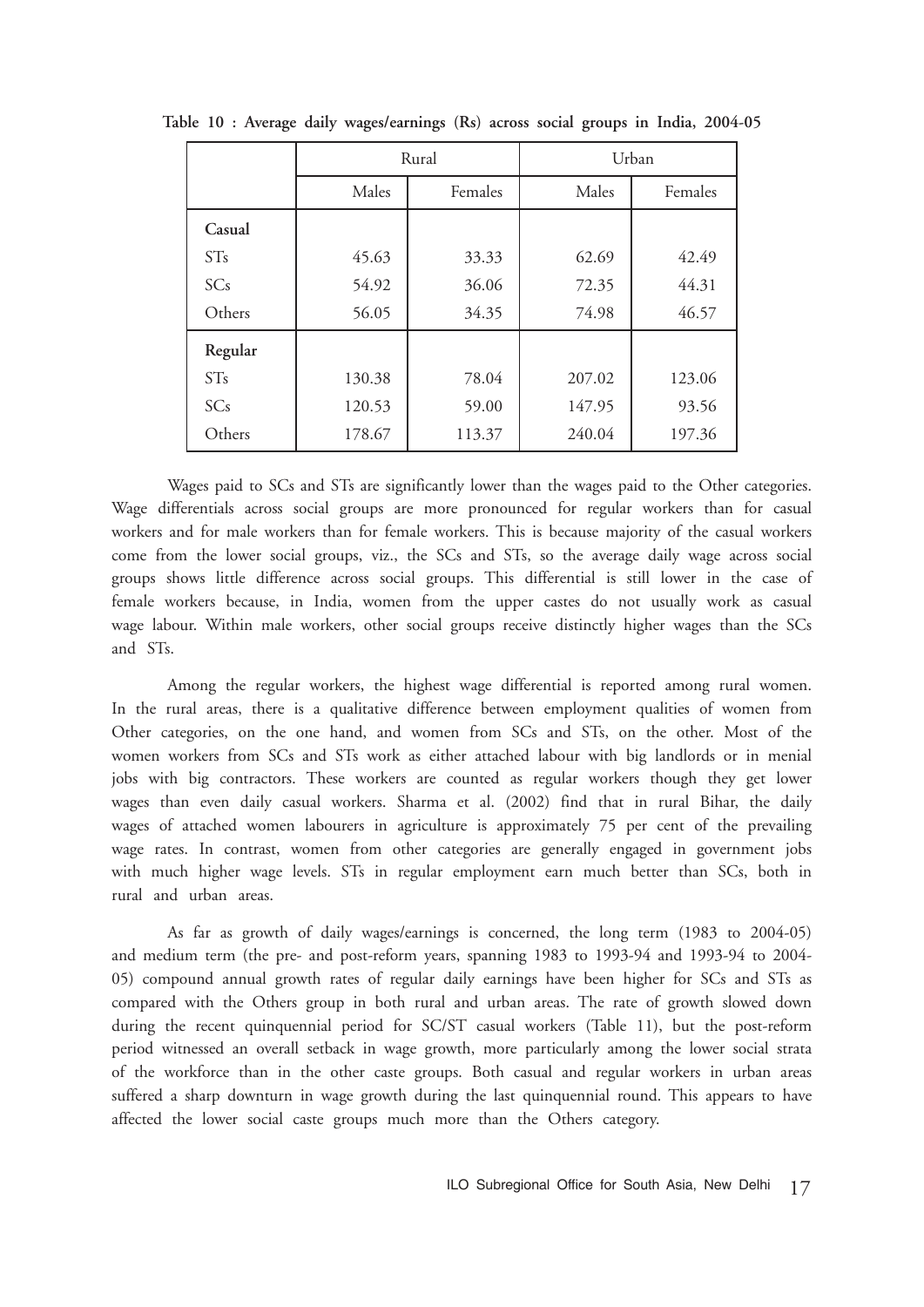|                  | Rural |         |                                                     |       |       | Urban   |         |       |
|------------------|-------|---------|-----------------------------------------------------|-------|-------|---------|---------|-------|
|                  | 1983  | 1993-   | 1999-                                               | 2004- | 1983  | 1993-   | 1999-   | 2004- |
|                  |       | 94      | 2000                                                | 05    |       | 94      | 2000    | 05    |
|                  |       |         | Daily wage earnings (Rs) at constant 1993-94 prices |       |       |         |         |       |
| Casual wages     |       |         |                                                     |       |       |         |         |       |
| <b>STs</b>       | 14.11 | 18.31   | 20.25                                               | 22    | 18.55 | 25.18   | 28.90   | 27    |
| SCs              | 14.62 | 20.83   | 24.59                                               | 27    | 21.35 | 28.79   | 33.42   | 33    |
| Others           | 15.40 | 21.11   | 25.65                                               | 28    | 22.24 | 28.43   | 36.17   | 35    |
| Regular<br>wages |       |         |                                                     |       |       |         |         |       |
| STs              | 22.45 | 46.28   | 75.28                                               | 65    | 45.51 | 71.19   | 107.70  | 94    |
| SCs              | 25.32 | 42.37   | 63.25                                               | 59    | 41.39 | 58.29   | 83.45   | 68    |
| Others           | 40.73 | 57.44   | 83.90                                               | 77    | 56.89 | 77.98   | 109.90  | 101   |
|                  |       |         | Annual growth rates (in %)                          |       |       |         |         |       |
|                  | 1983  | 1993-   | 1999-                                               | 1983  | 1983  | 1993-   | 1999-   | 1983  |
|                  | to    | $94$ to | 2000to                                              | to    | to    | $94$ to | 2000to  | to    |
|                  | 1993  | 2004-   | 2004-                                               | 2004- | 1993- | 2004-   | 2004-   | 2004- |
|                  | 94    | 05      | 05                                                  | 05    | 94    | 05      | 05      | 05    |
| Casual wages     |       |         |                                                     |       |       |         |         |       |
| <b>STs</b>       | 2.51  | 1.89    | 2.12                                                | 2.19  | 2.95  | 0.79    | $-1.02$ | 1.84  |
| SCs              | 3.43  | 2.35    | 1.80                                                | 2.87  | 2.89  | 1.22    | $-0.31$ | 2.03  |
| Others           | 3.05  | 2.54    | 1.64                                                | 2.79  | 2.37  | 1.96    | $-0.55$ | 2.16  |
| Regular wages    |       |         |                                                     |       |       |         |         |       |
| ST <sub>s</sub>  | 7.13  | 3.09    | $-3.00$                                             | 5.04  | 4.35  | 2.57    | $-2.65$ | 3.44  |
| SCs              | 5.03  | 3.13    | $-1.22$                                             | 4.05  | 3.31  | 1.36    | $-4.12$ | 2.31  |
| Others           | 3.33  | 2.65    | $-1.80$                                             | 2.98  | 3.05  | 2.35    | $-1.74$ | 2.69  |

**Table 11 : Average daily wages/earnings and its growth rates across social groups**

# **6. Wage differentials and trends in real wages in states**

All India average wages do not reflect the level of variation in wage levels across regions. In general, it has been argued that wages are highly suppressed in the poorer regions, while the developed regions have fairly high wage levels (Bhalla, 2002; Deaton and Dreze, 2002; Sen, 1998; Parthsarthy, 1996). Apart from the fact that general wage levels (particularly rural casual wages) are very low in the poorer states, the rural-urban and casual-regular dualisms are stark in most of the poorer states in India. Rural casual wages vary from a high level of Rs 120 per day in Kerala to a low of Rs 34 in Chhattisgarh, followed closely by Rs 36 in Madhya Pradesh and Rs 38 in Orissa and Maharashtra. Most of the developed states, such as Punjab, Haryana, Gujarat, Himachal Pradesh, and Tamil Nadu, have higher casual wages in both rural and urban areas as compared with those in the poorer states and the all India average (Appendix Table III). Although two poorer states, Chhattisgarh and Madhya Pradesh, have very low casual and regular wages, most of the poorer states such as Assam, Bihar, Jharkhand, Karnataka,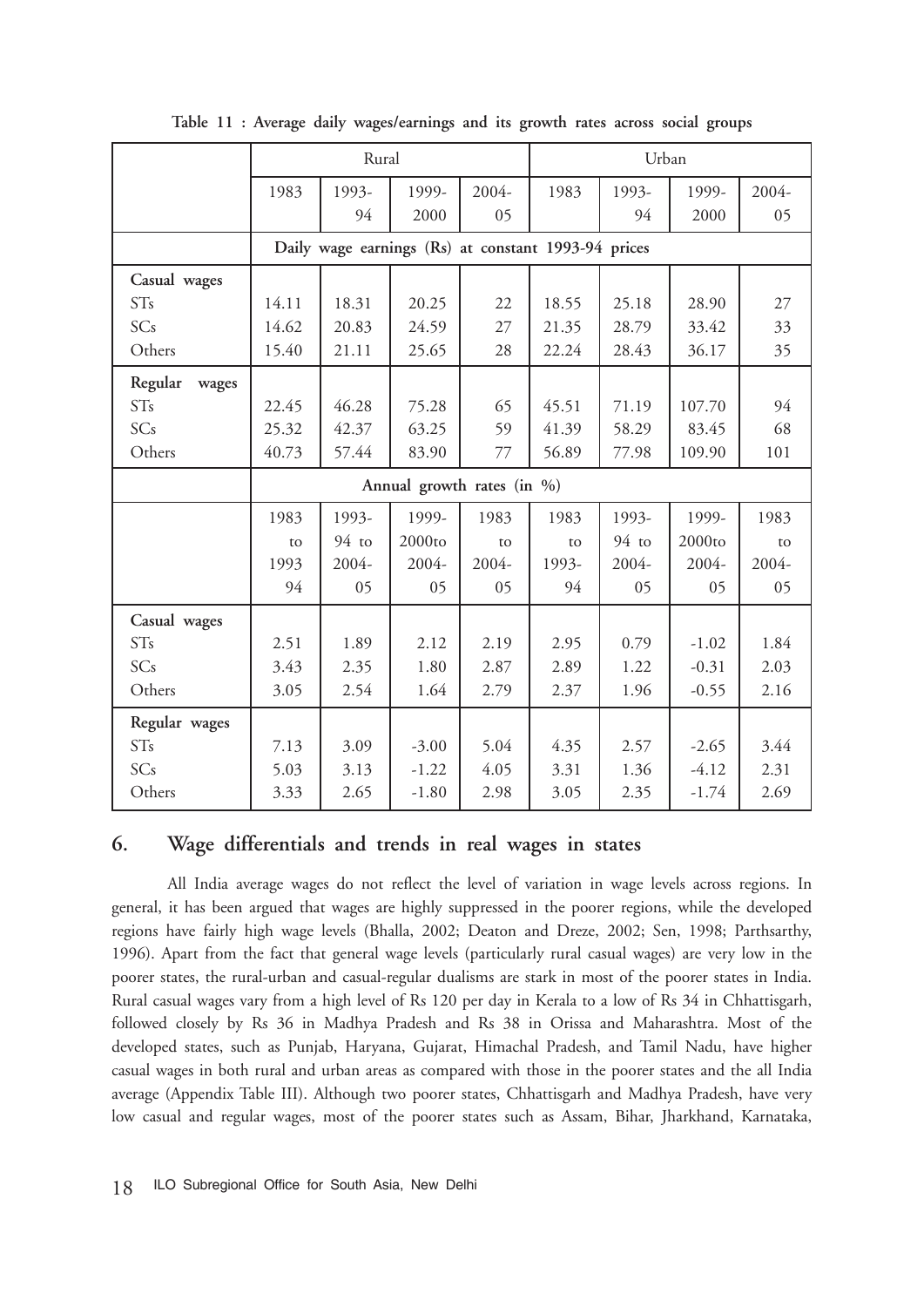Orissa, and Jammu and Kashmir have high urban regular wages. The relative position of the different kinds of wages in the different states is presented in Chart 1.

|         | Low                                                                                                                              | Average                                                        | High                                                                                                               |  |  |  |  |  |
|---------|----------------------------------------------------------------------------------------------------------------------------------|----------------------------------------------------------------|--------------------------------------------------------------------------------------------------------------------|--|--|--|--|--|
|         | Rural                                                                                                                            |                                                                |                                                                                                                    |  |  |  |  |  |
| Regular | Andhra Pradesh, Assam,<br>Chhattisgarh, Karnataka,<br>Madhya Pradesh, Tamil<br>Nadu, Uttar Pradesh,<br>West Bengal               | Gujarat, Rajasthan,<br>Orissa                                  | Bihar, Haryana, Himachal<br>Pradesh, Jammu &<br>Kashmir, Jharkhand,<br>Kerala, Maharashtra,<br>Punjab, Uttaranchal |  |  |  |  |  |
| Casual  | Chhattisgarh, Madhya<br>Pradesh, Karnataka, Bihar<br>Andhra Pradesh, Orissa,<br>Maharashtra                                      | Jharkhand, West<br>Bengal, Uttar Pradesh,<br>Gujarat           | Kerala, Jammu & Kashmir,<br>Himachal Pradesh, Punjab,<br>Haryana, Rajasthan,<br>Tamil Nadu, Assam,<br>Uttaranchal  |  |  |  |  |  |
|         |                                                                                                                                  | Urban                                                          |                                                                                                                    |  |  |  |  |  |
| Regular | Andhra Pradesh,<br>Chhattisgarh, Gujarat,<br>Haryana, Madhya<br>Pradesh, Rajasthan,<br>Tamil Nadu, Uttar<br>Pradesh, West Bengal | Kerala, Orissa,<br>Uttaranchal                                 | Assam, Bihar, Himachal<br>Pradesh, Jammu &<br>Kashmir, Jharkhand,<br>Karnataka, Maharashtra,<br>Punjab             |  |  |  |  |  |
| Casual  | Andhra Pradesh, Bihar,<br>Chhattisgarh, Jharkhand,<br>Madhya Pradesh,<br>Orissa, Uttar Pradesh,<br>West Bengal                   | Himachal Pradesh,<br>Maharashtra,<br>Rajasthan,<br>Uttaranchal | Assam, Gujarat, Karnataka,<br>Haryana, Tamil Nadu,<br>Punjab, Jammu &<br>Kashmir, Kerala                           |  |  |  |  |  |

**Chart 1 : Relative position of different major states in daily wages/earnings, 2004-05**

*Note: Low, medium and high has been defined in comparison to all-India wage rates*

The evidence suggests that most of the poorer states, which have a large proportion of the country's unskilled and less educated workforce, exhibit strict labour market segmentation reflected by wide differentials across different types of wages. In all the less developed and poorer states, the urban regular wages are higher than in many developed states such as Punjab, Haryana, Gujarat and Kerala, leading to very high disparity across casual and regular wages. These states also show very high ruralurban differentials in both the casual and regular wage segments. The rural casual to urban regular (the two extremes of the labour market segmentation) ratio is as low as 0.18 in Bihar, Jharkhand, and Maharashtra (Table 12). This implies that in these states, the average rural casual wage is less than onefifths of the average urban regular wages.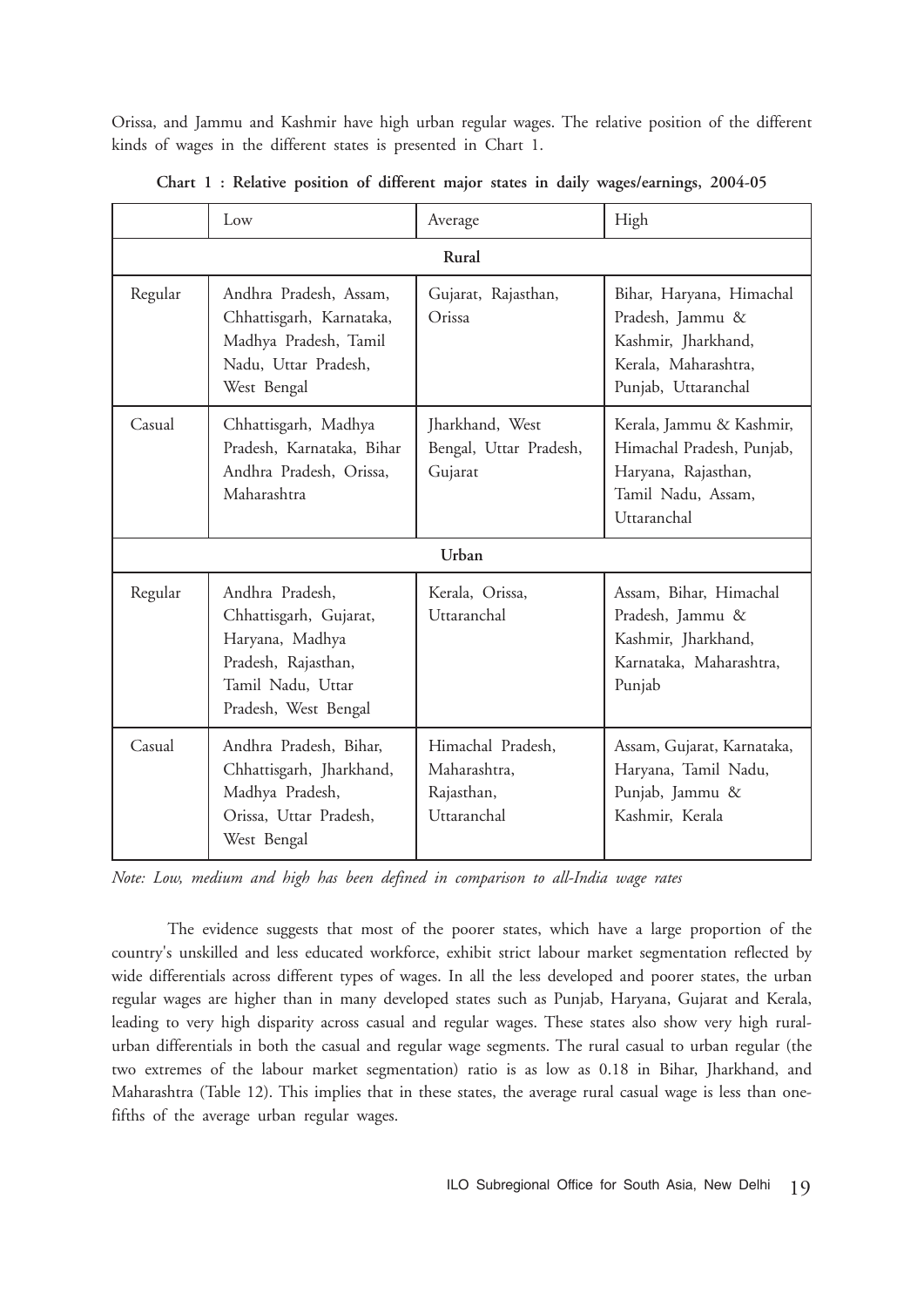|                  | Casual<br>R/U | Regular<br>R/U | Rural<br>C/RG | Urban<br>C/RG | <b>RC/URG</b> |
|------------------|---------------|----------------|---------------|---------------|---------------|
| Bihar            | 0.74          | 0.67           | 0.26          | 0.24          | 0.18          |
| Jharkhand        | 0.82          | 0.62           | 0.29          | 0.22          | 0.18          |
| Maharashtra      | 0.56          | 0.70           | 0.26          | 0.33          | 0.18          |
| Orissa           | 0.78          | 0.67           | 0.29          | 0.25          | 0.19          |
| Karnataka        | 0.56          | 0.53           | 0.37          | 0.35          | 0.20          |
| Chhattisgarh     | 0.82          | 0.71           | 0.29          | 0.26          | 0.21          |
| Madhya Pradesh   | 0.72          | 0.52           | 0.40          | 0.29          | 0.21          |
| Andhra Pradesh   | 0.74          | 0.54           | 0.45          | 0.33          | 0.24          |
| All-India        | 0.71          | 0.69           | 0.37          | 0.35          | 0.25          |
| Assam            | 0.85          | 0.55           | 0.47          | 0.30          | 0.26          |
| West Bengal      | 0.80          | 0.65           | 0.40          | 0.33          | 0.26          |
| Uttar Pradesh    | 0.83          | 0.69           | 0.43          | 0.35          | 0.29          |
| Gujarat          | 0.69          | 0.78           | 0.38          | 0.43          | 0.30          |
| Himachal Pradesh | 1.26          | 0.69           | 0.45          | 0.25          | 0.31          |
| Tamil Nadu       | 0.75          | 0.64           | 0.52          | 0.44          | 0.33          |
| Uttaranchal      | 0.99          | 0.94           | 0.36          | 0.35          | 0.34          |
| Rajasthan        | 0.93          | 0.78           | 0.44          | 0.37          | 0.34          |
| Punjab           | 0.92          | 0.80           | 0.45          | 0.39          | 0.36          |
| Jammu & Kashmir  | 0.87          | 0.70           | 0.55          | 0.44          | 0.38          |
| Haryana          | 0.98          | 1.46           | 0.31          | 0.47          | 0.46          |
| Kerala           | 0.94          | 0.77           | 0.81          | 0.66          | 0.63          |

**Table 12 : Ratios of wage differential across states, 2004-05**

#### *Notes*

*R/U: Rural to urban*

*RC/URG: Rural casual to urban regular*

*States with the all-India figure are arranged in ascending order of 'rural casual' to 'urban regular' wage ratios, i.e., the state with the highest disparity is at the top.*

In most of the less developed states such as Orissa, Karnataka, Chhattisgarh, Madhya Pradesh, and Andhra Pradesh, the ratios are approximately similar, with the rural casual wage being approximately one-fifth of the urban regular wage. In other less developed states such as Assam, West Bengal, and Uttar Pradesh, the ratios are little better than the all India average. In contrast, most of the developed states show a comparatively lower disparity across casual and regular wages and also across rural and urban areas. The least disparity in this regard is in Kerala, where the rural and casual wages are almost equal and the rural casual wages are approximately two-thirds of the urban regular wages.

Slow growth of rural casual wages during the post-liberalization period in most of the poorer states has contributed to the widening gap between casual and regular wages. In 10 of the 15 major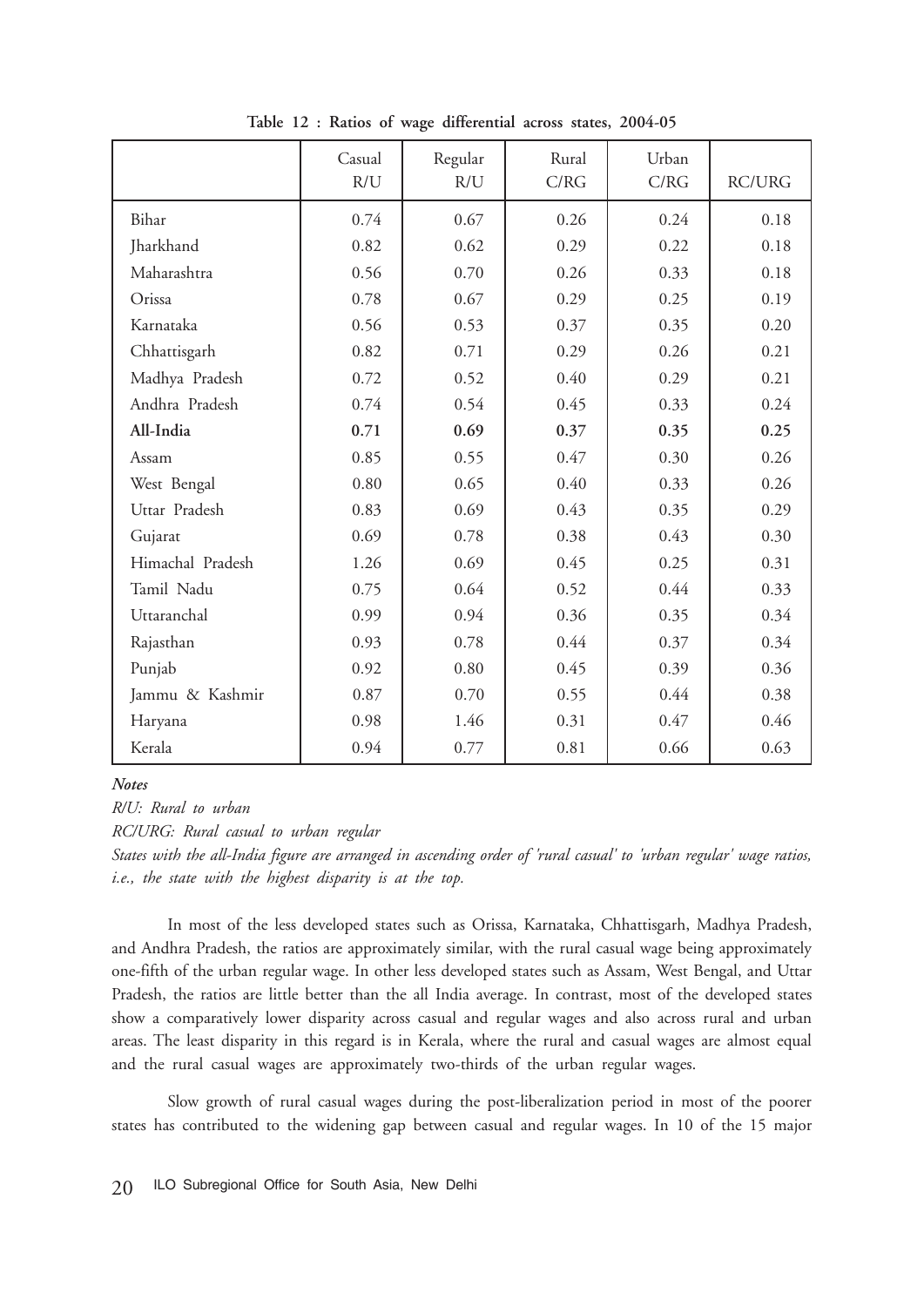states, the average annual compound growths of rural casual wages have been lower during the period from 1999-2000 to 2004-05 as compared with that during the period from 1993-94 to 1999-2000 (Table 13).

|                | 1983 to<br>1993-94 | 1993-94 to<br>1999-2000 | 1999-2000 to<br>2004-05 | 1993-94 to<br>2004-05 |
|----------------|--------------------|-------------------------|-------------------------|-----------------------|
| Andhra Pradesh | 3.06               | 3.54                    | 3.54                    | 3.54                  |
| Assam          | 1.47               | 1.83                    | 3.27                    | 2.48                  |
| Bihar          | 2.01               | 5.33                    | 0.93                    | 3.31                  |
| Gujarat        | 1.21               | 3.22                    | 2.37                    | 2.83                  |
| Haryana        | 2.16               | 3.46                    | 1.42                    | 2.53                  |
| Karnataka      | 4.10               | 3.81                    | 1.60                    | 2.80                  |
| Kerala         | 2.48               | 5.84                    | 2.56                    | 4.33                  |
| Madhya Pradesh | 4.30               | 0.70                    | 3.10                    | 1.78                  |
| Maharashtra    | 3.41               | 3.62                    | 0.80                    | 2.33                  |
| Orissa         | 4.66               | 1.48                    | 5.29                    | 3.19                  |
| Punjab         | 3.94               | 0.44                    | $-2.15$                 | $-0.75$               |
| Rajasthan      | 1.84               | 3.40                    | 1.83                    | 2.68                  |
| Tamil Nadu     | 5.57               | 6.05                    | 1.91                    | 4.15                  |
| Uttar Pradesh  | 3.22               | 2.78                    | 3.03                    | 2.89                  |
| West Bengal    | 2.50               | 3.06                    | $-0.29$                 | 1.53                  |

**Table 13 : Annual average inter-quinquennial and decadal growth rates (%) of rural casual wages in states**

It is important to note that in Punjab, a developed state, the real wage growth has been negative during the last quinquennial. This has led to a widening in the casual-regular wages in that state. Maharashtra is another developed state where real casual wages have witnessed very slow growth during the entire post-liberalization period. Almost all the poorer states show a decline in growth in rural casual wages both during the last quinquennial and the entire post-liberalization period. Comparing wage growth between the last two quinquennials, we observe that the number of states displaying declining growth in the post-liberalization period has doubled to 10 during the period from 1999- 2000 to 2004- 05 as compared to five in the period from 1993-94 to 1999-2000.

## **7. Inequality in wage payments**

Apart from the wage differential across the different segments of the labour market, wage inequality also exists within each segment. Various studies in the past have indicated a high level of and increasing trend in inequality in wage payment in India. Acharya and Marjit (2000) report an increasing gap between the minimum and maximum range of wages in India. Deaton and Dreze (2002) highlight their finding that wage inequality among casual workers has increased in the post-reforms period, particularly in the poorer states.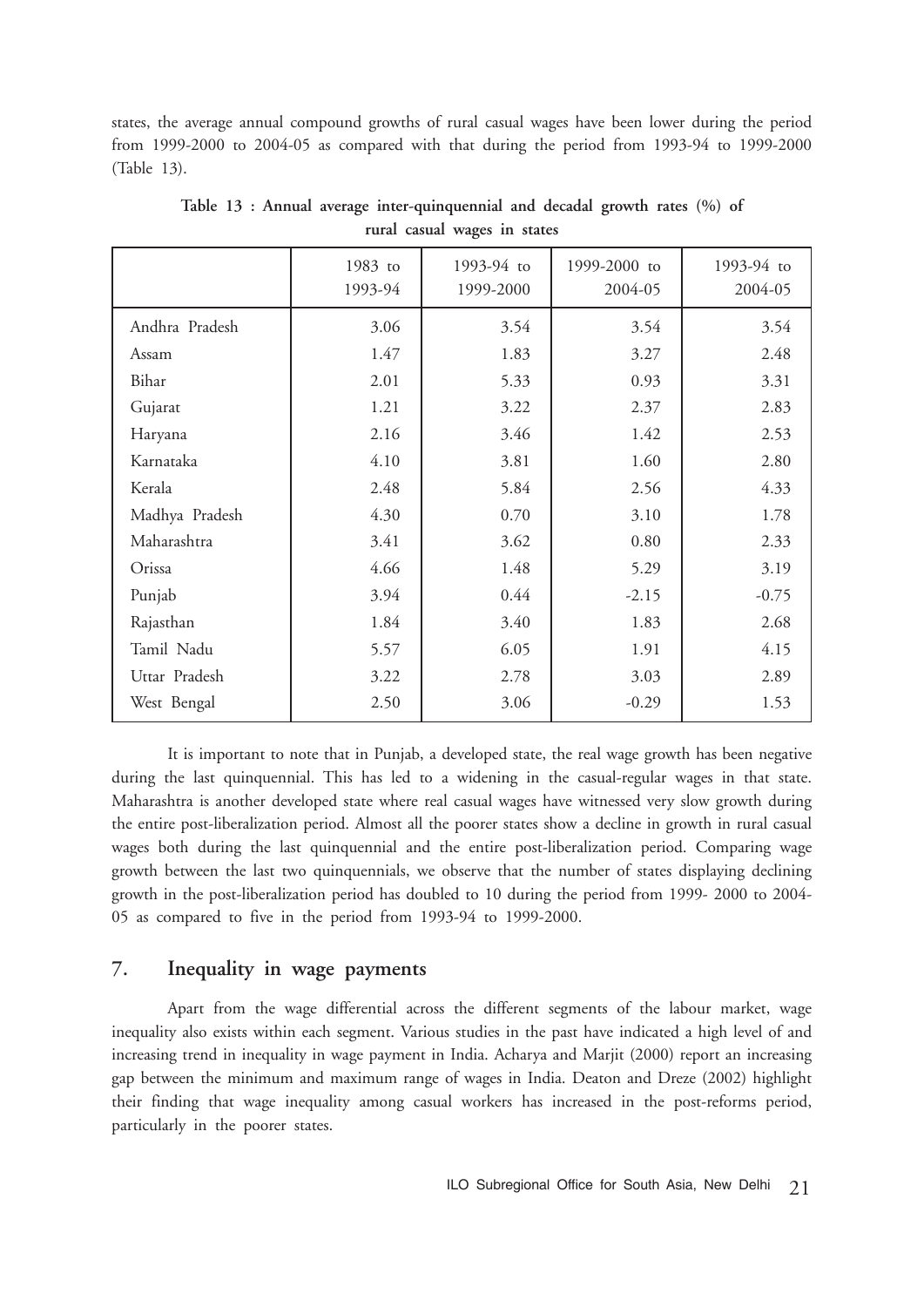Galbraith et al. (2004) compute inequality measures using grouped data (grouped by industry and by industry and state) relating to earnings (calculated as the annual wage bill divided by the number of workers) in the organized manufacturing sector. In a more recent study, Dutta (2005) calculates inequality on the basis of individual record data and presents different types of measures of inequality; however, this analysis considers all types of workers taken together. In addition, it identifies various factors associated with wage inequality in India. However, none of these studies provide enough insights on the issue of wage inequality as most of these studies are either based on grouped data or do not provide enough dis-aggregation in order to obtain a clear idea about inequality in different segments of the labour markets.

In the following section, we attempt to compute 'wage inequality measures' using data on individual wage rates for all workers engaged in regular or casual wage employment separately and for male and female workers in all economic sectors, including agriculture, organized and unorganized manufacturing, and services. The levels of and trends in wage/earnings inequality among regular and casual workers are examined by using Gini coefficient measures separately for rural and urban settings.

#### **7.1 Trends in inequality**

In 1999-2000, inequality is highest for rural regular workers followed by urban regular, urban casual and rural casual. For all the four broad sets of workers under consideration, inequality has decreased in 1999-2000 as compared with 1983, but for regular workers, inequality has increased in 1999-2000 as compared with 1993-94. For casual workers, particularly in rural areas, inequality in daily wages has remained almost stagnant during the latter half of the 1990s (Figure 4).



**Figure 4 : Trends in inequality (Gini coefficient) in daily wages/earnings**

Dutta (2005) notes that overall, the data indicate that wage inequality among regular workers has risen between 1983 and 1999. However, we find that the increase is the result of increasing inequality in wages among urban regular workers. This implies that even among the urban regular component of the workforce, a large section of the poorer workforce has not witnessed wage increases in the same way as the top class of urban regular workers. In rural areas, inequality among regular workers has declined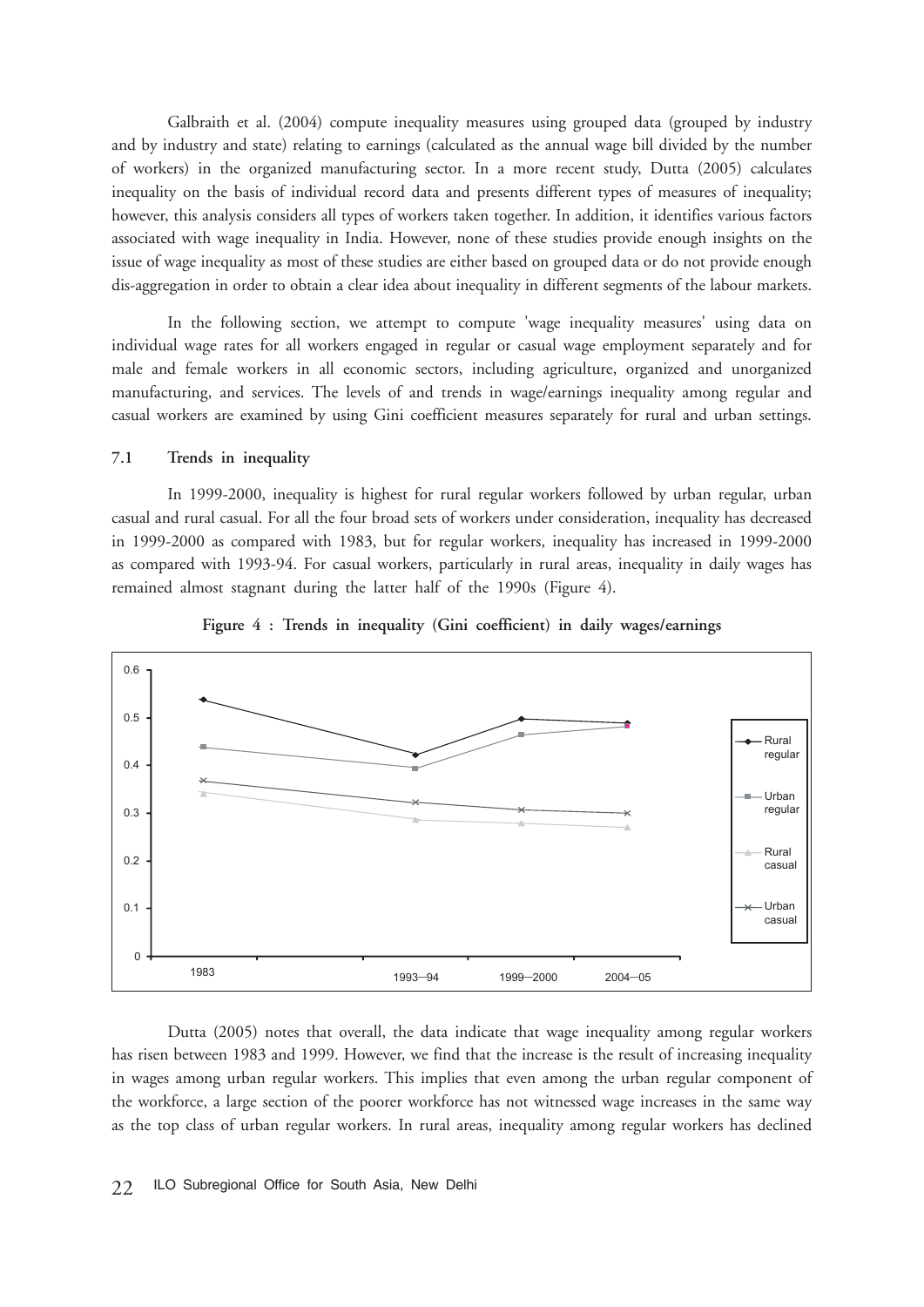in 1999-2000 as compared with 1983, although it has increased as compared with 1993-94. This pattern is reversed for casual workers, though there is some disagreement among the different measures of inequality. However, in the post-reforms period (1993-94 to 1999-2000), there is no sign of increasing inequality in any significant way among casual workers, particularly among the rural casual workforce. The Gini coefficient has stagnated at around 0.27 in rural areas and 0.29 in urban areas for male casual workers since the early 1990s. Among female casual workers, the inequality shows a marginal decline in rural areas in the post-reforms period. The inequality among rural casual female workers has also declined from 0.31 in 1983 to 0.24 in 1999-2000.

#### **7.2 Inequality in male and female wages**

Most of the rise in inequality in the daily earnings of regular workers during the latter half of the 1990s is contributed by the increasing inequality among female regular workers in both rural and urban areas. During this period, the inequality in daily earnings of regular male workers has risen marginally. Among rural casual workers, the sustained decline in inequality of daily wages for female workers is worth noting (Table 14).

|         | 1983   | 1993-94 | 1999-2000 | 2004-05 |  |  |  |  |  |
|---------|--------|---------|-----------|---------|--|--|--|--|--|
| Persons |        |         |           |         |  |  |  |  |  |
| Regular |        |         |           |         |  |  |  |  |  |
| Rural   | 0.5378 | 0.4218  | 0.4985    | 0.4889  |  |  |  |  |  |
| Urban   | 0.4381 | 0.3928  | 0.4637    | 0.4815  |  |  |  |  |  |
| Casual  |        |         |           |         |  |  |  |  |  |
| Rural   | 0.3399 | 0.2851  | 0.2794    | 0.2706  |  |  |  |  |  |
| Urban   | 0.3688 | 0.3221  | 0.3078    | 0.3008  |  |  |  |  |  |
|         | Males  |         |           |         |  |  |  |  |  |
| Regular |        |         |           |         |  |  |  |  |  |
| Rural   | 0.5280 | 0.4028  | 0.4282    | 0.4661  |  |  |  |  |  |
| Urban   | 0.4290 | 0.3803  | 0.4527    | 0.4640  |  |  |  |  |  |
| Casual  |        |         |           |         |  |  |  |  |  |
| Rural   | 0.3235 | 0.2676  | 0.2651    | 0.2505  |  |  |  |  |  |
| Urban   | 0.3317 | 0.2917  | 0.2850    | 0.2762  |  |  |  |  |  |
|         |        | Females |           |         |  |  |  |  |  |
| Regular |        |         |           |         |  |  |  |  |  |
| Rural   | 0.5743 | 0.4849  | 0.7546    | 0.5488  |  |  |  |  |  |
| Urban   | 0.4921 | 0.4570  | 0.5163    | 0.5463  |  |  |  |  |  |
| Casual  |        |         |           |         |  |  |  |  |  |
| Rural   | 0.3079 | 0.2538  | 0.2376    | 0.2316  |  |  |  |  |  |
| Urban   | 0.3277 | 0.3097  | 0.3080    | 0.2908  |  |  |  |  |  |

**Table 14 : Measures of inequality (Gini coefficient) for regular and casual daily wages/earnings, 1983 to 2004-05**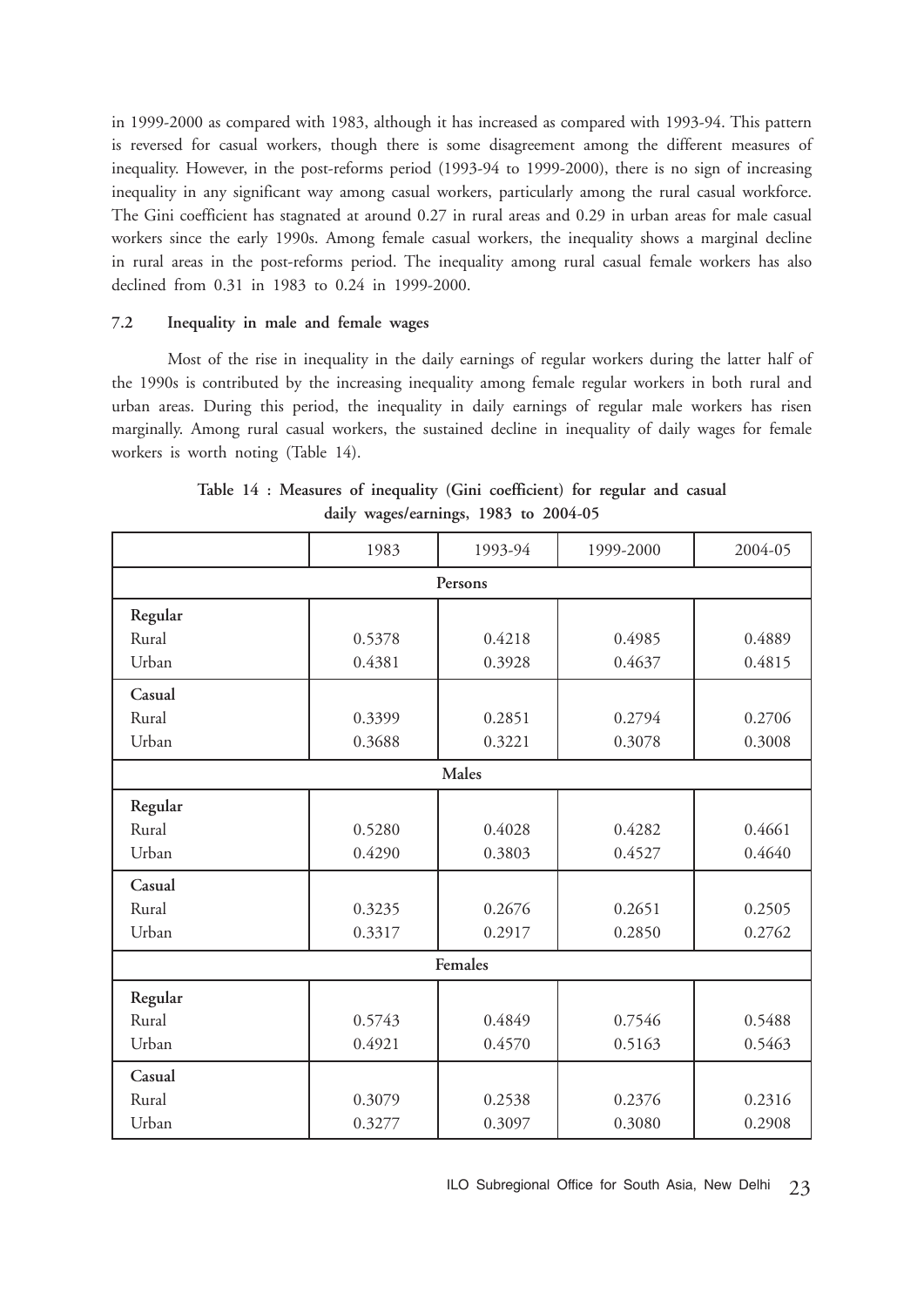The main reason for the decline in inequality of wages among rural casual female workers is that earlier, casual wages for females were highly suppressed, and increasingly now, the gender bias in wages is coming down. As has been mentioned earlier, a recent phenomenon in this regard has been the gradual withdrawal of the subsidiary status female workforce from the labour market, where wages were low, particularly in the poorer and less developed states. Essentially, this signifies the increasing share of women workers in better paid jobs as compared with the earlier period. However, owing to the withdrawal of the subsidiary status female workforce from the labour market, the overall female labour participation rate has declined and those who continue in the labour market work for comparatively higher wages.

# **8. Labour productivity and wages: Some links**

Labour productivity is commonly defined as output per worker. Due to paucity of reliable data on production and employment from the same source in India, conventionally, labour productivity is calculated as gross/net national/domestic product per worker. In this section, we follow a similar approach to measure labour productivity and changes therein. In the Indian context, many scholars have studied the relationship between employment, wages and labour productivity. Goldar (Goldar, 2004) shows that the declining share of wages in registered manufacturing is due to a decline (rise) in the relative marginal productivity of labour (capital). In a recent study, Bhattacharya and Sakthivel (2005) find that employment elasticity with respect to output is positive, but negative with respect to wages. These findings are in accordance with mainstream economic literature. On the basis of organized manufacturing sector data from the *Annual Survey of Industries (ASI)*, Goldar (2005) finds that during the post-reforms period, there has been a widening gap between labour productivity and wage rates.

At the all-India level, labour productivity (calculated in terms of gross/net domestic product per worker) has increased during the 1990s. Sundaram (2001) shows that between 1993-94 and 1999- 2000, labour productivity increased significantly in most sectors, except construction. The poor performance in construction has been attributed to the influx of workers to this sector in recent years. However, the increase in labour productivity has not been translated into increased wage share and/ or increased growth in real wages, particularly for casual workers. Mahendra Dev (2002) notes that "changes in wage rates appear to lag behind changes in labour productivity, particularly for nonagricultural activities".

Firstly, we note that during the period from 1993-94 to 1999-2000, labour productivity grew at the rate of little more than 6 per cent per annum, but slowed down to approximately 3 per cent between 1999-2000 and 2004-05. However, the average growth of productivity has been above 4 per cent per annum during the entire post-reforms period. As against this, the real wages during the same period grew at the rate of less than 2.5 per cent per annum (approximately 2 per cent per annum for regular workers and slightly more than 2.5 per cent per annum for casual workers). This clearly shows that during the 1990s, the growth of wages and earnings of workers has lagged behind the growth of labour productivity. Though some of the productivity gain during the 1990s has been passed on to regular workers in the organized sector, casual and other unorganized sector workers have not benefited at all.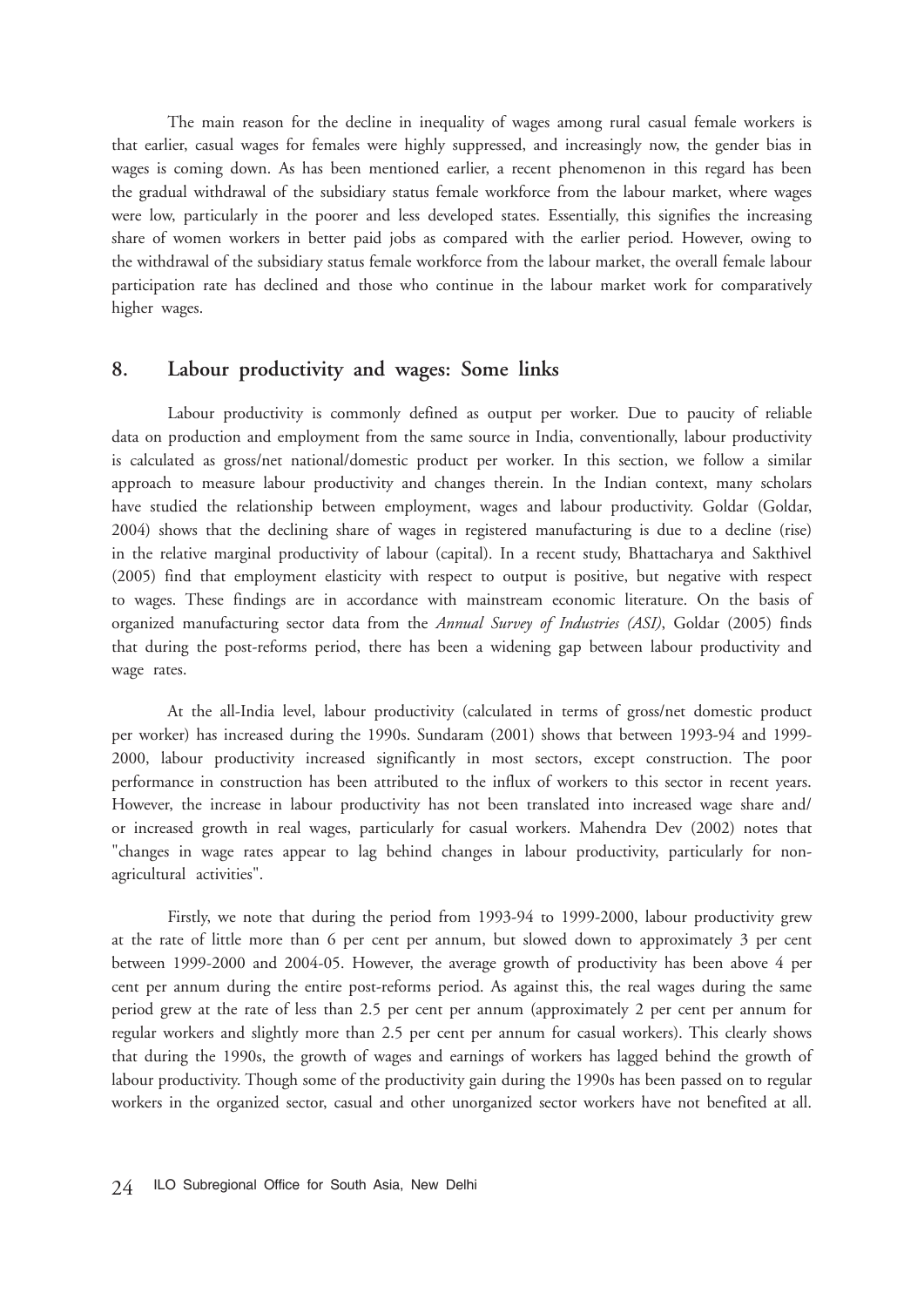Among casual workers, urban women workers have realized somewhat better growth in daily wages, reflecting a significantly better sharing of increased labour productivity vis-à-vis their male counterparts. However, as mentioned earlier, much of the increased labour productivity is being shared by women workers at the cost of job loss.

At the sectoral level, labour productivity has been higher for the tertiary sector of employment (except for financial services), which has increased at a faster rate as compared with the other sectors. The analysis further shows that labour productivity has been the lowest, coupled with the slowest increase over the years, in the primary sector and has almost stagnated in both the primary and secondary sectors during the period, 1999-2004 (Figure 5). However, in all the three major sectors of employment, the growth of labour productivity has been positive during the post-reforms period from 1993-94 to 2004-05.



**Figure 5 : Labour productivity (Rs '000) across different sectors, all-India**

In agriculture, labour productivity has grown at a rate of 3.34 per cent per annum between 1993-94 and 1999-2000, but stagnated during the following period. The average growth of labour productivity during the post-reforms period in agriculture has been less than 2 per cent per annum (Table 15). We have seen above that the wage growth in agriculture during the same period has been approximately the same. From a general standpoint, workers in the agriculture sector are better placed in terms of sharing growth of productivity.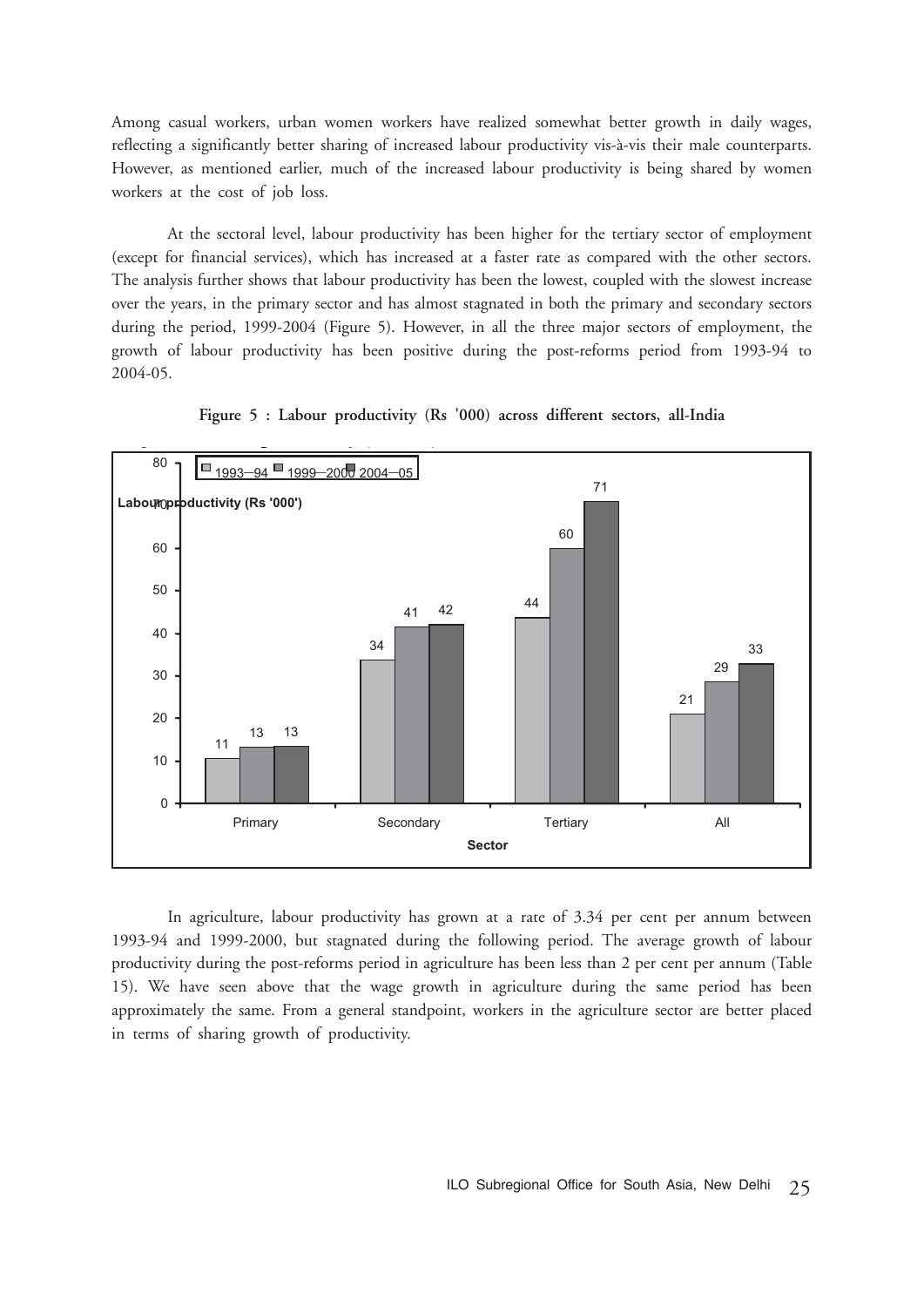| Sectors                                  |             | Productivity (Rs) |             | $CAGR$ $(%)$ |               |               |
|------------------------------------------|-------------|-------------------|-------------|--------------|---------------|---------------|
| Industries                               | 1993-<br>94 | 1999-<br>2000     | 2004-<br>05 | 1993-<br>99  | 1999-<br>2000 | 1993-<br>2004 |
| Agriculture & allied activities          | 9980        | 12201             | 12234       | 3.41         | 0.05          | 1.87          |
| Mining & quarrying                       | 74415       | 118537            | 127629      | 8.07         | 1.49          | 5.03          |
| Manufacturing                            | 29528       | 40076             | 42240       | 5.22         | 1.06          | 3.31          |
| Public utilities                         | 140622      | 223727            | 222507      | 8.05         | $-0.11$       | 4.26          |
| Construction                             | 34754       | 31677             | 31291       | $-1.53$      | $-0.25$       | $-0.95$       |
| Trade, hotels & restaurants              | 35770       | 45113             | 53895       | 3.94         | 3.62          | 3.80          |
| Transport, etc.                          | 49498       | 57962             | 81701       | 2.67         | 7.11          | 4.66          |
| Financial services & real estate         | 255920      | 288842            | 239239      | 2.04         | $-3.70$       | $-0.61$       |
| Community, social &<br>personal services | 26653       | 45941             | 53006       | 9.50         | 2.90          | 6.45          |
| All                                      | 20912       | 28535             | 32762       | 5.32         | 2.80          | 4.17          |

**Table 15 : Average labour productivity and growth rate of labour productivity in different sectors**

Some studies<sup>7</sup> find that the link between wage increase and labour productivity in agriculture is rather weak. Bhalla (1998) notes that "the rise of real wages had very little to do with labour productivity in agriculture. Initially, in the late 1960s and early 1970s, when agriculture labour productivity went up, real wages had stagnated. After the mid-1970s, real wages went up everywhere… productivity was on a long-term decline." However, the relationship between labour productivity and wages becomes fairly clear when employment growth is also taken into consideration. It is important to note that during the 1970s and 1980s, the employment growth in agriculture was fairly good (except in the drought years in the late 1980s). During the entire period of the 1970s and early 1980s, employment growth in agriculture was more than 1.5 per cent per annum, which declined to less than 0.5 per cent per annum thereafter (Sen and Ghosh, 1993; Sen, 1994 and 1998). Hence, the growth in real wages in agriculture after the mid-1970s was accompanied by a decline in labour productivity mainly on account of high employment growth and higher employment elasticity with respect to agricultural GDP. The most disquieting feature of the post-liberalization period is that both real wages and employment growth in agriculture suffered a setback, while labour productivity in agriculture accelerated at a comparatively higher rate.

As far as the non-agriculture sector is concerned, the growth in real wages has more prominently lagged behind the growth in labour productivity (Table 15). In the non-agriculture sector, labour productivity increased by approximately 4-5 per cent per annum, while the growth in real wages saw a rise of only 2 per cent per annum during the post-liberalization period. However, in the non-agriculture sector, both real wages and labour productivity moved at a comparatively higher rate in sub-sectors such as public utilities, transport and retail trade and community services. The worst performance is reported

*<sup>7</sup> For example, see Acharya and Papanek (1989) and Bhalla (1993) on the wage-productivity relationship in agriculture.*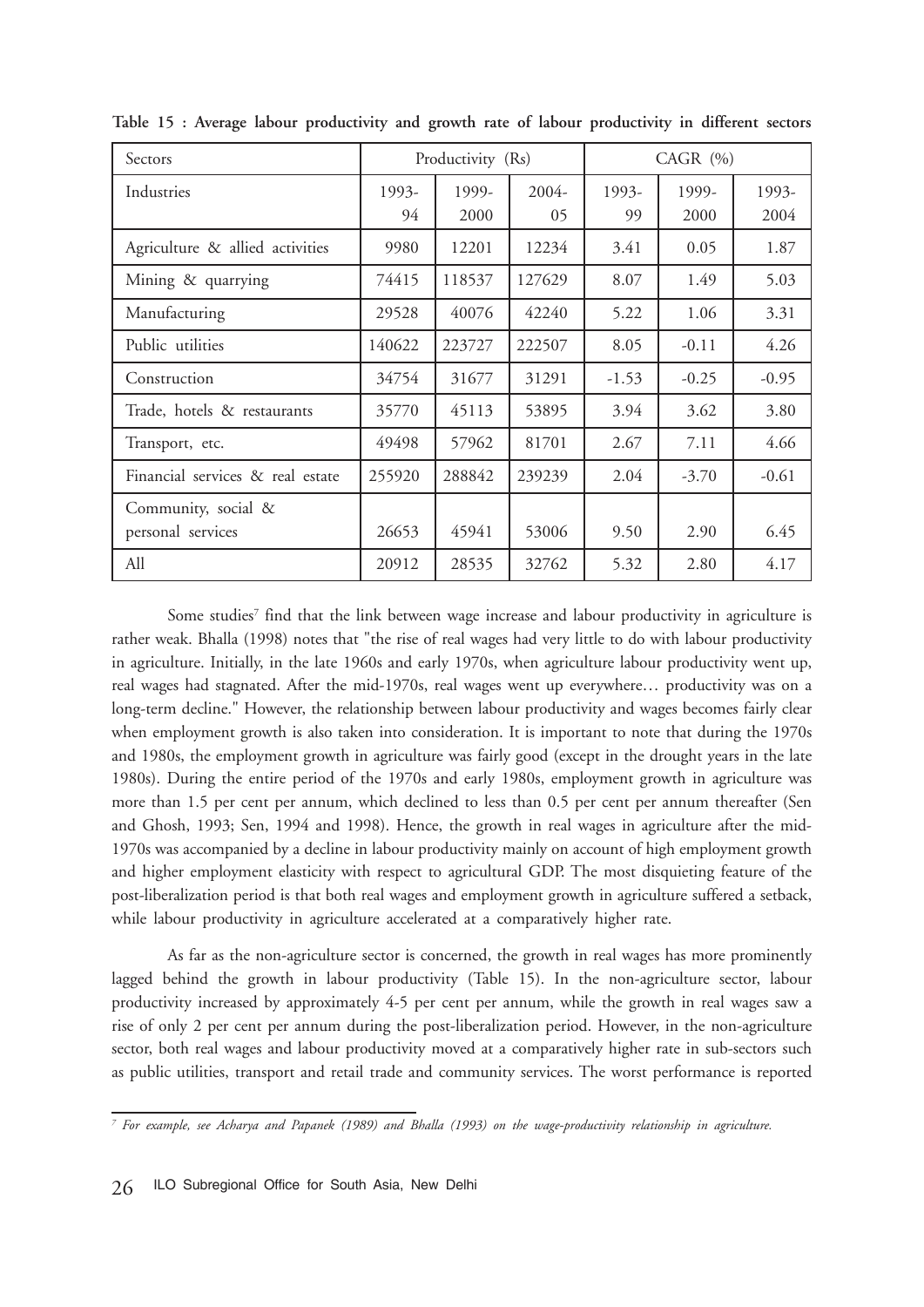in sub-sectors of the services and manufacturing sectors. Since a large part of these sub-sectors are in the urban unorganized sector, despite the phenomenal increase in labour productivity during the 1990s, the gains have not resulted in a commensurate rise in real wages and earnings of workers as reflected by one of the slowest increases in real wages in these sub-sectors. Furthermore, labour productivity in the construction sector has declined over the years as reflected by the negative growth rate here (Mahendra Dev, 2002; Bhalla, 2002), but the increase in real wages in construction, particularly of women workers, has been perceptible.

## **9. Minimum wages and their implementation**

We have seen in the above sections that daily wages of casual workers are not only lower than those of regular workers in both rural and urban areas, but also that the growth of wages has decelerated during the post-liberalization period. In order to safeguard the interests of casual workers, both Central and State governments have announced minimum wages to be implemented by all employers. The minimum wages are announced periodically<sup>8</sup> by almost all the state governments and the Central government for their respective jurisdictions of occupations.9 Most of these occupations fall under the informal sector and are applicable for workers engaged in manual physical labour (Eyraud and Saget, 2005).

The basic idea behind the announcement of minimum wages, under the Minimum Wages Act, 1948, has been to prevent the exploitation of labour by payment of unduly low wages (Karan, 1997). As Eyraud and Saget (2005) note, "The main aim of the minimum wage is to protect the lowest paid workers in order to guarantee them a decent standard of living." Minimum wage represents an economic concept, not merely a legal one in terms of enforceability under law. However, apart from the fact that doubts have been raised about the efficacy of minimum wages to cover a minimum standard of living, a number of studies show that the Act has not been implemented properly and casual workers continued to receive lower wages than the minimum prescribed (Ghanekar, 1997; Karan, 1997; Unni, 2000; Anant, 2004). Here, we will show to what extent the announcement of minimum wages has been successful in securing payment of minimum wages to casual workers. The present analysis is limited up to 1999-2000 because many states have not revised minimum wages since 2002. In the foregoing analysis, the actual wages paid to casual workers have been compared with the prevailing minimum wages in 1999-2000. Further, since the analysis is limited to the aggregate state level, a comparison of actual wages has been done with the lowest range of the minimum wages announced. Since minimum wages are announced for a variety of occupations, which may be higher than the lowest range of the minimum wages at the aggregate state levels, the analysis in the paper will reflect the highest possible coverage of minimum wages.

Table 16 presents the proportion of casual labour receiving actual wages below the minimum range of the minimum wages announced by different state governments in 1999-2000. At the all-India level, more than half and approximately 30 per cent of the total number of casual workers in rural and urban areas, respectively, received actual wages below the minimum wages. The proportion is as high as 68 per cent in rural areas and 54 per cent in urban areas for female casual workers. Even in the states of Kerala and Tamil Nadu, where the casual wages are much higher than in the other states,

*<sup>8</sup> Expected to be revised every six months co-terminus with revision of dearness allowances of regular workers in government sectors.*

<sup>&</sup>lt;sup>9</sup> Nearly 1,200 scheduled occupations are covered under the Minimum Wages Act. Of these, 1,140 come within the jurisdiction of *the various state governments.*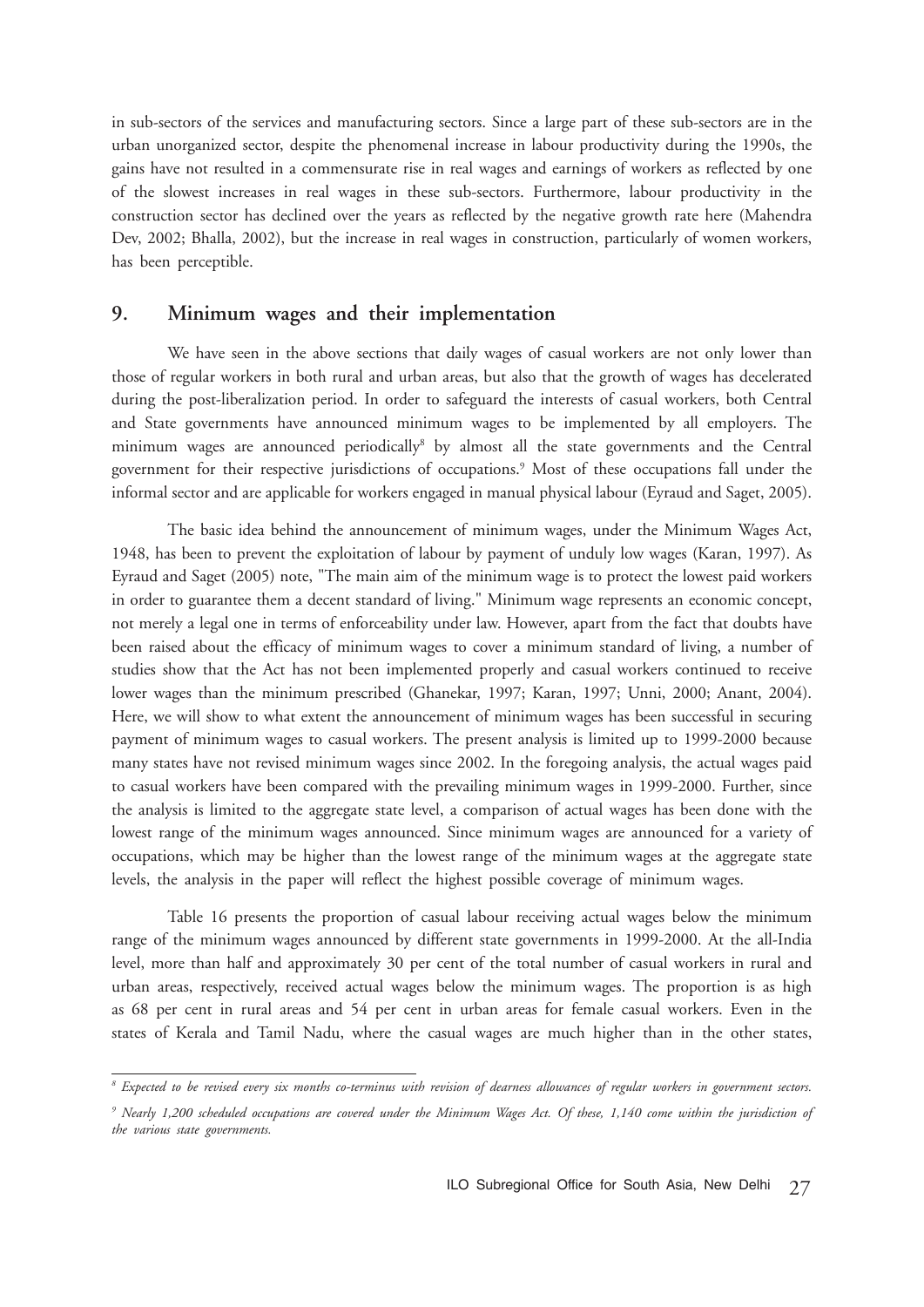approximately 13 per cent and 26 per cent of workers, respectively, do not get minimum wages. However, in most of the South Indian states, the proportion of casual labourers getting lower than minimum wages is lower than in other parts of the country.

In most of the poorer states such as Bihar, Madhya Pradesh, Orissa, and Uttar Pradesh, a very high proportion of casual workers do not receive minimum wages. In Orissa, the proportion of casual workers not getting minimum wages is as high as 90 per cent in rural areas and 70 per cent in urban areas. To a greater extent, this explains the high poverty ratio in the state. However, it is important to note that in a few developed states such as Gujarat, Haryana, and Maharashtra, the implementation of the Minimum Wages Act has been very poor as is reflected by the high proportion of casual workers getting actual wages well below the minimum wages announced by the state governments. It is important to note that all three states are highly industrialized states, reflecting the fact that it is not only in agriculture that actual wages are lower than minimum wages. One of the reasons for high proportions of labourers not getting minimum wages in these developed states is the relatively higher minimum wages in these states, followed by the large scale influx of migrant workers in these states from poorer regions.

| State            | Rural |         |         | Urban    |         |         |  |
|------------------|-------|---------|---------|----------|---------|---------|--|
|                  | Males | Females | Persons | Males    | Females | Persons |  |
| Andhra Pradesh   | 16.03 | 56.74   | 35.18   | 7.19     | 26.72   | 13.03   |  |
| Assam            | 15.16 | 43.00   | 20.15   | 4.35     | 35.98   | 12.38   |  |
| Bihar            | 53.79 | 67.72   | 57.25   | 28.16    | 58.56   | 33.78   |  |
| Gujarat          | 78.64 | 91.81   | 83.56   | 47.61    | 78.22   | 54.40   |  |
| Haryana          | 67.45 | 81.48   | 69.96   | 68.53    | 91.33   | 72.64   |  |
| Himachal Pradesh | 1.97  | 18.30   | 2.71    | 2.51     | 12.65   | 3.45    |  |
| Jammu & Kashmir  | 3.29  | 13.12   | 3.40    | $0.00\,$ | 0.00    | 0.00    |  |
| Karnataka        | 19.34 | 58.38   | 35.55   | 6.22     | 37.35   | 14.79   |  |
| Kerala           | 3.08  | 10.81   | 4.86    | 3.68     | 26.40   | 7.39    |  |
| Madhya Pradesh   | 86.57 | 92.65   | 88.98   | 58.41    | 88.88   | 67.29   |  |
| Maharashtra      | 64.97 | 94.54   | 78.76   | 26.39    | 84.32   | 40.61   |  |
| Orissa           | 87.78 | 96.58   | 90.65   | 68.96    | 91.86   | 76.09   |  |
| Punjab           | 24.50 | 56.25   | 27.58   | 16.93    | 53.79   | 19.87   |  |
| Rajasthan        | 12.75 | 40.37   | 18.62   | 7.94     | 29.57   | 11.39   |  |
| Tamil Nadu       | 2.26  | 25.78   | 12.21   | 4.09     | 14.45   | 6.55    |  |
| Uttar Pradesh    | 51.23 | 75.65   | 56.89   | 27.19    | 61.67   | 30.37   |  |
| West Bengal      | 25.79 | 51.21   | 30.12   | 20.63    | 68.92   | 27.88   |  |
| All India        | 42.92 | 68.26   | 51.52   | 23.32    | 53.52   | 29.97   |  |

**Table 16 : Percentage of casual workers receiving actual wages below minimum wages, 1999-2000**

Violation of minimum wages is widespread in the agricultural sector. A number of studies show that except during the busy agricultural seasons and in some agriculturally developed states, actual wages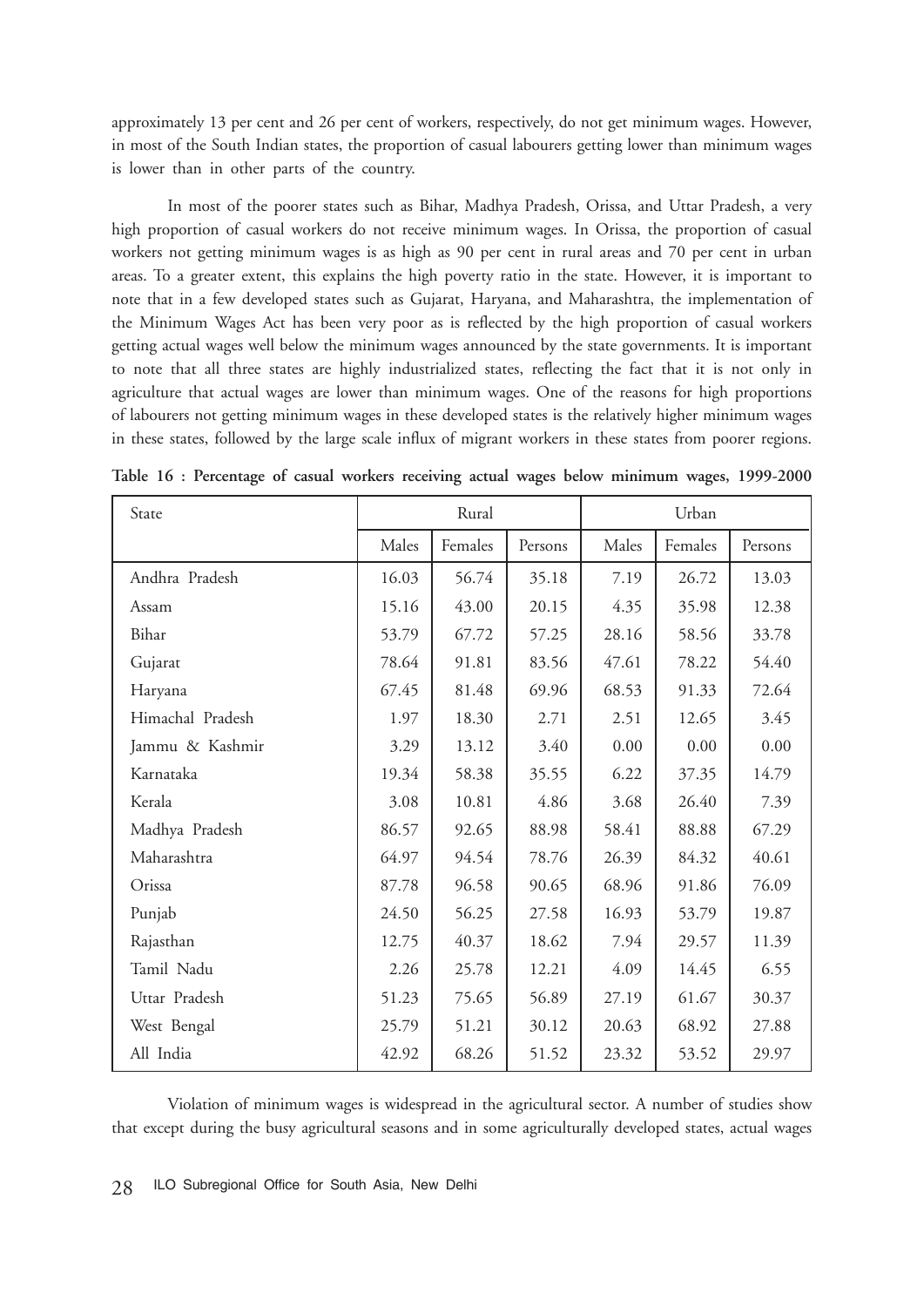paid to casual workers are far below the minimum wages (Parthasarthy, 1998; Dash, 1996). Based on the minimum range of the minimum wages announced by the Central and various state governments, the 1999-2000 NSSO data shows that more than 85 per cent of the workers who are not receiving minimum wages worked in the agriculture sector alone. Moreover, more than 90 per cent of the workers not getting minimum wages belonged to rural areas. The proportion of casual workers not receiving minimum wages varied from a high of more than 55 per cent in agriculture to a low of approximately 21 per cent in the construction and transport sectors. In all the non-agriculture sectors, the proportion is little more than 28 per cent (Table 17). However, it has to be remembered that since the present calculation is based on the minimum range of minimum wages, the real picture may be even worse if the sectoral minimum wages is taken into consideration.<sup>10</sup>

| Sectors of employment                          | Rural | Urban | All   |
|------------------------------------------------|-------|-------|-------|
| Agriculture, etc.                              | 55.71 | 45.12 | 55.42 |
| Mining & quarrying                             | 26.17 | 15.72 | 24.62 |
| Manufacturing                                  | 34.14 | 25.31 | 31.03 |
| Public utilities                               | 30.68 | 6.70  | 25.46 |
| Construction                                   | 23.68 | 16.94 | 21.09 |
| Trade, hotels & restaurants                    | 37.08 | 33.84 | 35.24 |
| Transport, etc.                                | 20.59 | 23.61 | 21.10 |
| Finance, business activities, etc.             | 38.66 | 29.59 | 34.25 |
| Administration, education, commercial services | 39.33 | 53.16 | 44.61 |
| All non-agricultural activities                | 29.26 | 26.28 | 28.10 |
| Total                                          | 51.10 | 29.58 | 48.54 |

**Table 17 : Proportion of casual workers not receiving minimum wages in different sectors, 1999-2000**

*Note: For calculating the proportion of workers not getting minimum wages only the lowest range of the minimum wages announced by different state governments and reported in the Ministry of Labour's Annual Report have been considered.*

Further, the nature of the problem with enforcement of minimum wages in rural and urban areas is quite different. In rural areas, and particularly in agriculture, actual wages are lower than the minimum wages on a daily basis. As far as daily wages in urban areas and in most non-agriculture enterprises are concerned, employers generally comply with the minimum wages norm. However, most of the workers work for much longer hours than stipulated in the Act. Hence, when calculated in terms of number of hours put in every day, a large proportion of the casual workers do not get minimum wages as per the norm.

In a recent study, Saget (2006) shows that in the urban non-agriculture sector, most casual workers do get minimum wages or even higher on a daily basis, but most of them work for more than

*<sup>10</sup> In 1999, minimum wages were announced for more than 1,100 job categories falling under different sectors of employment. By considering different levels of minimum wages in different sectors, the proportion of workers getting less than minimum wages will increase as compared with what is shown in the present calculation.*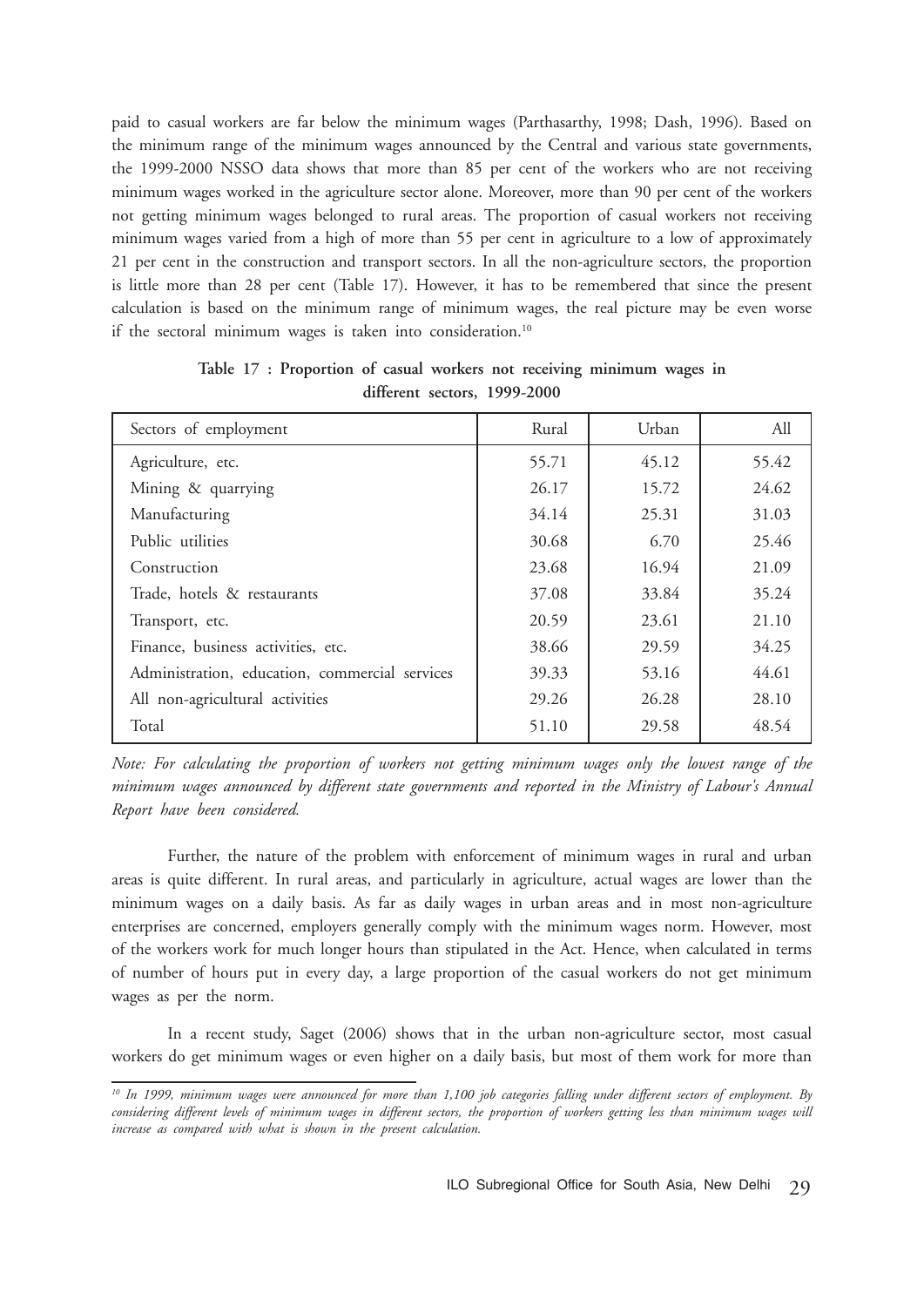10, or even 12, hours a day for the same wage. Moreover, these workers do not get any benefit of leave and/or compensation. Among the reasons for non-compliance with the norms of minimum wages related to working hours and leave, etc., are poor inspection of the enterprises, complexities of the minimum wage regulations, multiplicity of the rates, and inadequate efforts by the governments to popularize the existence of rules and rates in this regard (Saget, 2006).

However, despite the various problems with the implementation of the Minimum Wages Act, the role of the Act in pushing actual wages up cannot be downplayed (Parthsarthy, 1998; Mahendra Dev, 1995; Saget, 2006). Nevertheless, there is urgent need to make arrangements for better and more effective implementation of the Minimum Wages Act.

### **10. Poverty among workers**

Low level of wages, particularly of casual workers, and high and increasing wage differentials across different segments of labour markets has led to widespread poverty among the employed. This section, in addition to assessing the magnitude of the 'working poor' in India, attempts to analyse the relative position of different types of workers on the poverty map and changes therein over time.

The magnitude of the working poor and incidence of poverty among the employed in India can be calculated by counting the employed persons belonging to poor and non-poor households separately. Applying the Mixed Recall Period (MRP)<sup>11</sup> on the Employment and Unemployment Survey  $(EUS)^{12}$  of the 61<sup>st</sup> Round of the NSSO, the poverty ratio during 2004-05 is estimated (24.4 per cent) to be somewhat 3 per cent higher than the poverty ratio calculated by the Planning Commission (21.8 per cent, by using the MRP on consumption expenditure data of the same NSSO round). The Uniform Recall Period (URP) consumption distribution data, however, reports a higher poverty ratio in both rural (28.3 per cent) and urban areas (25.7 per cent)<sup>13</sup> (NCEUS, 2007). The EUS applying the MRP, however, estimates a higher poverty ratio in urban areas (25.4 per cent) than in rural areas (24.1 per cent). Based on applying the MRP on the EUS data, our estimates of the poverty ratio among the employed is 21.6 per cent<sup>14</sup> (20.1 per cent in rural areas and 24.4 per cent in urban areas).

Some other recent estimates of the working poor in India, after carrying out the necessary adjustments in EUS data to make it comparable with the CES data, show little lower incidence of poverty in general and among the employed in particular. NCEUS (2007) estimates of poverty among workers are 18.7 per cent in rural areas and 21 per cent in urban areas. Considering a poverty ratio of 21.6 per cent among workers, the total number of working poor in India during 2004-05 is estimated to

*<sup>11</sup> The Planning Commission, based on the NSSO's 61st Round Consumer Expenditure Survey (CES), reported two poverty estimates during 2004-05. One is based on the Uniform Recall Period (URP) to compare with the period prior to 1999-2000, while the other is based on the Mixed Recall Period (MRP) mainly to compare (but not strictly) with 1999-2000.*

*<sup>12</sup> In addition to the CES, which has been the basis of the official poverty ratio assessment by the Planning Commission, the Employment and Unemployment Survey (EUS), conducted separately during the 61st Round of the NSSO, also provides consumption expenditure distribution by using an abridged version of the consumption expenditure schedule.*

*<sup>13</sup> URP consumption distribution data reports a poverty ratio of 28.3 per cent in rural areas, 25.7 per cent in urban areas, and 27.5 per cent for the country as a whole in 2004-05. The corresponding figures obtained from the MRP consumption distribution data are much lower, such as 21.8 per cent in the rural areas, 21.7 per cent in the urban areas, and 21.8 per cent for the country as a whole.*

*<sup>14</sup> Since the workers' data is available in CES, we have used EUS data for calculating poverty among the employed.*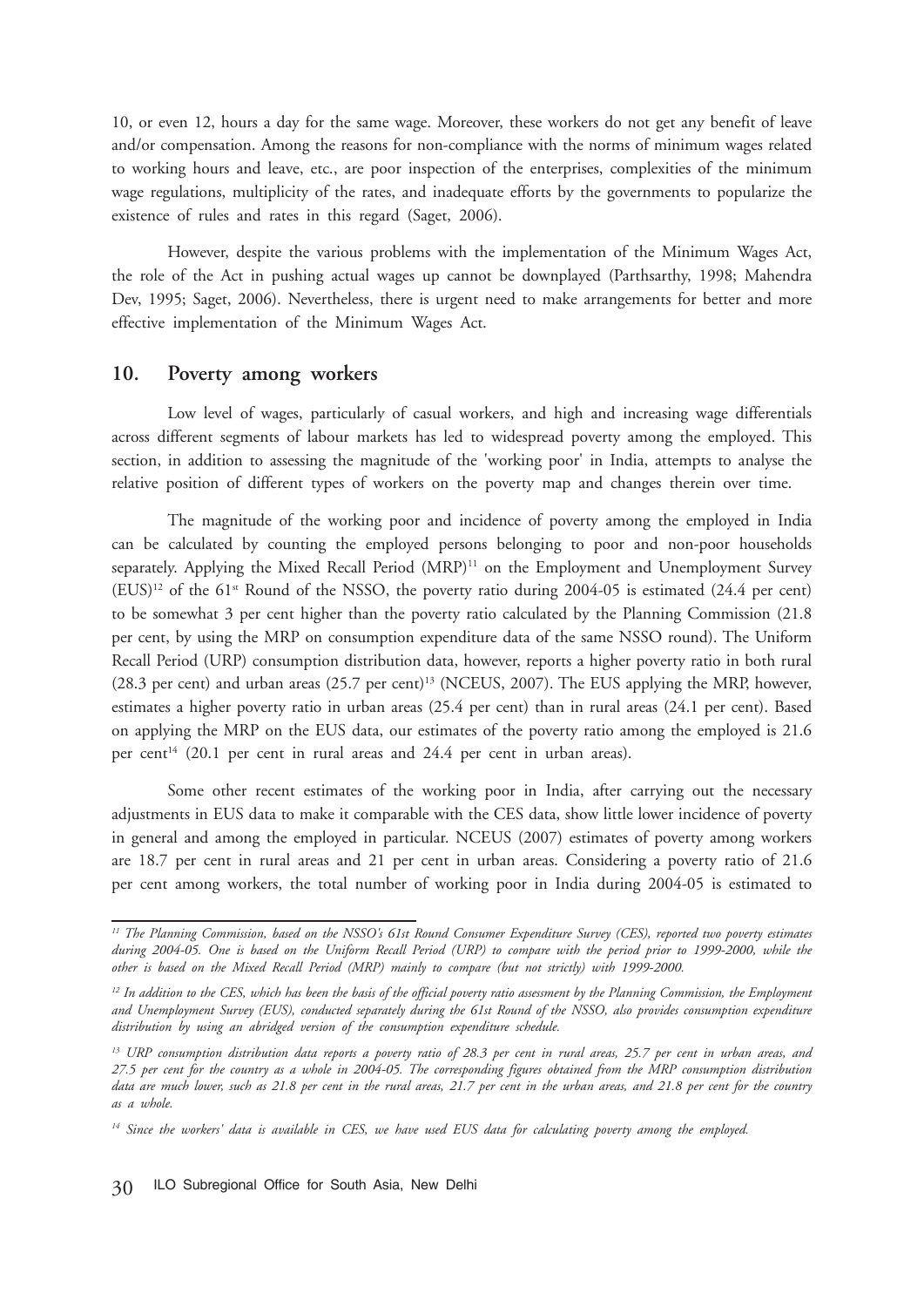be around 99 million (74 million in rural areas and 25 million in urban areas). The percentage of poor workers to total poor population in 2004-05 is around 37 per cent. Given the loss of direct comparability of poverty data over a long period of time, although a long term comparison of incidence of poverty among workers and total number of working poor is not possible, a broad approximation shows that over the years, the poverty ratio among workers has declined (Table 18). However, the share of working poor to the total number of poor has remained more or less stagnant, particularly between the periods, 1999-2000 and 2004-05.

| Location<br>and<br>period                   | Survey/<br>reference                               | Poor<br>persons<br>(millions) | Poor<br>workers<br>(millions) | % poor workers<br>to total poor<br>population | Poverty ratio<br>among workers<br>(9/0) |
|---------------------------------------------|----------------------------------------------------|-------------------------------|-------------------------------|-----------------------------------------------|-----------------------------------------|
| Rural<br>1993-94<br>1999-2000<br>2004-05    | <b>CES/URP</b><br><b>EUS/MRP</b><br>EUS/MRP        | 258.9<br>264.5<br>188.3       | 109.7<br>103.6<br>74.08       | 42.37<br>39.17<br>39.34                       | 37.5<br>34.1<br>20.8                    |
| Urban<br>1993-94<br>1999-2000<br>2004-05    | <b>CES/URP</b><br><b>EUS/MRP</b><br><b>EUS/MRP</b> | 70.8<br>79.4<br>79.8          | 23.7<br>25.3<br>24.7          | 33.47<br>31.86<br>30.95                       | 29.2<br>27.0<br>24.4                    |
| Combined<br>1993-94<br>1999-2000<br>2004-05 | <b>CES/URP</b><br><b>EUS/MRP</b><br><b>EUS/MRP</b> | 329.7<br>343.9<br>268.1       | 133.4<br>128.9<br>98.78       | 40.46<br>37.48<br>36.84                       | 35.7<br>32.5<br>21.6                    |

**Table 18 : Total number of poor, working poor (millions) and share (%) of working poor to total number of poor in 1993-94, 1999-2000 and 2004-05**

*Note: CES: Consumption Expenditure Survey; EUS: Employment Unemployment Survey; URP: Uniform Recall Period; MRP: Mixed Recall Period.*

*Source: The figures for 1993-94 and 1999-2000 have been quoted from Sundaram and Tendulkar, 2002 (pp 47-8), while those for 2004-05 is based on Table 19 of this paper.*

Further, as has been mentioned in the foregoing discussions, workers are not a homogenous group and they enjoy varied levels of security in the labour market and receive various levels of wages. Although, the headcount ratio of poverty has declined across the segments of status of labour such as self-employed, regular wage earners, and casual labourers, the poverty ratio continues to remain significantly high among casual workers. Among all the workers, casual labourers enjoy the least job security and receive the lowest wages. The current poverty ratio among casual workers is estimated to be 32 per cent as against 18 per cent among the self-employed and 13 per cent among regular wage earners (Table 19). Further, it is important to note that the poverty ratio among casual labourers has been higher in urban areas than in the rural areas during all the three reference periods under consideration, with the difference only widening in 2004-05. In fact, the poverty ratios in 2004-05 were higher in urban areas than in rural areas across all the three major divisions of activity status of workers.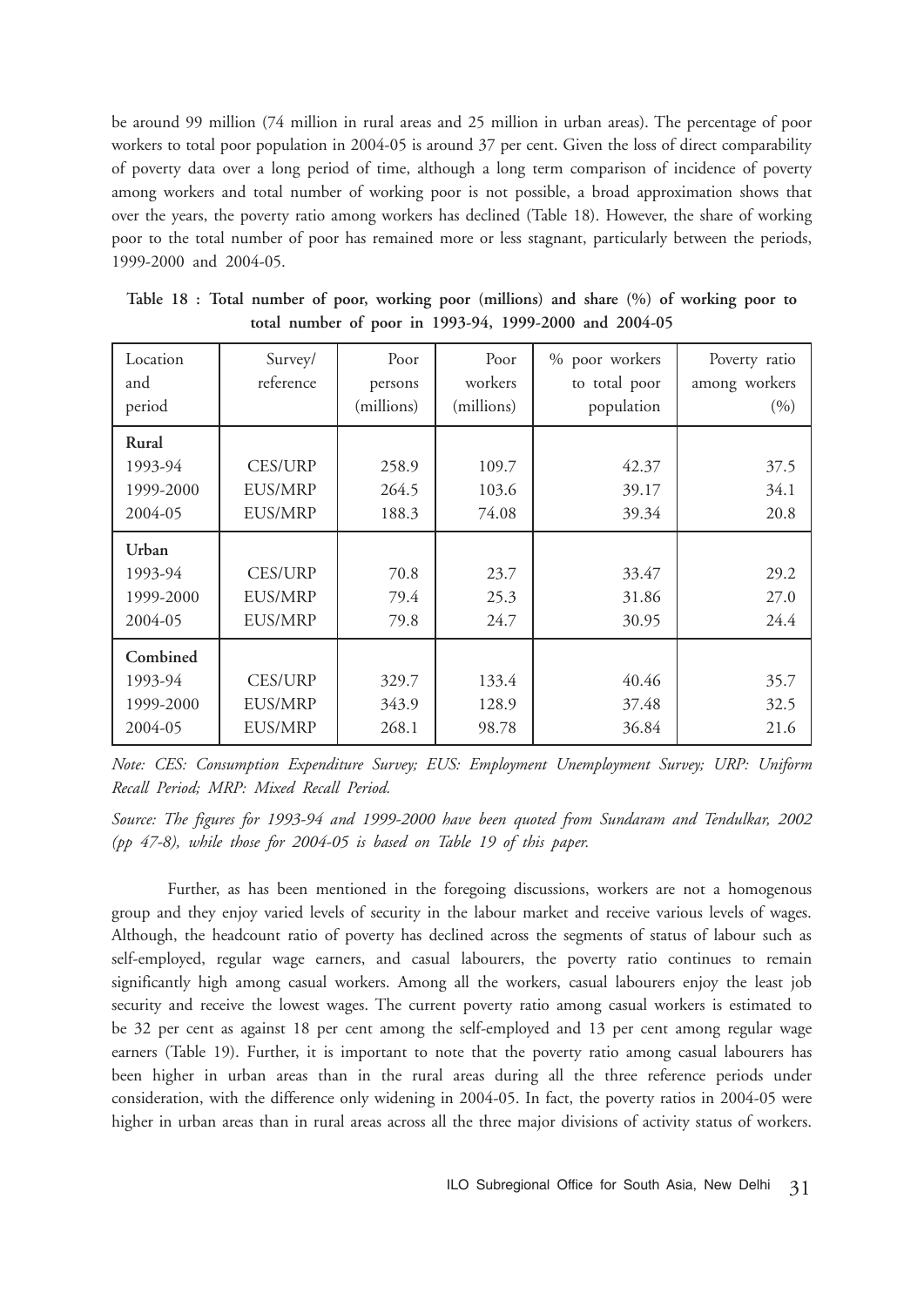In the urban areas, any significant decline in the poverty ratio during the post-liberalization period can be noticed only among the self-employed, in which segment the poverty ratio declined from 31 per cent in 1993-94 to 25 per cent in 2004-05. Among the other two categories of workers (regular and casual), the poverty ratio has declined only marginally during the same period.

| Location and activity<br>status of workers     | 1993-94                 | 1999-2000               | 2004-05                 |
|------------------------------------------------|-------------------------|-------------------------|-------------------------|
| Rural<br>Self-employed<br>Regular<br>Casual    | 30.64<br>19.22<br>52.07 | 27.47<br>16.53<br>47.20 | 16.97<br>10.62<br>29.94 |
| Urban<br>Self-employed<br>Regular<br>Casual    | 30.93<br>16.17<br>53.42 | 28.83<br>14.45<br>50.58 | 25.25<br>14.76<br>47.50 |
| Combined<br>Self-employed<br>Regular<br>Casual | 30.68<br>17.30<br>52.24 | 27.72<br>15.19<br>47.85 | 18.43<br>13.16<br>31.97 |

**Table 19 : Poverty ratio (%) among workers by status of activity**

*Source: Same as in Table 18.*

The slower decline in poverty, particularly between 1999-2000 and 2004-05, in urban areas, among both regular and casual workers, can be linked directly to the high poverty ratio employed in the urban unorganized sector and the negative growth of real wages (as discussed in Section 4 of this paper) during the same period. Despite the fact that poverty decline has been slower among urban regular workers, it is not surprising that casual workers constitute the bulk of the working poor in India. However, an almost equal proportion of the working poor consist of self-employed people. In fact, the share of self employed to the total working poor has not only increased over the years (from 47 per cent in 1993-94 to 49 per cent in 2004-05), but has also surpassed the share of casual workers (43 per cent) for the first time in 2004-05.

The self-employed constituted around 47-49 per cent of the workforce in 2004-05. The proportion of self-employed to working poor was slightly lower in 1999-2000, but the proportion was the same when compared to casual workers. Regular workers constitute up to 9-10 per cent of the total working poor. However, what is important to note is that usually, the proportion of casual workers in general and poor casual workers in particular is underestimated because of conventional methods of classifying workers in the three major groups of 'self-employed', 'regular' and 'casual'. In fact, a large proportion of workers classified as self-employed and regular do join the casual workforce for short periods of time to supplement their family income (For details on this, see Bhalla, Karan and Shobha, 2006). These groups of workers often fare even worse in terms of poverty as compared to their counterparts who are full time casual workers.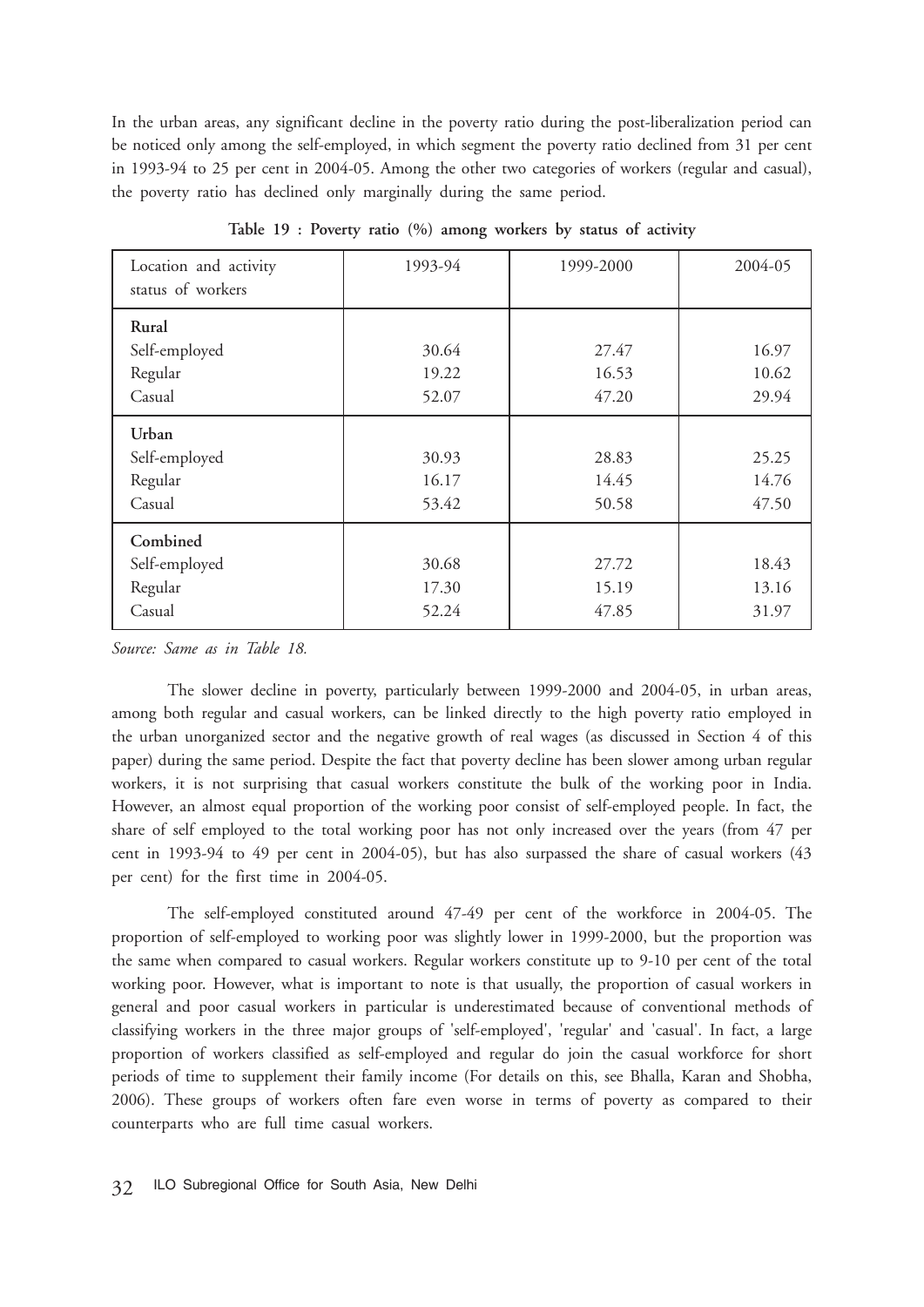Let us first examine the share of different types of workers to total poor workers and their distribution according to their subsidiary status of work. As has been mentioned earlier, in 2004-05, self-employed and casual workers constitute up to 49 per cent and 43 per cent, respectively, of the total working poor. The proportion of regular workers in the total poor workforce is just 9 per cent. The proportion of self-employed and casual workers in the total working poor is higher in rural areas than in urban areas, while the proportion of regular workers is higher in urban areas (Table 20). In rural areas, the poor self-employed are distributed across both the agriculture and non-agriculture sectors (NCEUS, 2007).

| Location and UPSS<br>status of workers |                     | Percentage distribution of poor UPSS workers<br>by status of their subsidiary status |         |        |                 |       |  |  |
|----------------------------------------|---------------------|--------------------------------------------------------------------------------------|---------|--------|-----------------|-------|--|--|
|                                        | Percentage<br>share | Self-<br>employed                                                                    | Regular | Casual | Non-<br>workers | Total |  |  |
| Rural                                  |                     |                                                                                      |         |        |                 |       |  |  |
| Self-employed                          | 49.14               | 27.57                                                                                | 0.11    | 17.25  | 55.07           | 100   |  |  |
| Regular                                | 3.61                | 15.47                                                                                | 3.34    | 3.02   | 78.17           | 100   |  |  |
| Casual                                 | 47.26               | 32.02                                                                                | 0.14    | 11.42  | 56.42           | 100   |  |  |
| All workers                            | 100                 | 29.24                                                                                | 0.24    | 13.98  | 56.54           | 100   |  |  |
| Urban                                  |                     |                                                                                      |         |        |                 |       |  |  |
| Self-employed                          | 46.9                | 13.94                                                                                | 0.43    | 2.89   | 82.74           | 100   |  |  |
| Regular                                | 23.86               | 2.62                                                                                 | 1.79    | 1.05   | 94.54           | 100   |  |  |
| Casual                                 | 29.24               | 5.93                                                                                 | 0.25    | 8.85   | 84.97           | 100   |  |  |
| All workers                            | 100                 | 8.89                                                                                 | 0.7     | 4.19   | 86.21           | 100   |  |  |
| Combined                               |                     |                                                                                      |         |        |                 |       |  |  |
| Self-employed                          | 48.57               | 24.27                                                                                | 0.19    | 13.77  | 61.77           | 100   |  |  |
| Regular                                | 8.69                | 6.61                                                                                 | 2.27    | 1.66   | 89.45           | 100   |  |  |
| Casual                                 | 42.74               | 27.54                                                                                | 0.16    | 10.98  | 61.32           | 100   |  |  |
| All workers                            | 100                 | 24.13                                                                                | 0.36    | 11.53  | 63.98           | 100   |  |  |

**Table 20 : Percentage distribution of poor workers by status of employment and subsidiary status of work, 2004-05**

Further, in 2004-05, in addition to the full time casual workers (casual workers on the basis of their principal status or principal and subsidiary status taken together), around 14 per cent of the poor self-employed and 2 per cent of the poor regular workers pursued casual work as their subsidiary work. Both proportions are higher in rural areas than in the urban areas, reflecting a higher incidence of multiplicity of employment in rural areas than in urban areas. The total magnitude of such workers (principally self-employed or regular workers) is approximately 6-7 per cent of the total workforce. Considering all these casual workers together, the share of casual workers to total number of working poor goes up to around 50 per cent in 2004-05. It shows that casual workers constitute the single largest component of working poor in India. Poverty incidence is highest (32.35 per cent) among full time casual workers (pursuing casual work as both principal and subsidiary activities) and principally casual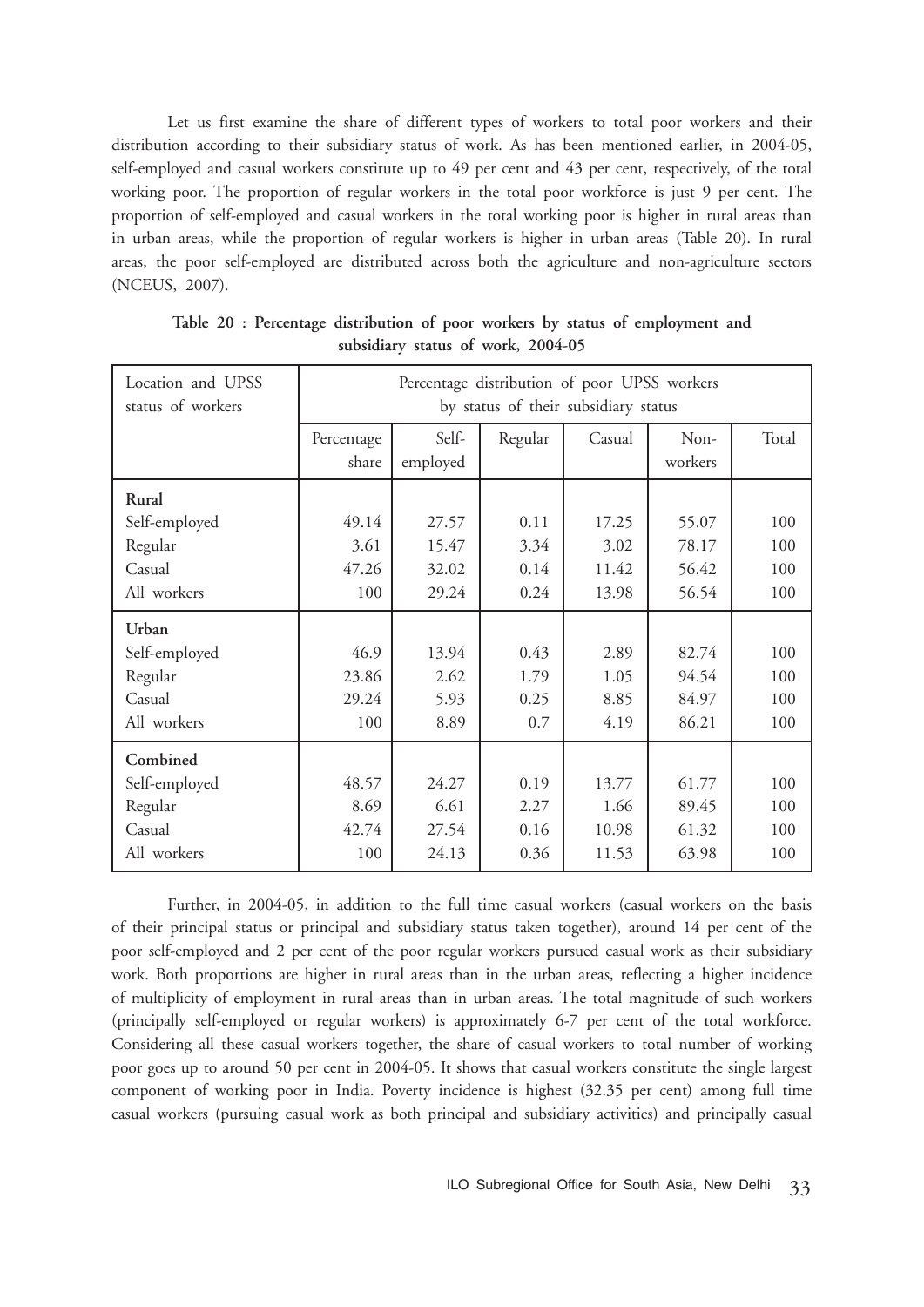workers but self-employed as subsidiary work (32.11 per cent) (Table 21). This group is followed by workers who are principally regular workers, but pursue casual work as their subsidiary activities (incidence of poverty being 31.86 per cent). The share of such workers to total workers and working poor is very small, about 2 per cent of the total working poor (See Table 20) and the majority of them are employed in the urban informal sector usually receiving much lower wages than their full time regular counterparts. Workers principally employed as self-employed, but mixing casual work as their subsidiary activities come in at third place in terms of incidence of poverty (30.47 per cent). The share of such workers to the total number of working poor is significant (around 14 per cent).

| UPSS status<br>of workers | Self-<br>employed | Regular | Casual | Non-<br>workers | All   |
|---------------------------|-------------------|---------|--------|-----------------|-------|
| Self-employed             | 17.28             | 12.59   | 30.47  | 17.38           | 18.43 |
| Regular                   | 11.06             | 15.85   | 31.06  | 13.15           | 13.16 |
| Casual                    | 32.11             | 25.31   | 32.35  | 31.86           | 31.97 |
| All workers               | 21.92             | 15.93   | 31.21  | 20.38           | 21.59 |

**Table 21 : Incidence of poverty (%) among workers by their principal and subsidiary activity status in 2004-05**

The above discussion shows that the prevalence of poverty amongst the working population in India is almost the same as amongst the total population. Technically, this implies that work participation rates among members of both poor and non-poor households are almost the same. Within the group of poor workers, casual labourers constitute up to half the total number of working poor and the majority of them reside in rural areas. Among regular workers, poor workers are largely employed in the urban informal sector constituting up to 23 per cent of the total poor urban workforce and around 10 per cent of the total working poor.

### **11. Conclusions**

The post-liberalization period in India is marked by fairly high economic growth and moderate employment growth. However, the growth of daily wages has lagged behind both output and employment growth. A large section of the Indian workforce, casual workers in both rural and urban areas and regular workers in the informal sector not only continue to earn much lower wages as compared with secure job holders such as regular workers in government and other organized sectors, but have also experienced slow wage growth during the post-liberalization period. Further, the wage differential across different segments has been on the rise in the post-liberalization period. Gender differentials in wages continue to exist, but have been declining over the years. Wage growth in the informal non-agriculture sector has decelerated and casual workers, particularly in the agriculture sector, have witnessed the slowest increase in wages during this period, though the inequality in wage payment within each segment of workers shows a declining trend. Further, increasingly fewer benefits of the increased labour productivity are being passed on to the workers.

Though some developed states such as Punjab and Maharashtra have witnessed declining wage growth during the recent past, in most of the poorer states, both wages and growth are significantly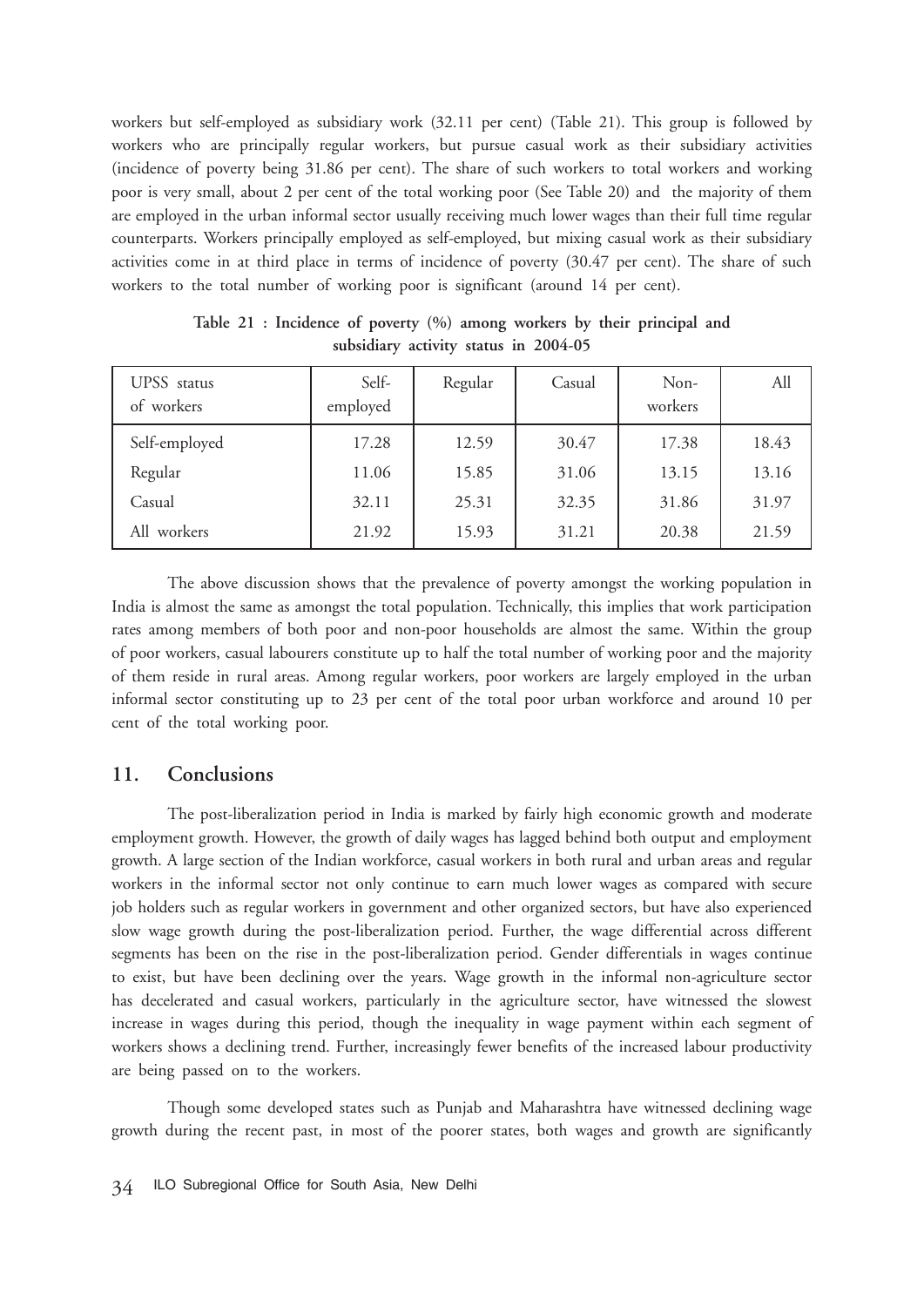low, the Minimum Wages Act is still poorly implemented, particularly in the rural areas, and a large proportion of agricultural workers continue to receive less than minimum wages. In non-agriculture sectors, although most workers do receive nominal minimum wages, they are required to work for extended hours in poor working conditions for the same wage.

The pattern of wages and earnings in different sectors reveals that employment and wage growth have not been simultaneous. The sectors of mass employment and higher employment growth have witnessed the slowest growth in wages, while the sectors of low employment and slower employment growth have witnessed high wage growth. This has led to the further widening of the existing wage inequalities across sectors. One of the most important reasons for this is that the majority of workers in the manufacturing, trade and transport sectors are engaged in the informal sector, where daily wages/ earnings are very low. The informal sector as a whole has witnessed very slow growth in wages during the post-liberalization period. In the urban informal sector, the daily earnings of casual labourers are as low as one-third that of regular workers. Though the service sector in general shows high growth in labour productivity, the benefits have not been translated into enhanced wages/earnings for the majority of the workers, leading to high prevalence of poverty among workers in general and casual workers in particular. Although incidence of poverty among workers has declined over the years, the incidence is significantly higher and the rate of decline has been slower among casual labour as compared to those among other segments of the labour market. Within the regularly employed workforce, the incidence of poverty is high in the urban informal sector.

To recapitulate, wage growth during the post-liberalization period has been mainly sluggish for the casual and informal workforce. The better-off sections have gained at the cost of the more vulnerable sections. This requires urgent policy attention if the interests of the poor, less educated and semi-skilled workforce are to be safeguarded. In the era of economic liberalization, the labour market's dualism has sharpened and there is need to provide better options to workers in rural areas and in the urban informal sector to acquire education and skills. Ensuring minimum wages in rural areas and improving working conditions in the urban informal sector must be taken up on a priority basis so that workers in these sectors can reap the benefits of increased labour productivity in general and earn a decent livelihood in particular.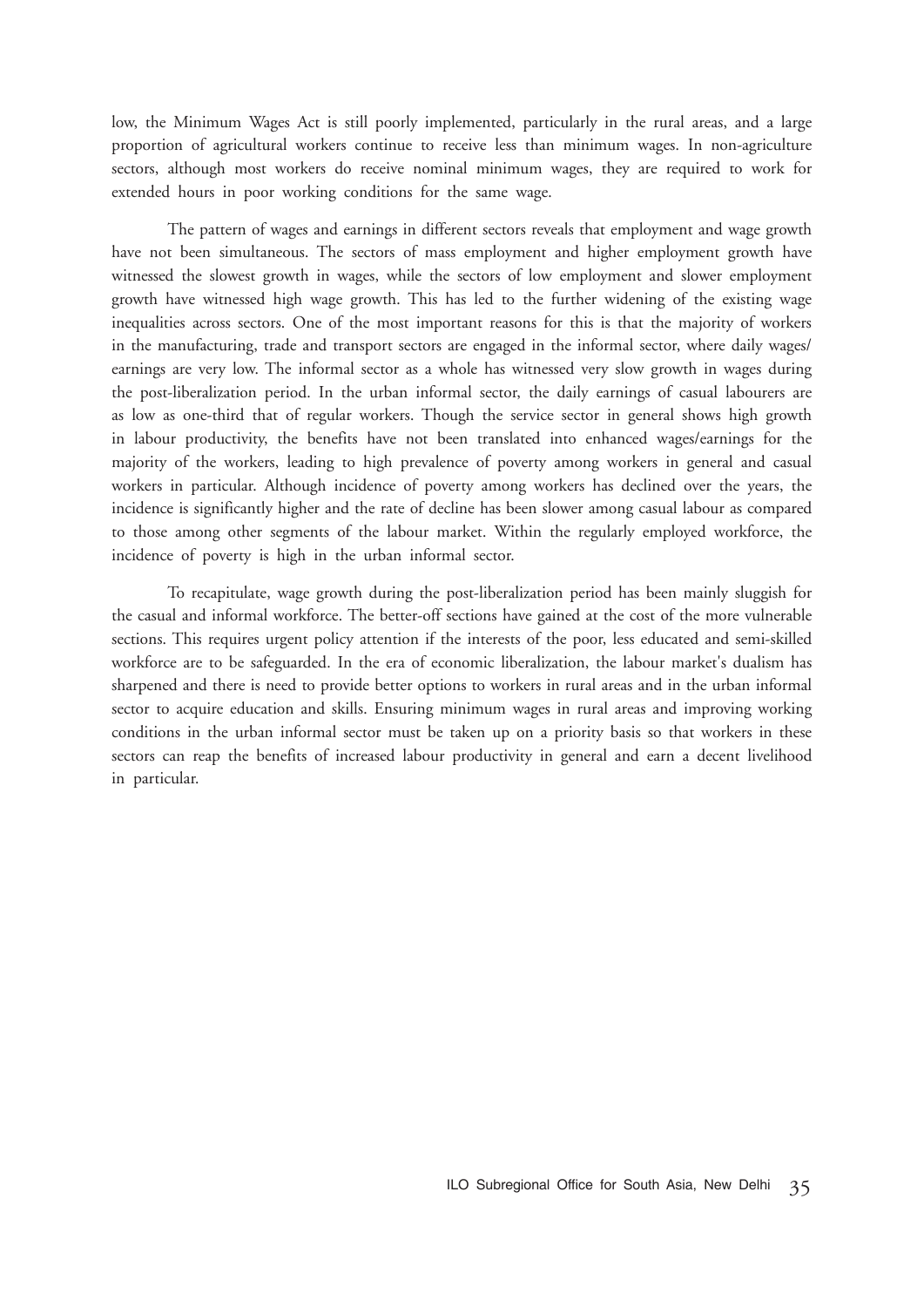# **References**

- Acharya, R.; Marjit, S. 2000. "Globalisation and inequality: An analytical perspective", in *Economic and Political Weekly* (Mumbai, EPW Research Foundation), 23 Sep.
- Acharya, S.; Papanek, G.F. 1989. "Agricultural linkages and poverty in India: A model for rural labour markets", in *Asian Centre Discussion Paper No. 39*, (Boston, Centre for Asian Development Studies, Boston University), July.
- Anant, T.C.A. 2004. "Labour market reforms in India", Review paper presented at the Fifth Annual Global Development Network Conference (New Delhi), 8-30 Jan.
- Bhalla, Sheila. 2002. "India's rural economy: issues and evidences", Paper presented at international seminar on 'Rural livelihood futures workshop, Organised by Ministry of Rural Development, Government of India, New Delhi and Overseas Development Institute, London (New Delhi), 17-19 October.
- –. 1998. "Trends in poverty, wages and employment in rural India", in Radhakrishna; Sharma (eds.) *Empowering rural labour in India: Market, state and mobilization* (New Delhi, Institute for Human Development).
- –. 1997. "Trends in poverty, wages and employment in India", in *The Indian Journal of Labour Economics* (New Delhi, The Indian Society of Labour Economics), Vol. 40, No. 2, Apr.-June, pp. 213-23.
- –. 1993. The dynamics of wage determination and employment generation in Indian agriculture", in *Indian Journal of Agricultural Economics* (Mumbai, Indian Society of Agricultural Economics), Vol. 48, No.3, July-Sep.
- Bhalla, Sheila; Karan, Anup K.; Shobha, T. 2006. "Rural casual labourers, wages and poverty: 1983- 1999–2000", in Asha Kapoor Mehta; Andrew Shepherd (eds.) *Chronic poverty and development policy in India* (New Delhi, Sage Publications).
- Bhalla, Surjit S.; Das, Tirthatonmoy. 2005. "Why be afraid of the truth? Poverty, inequality and growth in India, 1983–2000", mimeo (New Delhi, Oxus Research and Investments)*.*
- Bhattacharya, B.B.; Sakthivel, S. 2005. "Employment, wage and output relationships in India: A comparison of pre and post reform behaviour", in *The Indian Journal of Labour Economics* (New Delhi, The Indian Society of Labour Economics), Vol. 48, No. 2, Apr.-June.
- Das, M.B. 2003. "Ethnicity and social exclusion in job outcomes in India: Summary of research findings", mimeo (World Bank Institute).
- Dash, J. 1996. "Minimum wages law: Agricultural labour and uniform minimum wages", in *The Indian Journal of Labour Economics* (New Delhi, The Indian Society of Labour Economics), Vol. 39, No. 2.
- Deaton, Angus; Dreze, Jean. 2002. "Poverty and inequality in India: A re- examination", in *Economic and Political Weekly* (Mumbai, EPW Research Foundation), 7 Sep.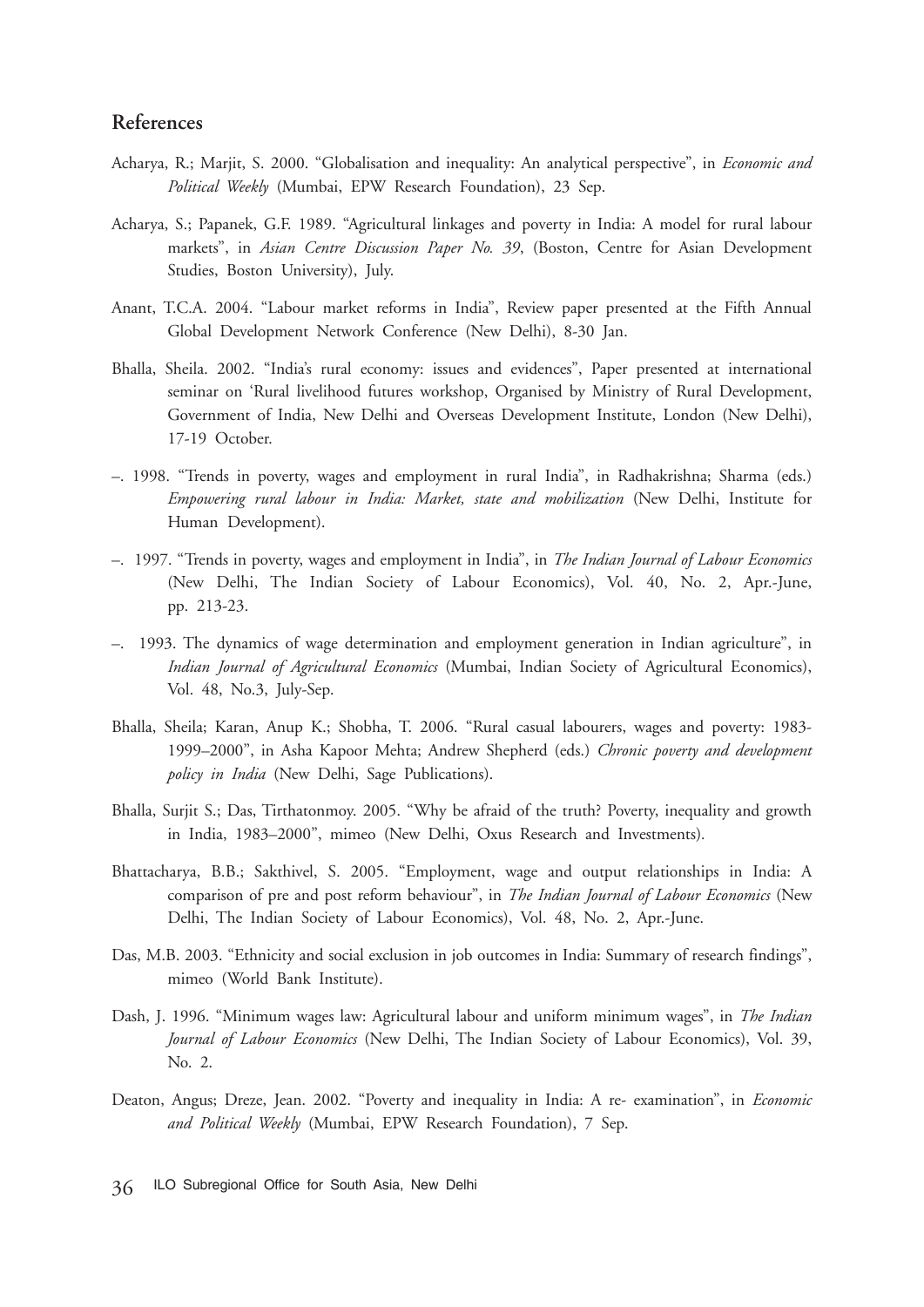- Deshpande, L.K.; Sharma, Alakh N.; Karan, Anup K.; Sarkar, Sandip. 2004. *Liberalisation and labour: Labour flexibility in Indian manufacturing* (New Delhi, Institute for Human Development).
- Dickens, W.T.; Lang, K. 1985. "A test of dual labor market theory", in *American Economic Review* (Nashville, American Economic Association), Vol. 75 (4), pp. 792-805.
- Dutta, Puja Vasudeva. 2005. "Accounting for wage inequality in India", in *The Indian Journal of Labour Economics* (New Delhi, The Indian Society of Labour Economics), Vol. 48, No. 2, Apr.-June.
- –. 2004. "Trade protection and inter-industry wages in India", Working Paper 27 (Sussex, Poverty Research Institute, University of Sussex).
- Eyraud, Francois; Saget, Catherine. 2005. *The fundamentals of minimum wage fixing* (Geneva, International Labour Office).
- Galbraith, J.K.; Roy Chowdhury, D.; Shrivastava, S. 2004. "Pay inequality in the Indian manufacturing sector, 1979–1998", Working Paper 28, University of Texas Inequality Project.
- Ghanekar, Jayanti. 1997. Sorry state of agricultural wage data: sources and methods of collection", in *Economic and Political Weekly* (Mumbai, EPW Research Foundation), Vol. 32, No. 19, 10-16 May.
- GOI, 2006. "Approach Paper to 11<sup>th</sup> Plan Document", Planning Commission, Government of India, New Delhi
- Goldar, B.; Banga, Rashmi. 2005. "Wage-productivity relationship in organised manufacturing in India: A state-wise analysis", in *The Indian Journal of Labour Economics* (New Delhi, The Indian Society of Labour Economics), Vol. 48, No. 2, Apr.-June.
- Goldar, B.N. 2004. "Productivity trends in Indian manufacturing in the pre and post-reform periods", Working Paper No. 137 (New Delhi, Indian Council for Research on International Economic Relations, ICRIER).
- Ghose, Ajit. 2004. "The employment challenge in India", in *Economic and Political Weekly* (Mumbai, EPW Research Foundation), Vol. 39, No. 48, 27 Nov.-3 Dec.
- Ghosh, Jayati. 2005. "Is India a success story of economic liberalisation", Christian Aid Policy Discussion Paper, Jawaharlal Nehru University (New Delhi).
- Heckman, J.; Hotz, V. 1986. "An investigation of the labour market earnings of Panamanian males: Evaluating the sources of inequality", in *The Journal of Human Resources* (US, The University of Wisconsin Press), Vol. 21 (4), pp. 507-42.
- Himanshu. 2005. "Wages in rural India: Sources, trends and comparability", in *The Indian Journal of Labour Economics* (New Delhi, The Indian Society of Labour Economics), Vol. 48, No. 2, Apr.- June.
- Jose, A.V. 1988. "Agricultural wages in India", in *Economic and Political Weekly* (Mumbai, EPW Research Foundation), 25 June, pp. A46-A58.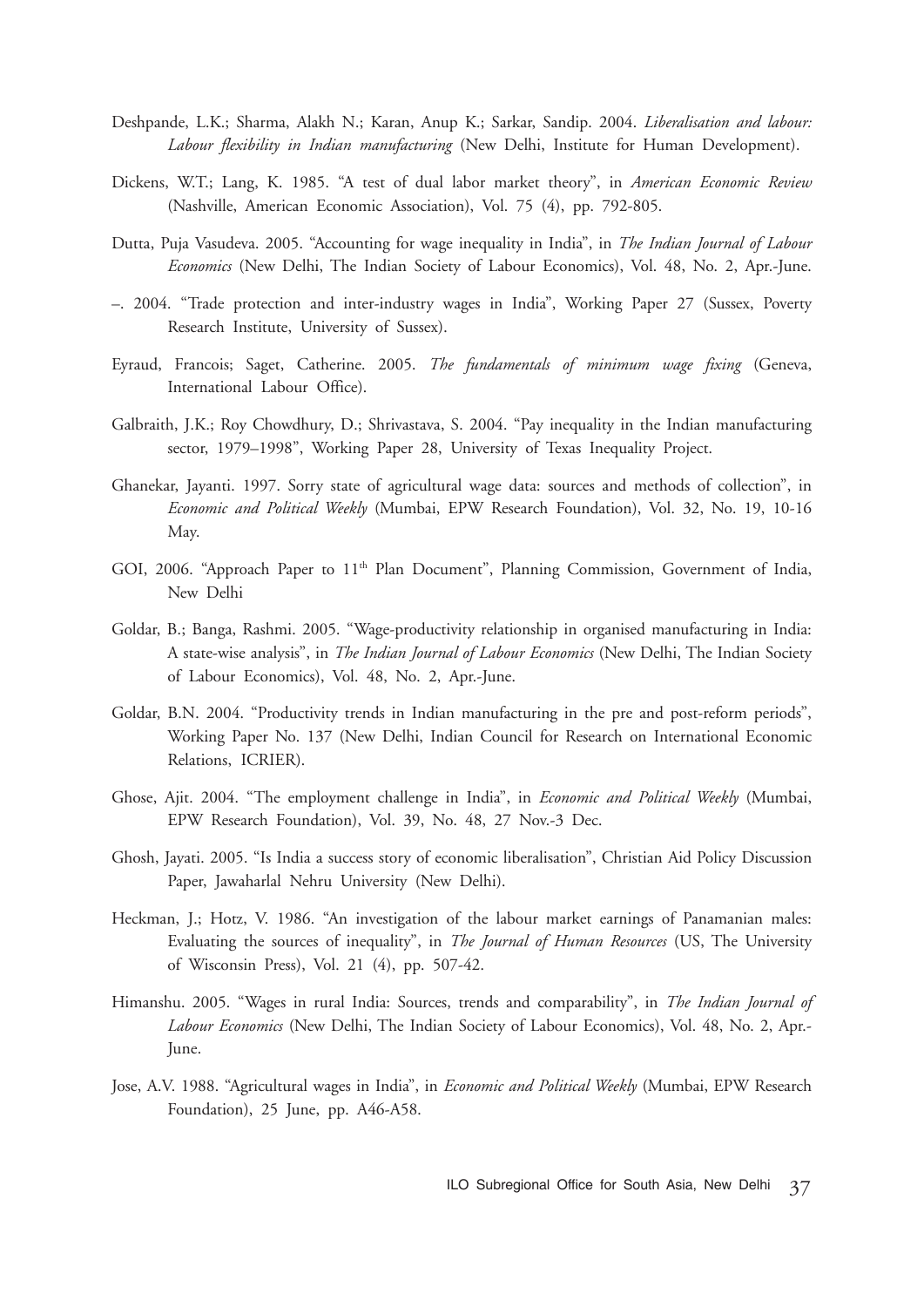- –. 1974. "Trends in real wage rates of agricultural labourers", in *Economic and Political Weekly* (Mumbai, EPW Research Foundation), *Review of Agriculture*, Mar., pp. A25-A30.
- Karan, Anup K. 1997. "Minimum wages and its implications in Madhya Pradesh", in *The Indian Journal of Labour Economics* (New Delhi, The Indian Society of Labour Economics), Conference Number, Vol. 41, No. 4.
- Karan, Anup K.; Sarkar, Sandip. 2003. "Labour flexibility and industrial relations: A study of organised manufacturing sector in India", in *The Indian Journal of Labour Economics* (New Delhi, The Indian Society of Labour Economics), Vol. 42, No. 4.
- Kijima, Yoko; Lanjouw, Peter. 2005. "Economic diversification and poverty in rural India", in *The Indian Journal of Labour Economics* (New Delhi, The Indian Society of Labour Economics), Vol. 48, No. 2, Apr.-June.
- Kingdon, G.G. 1998. "Does the labour market explain lower female schooling in India?", in *Journal of Development Studies* (US, Routledge), 35 (1), pp. 39-65.
- Krishnaji, N. 1971. "Wages of agricultural labour", in *Economic and Political Weekly* (Mumbai, EPW Research Foundation), *Review of Agriculture*, Sep., pp. A148-A151.
- Kundu, Amitabh. 2002. "Urban informal sector in India: Macro trends and policy perspectives, issues in development", Discussion Paper No. 25, Development Policy Department (Geneva, International Labour Office).
- –. 1997. "Trends and structure of employment in the 1990s: Implications for urban growth", in *Economic and Political Weekly* (Mumbai, EPW Research Foundation), Vol. 32 (24).
- Lal, Deepak. 1976. "Agricultural growth, real wages, and the rural poor in India", in *Economic and Political Weekly* (Mumbai, EPW Research Foundation), *Review of Agriculture*, June, pp. A47-A61.
- Laxminarayan, H and S.S. Tyagi. 1977, "Inter-State Variations in Types of Tenancy", *Economic and Political Weekly* (Mumbai, EPW Research Foundation)*,* Vol. 12, No. 39, Review of Agriculture, September 24.
- Mahendradev, S. 2002. "Pro-poor growth in India: What do we know about the employment effects of growth 1980–2000?" Working Paper No. 16 (London, Overseas Development Institute).
- –. 1995. "India's (Maharashtra) Employment Guarantee Scheme: Lessons from long experience", in Joachim Von Braun (ed.): *Employment for poverty reduction and food security* (Washington, DC, International Food Policy Research Institute).
- Mazumdar, Deepak; Sarkar, Sandip. 2004. "Reforms and employment elasticity in organised manufacturing", in *Economic and Political Weekly* (Mumbai, EPW Research Foundation), Vol. 39, No. 28.
- Nayyar, D. 1993."Economic reforms in India: a critical assessment". ILO-ARTEP Working Paper, New Delhi.
- NCEUS. 2007. "Report on conditions of work and promotion of livelihoods in the unorganised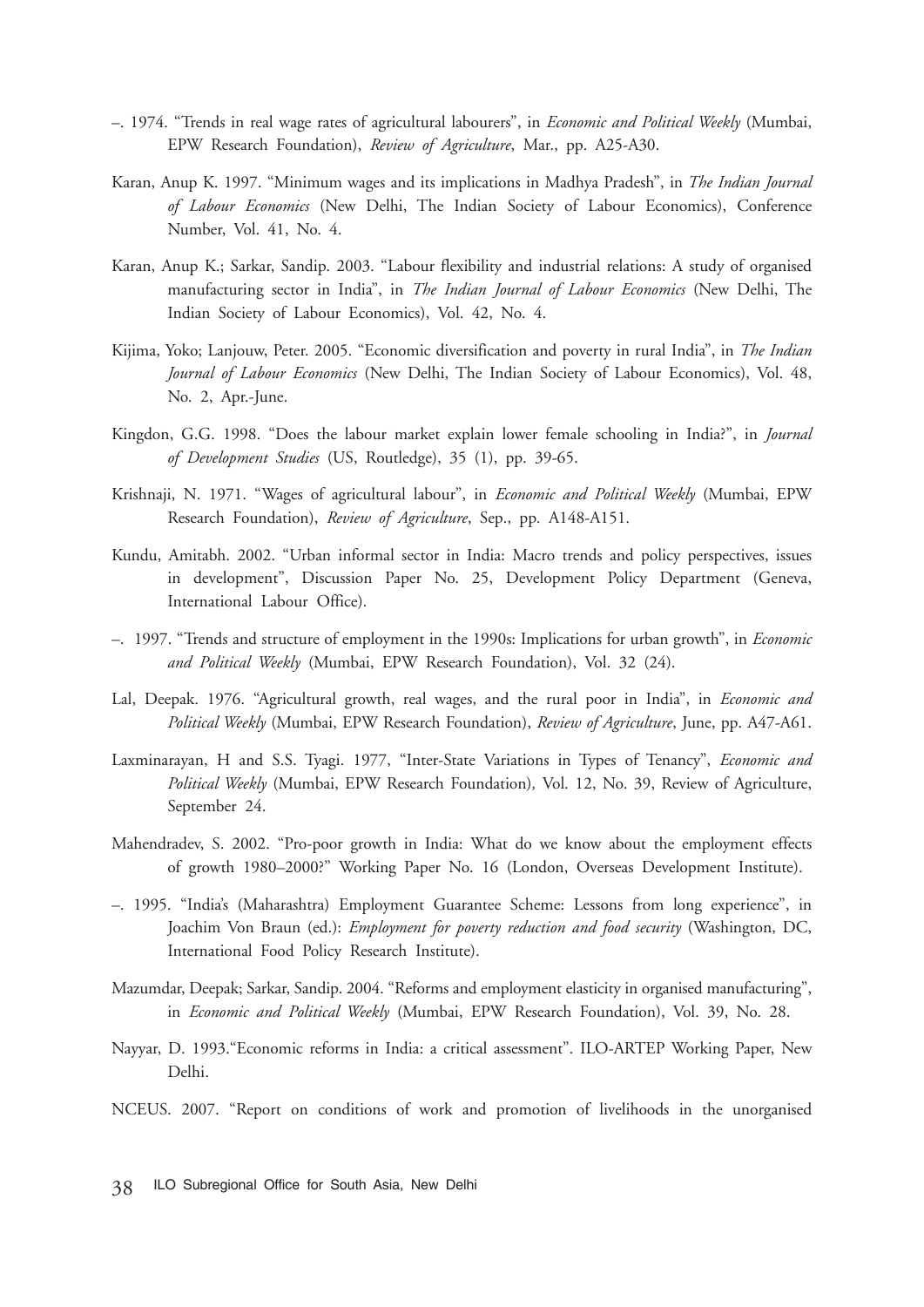sector" (New Delhi, National Commission for Enterprises in the Unorganised Sector, Government of India).

- NSSO. 2006. "Employment and unemployment situation in India, 2004–05", Report No. 515 (61/10/ 1) (New Delhi, National Sample Survey Organisation, Department of Statistics and Programme Implementation, Government of India).
- Parthsarthy, G. 1998. "Minimum wages in agriculture: A review of Indian experiences", in Radhakrishna; Sharma (eds.) *Empowering rural labour in India: Market, state and mobilisation* (New Delhi, Institute for Human Development).
- –. G. 1996. "Recent trends in wages and employment of agricultural labourers", in *Indian Journal of Agricultural Economics* (Mumbai, Indian Society of Agricultural Economics), Vol. 51, No. 2.
- Rao, V.M. 1972. "Agricultural wages in India: A reliability analysis", in *Indian Journal of Agricultural Economics* (Mumbai, Indian Society of Agricultural Economics), Vol. 27, No. 3, July-Sep.
- Rustagi, Preet. 2005. "Understanding gender inequalities in wages and incomes in India", in *The Indian Journal of Labour Economics* (New Delhi, The Indian Society of Labour Economics), Vol. 48, No. 2, Apr.-June.
- –. 2003. *Gender biases and discrimination against women: What do different indicators say?* (New Delhi*,* UNIFEM).
- Saget, Catherine. 2006. "Wage fixing in informal economy: Evidence from Brazil, India, Indonesia and South Africa", Conditions of Work and Employment Series No. 16 (Geneva, International Labour Office).
- –. 2001. "Poverty reduction and decent work in developing countries: Do minimum wages help?", in *International Labour Review* (Geneva, International Labour Office), Vol. 140, No. 3.
- Sen, Abhijit. 1998. "Rural labour market and poverty", in Radhakrishna; Sharma (eds.): *Empowering rural labour in India: Market, state and mobilization* (New Delhi, Institute for Human Development).
- –. 1994. "Rural labour markets and poverty", in *The Indian Journal of Labour Economics* (New Delhi, The Indian Society of Labour Economics), Vol. 37, No. 4, Oct. –Dec., pp. 575-608.
- Sen, Abhijit; Himanshu. 2004. "Poverty and inequality in India I", in *Economic and Political Weekly* (Mumbai, EPW Research Foundation), Vol. 39, No. 37.
- Sen, Abhijit; Ghosh, Jayati. 1993. "Trends in rural employment and the poverty-employment linkages" (New Delhi, ILO-ARTEP).
- Shariff, Abusaleh; Gumber, Anil. 1999. "Employment and wages in India: Pre and post reform scenario", in *The Indian Journal of Labour Economics* (New Delhi, The Indian Society of Labour Economics), Vol. 42, No. 2.
- Sharma, Alakh N.; Karan, Anup K.; Sarkar, Sandip. 2002. *Dynamics of employment, poverty and human development in Bihar,* mimeo (New Delhi, Institute for Human Development).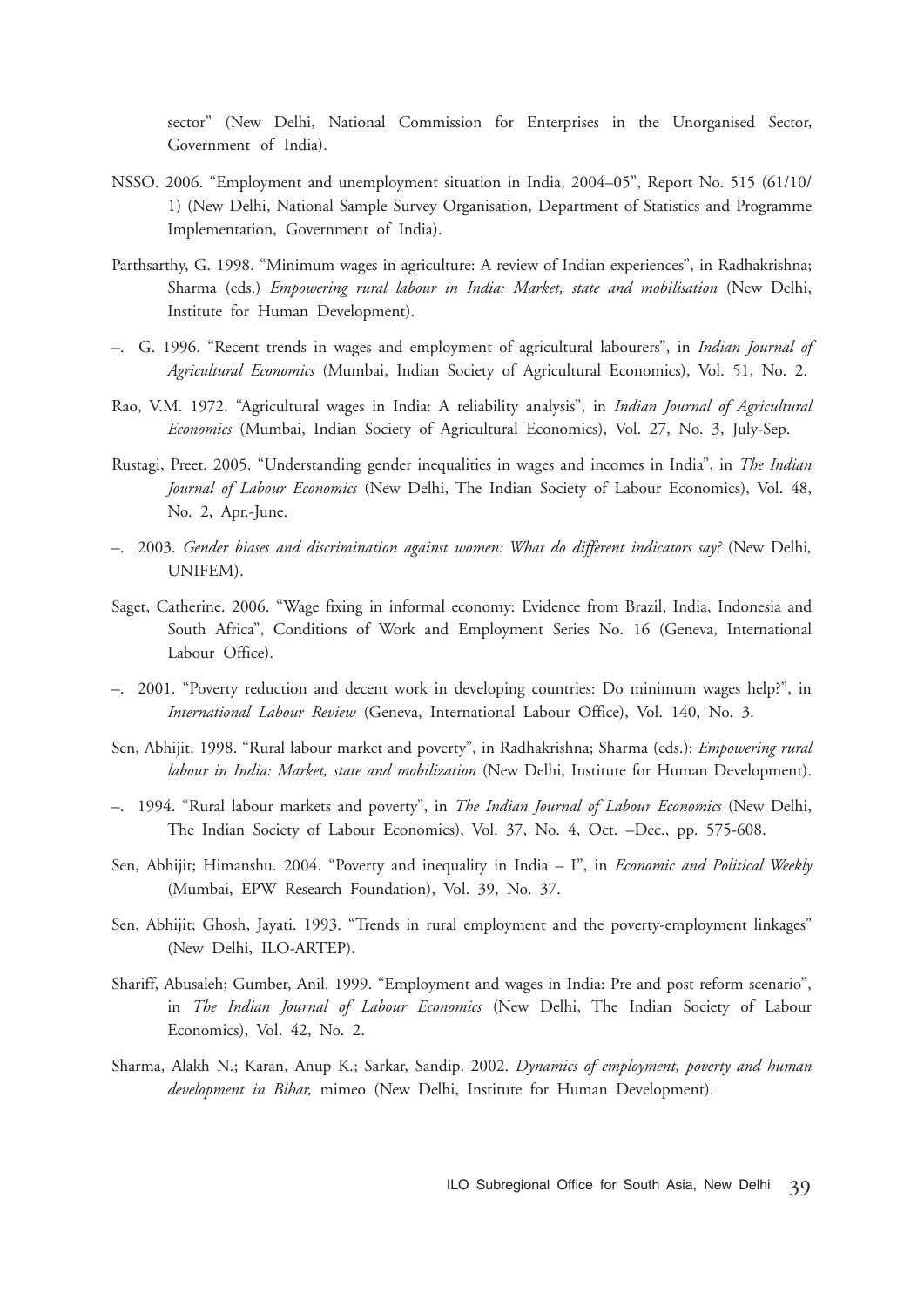- Sharma, H.R. 2001. "Employment and wage earnings of agricultural labourers: A state-wise analysis", in *The Indian Journal of Labour Economics* (New Delhi, The Indian Society of Labour Economics), Vol. 44, No. 1.
- Sundaram, K. 2001. "Employment and poverty in the 1990s: Further results from NSSO  $55<sup>th</sup>$  Round Employment and Unemployment Survey, 1999–2000", in *Economic and Political Weekly* (Mumbai, EPW Research Foundation), 11 Aug., Vol. 36, No. 32.
- Sundaram, K.; Tendulkar, Suresh D. 2006. "Changing structure of Indian workforce, quality of employment and real earnings, 1983–2000", Paper presented at international seminar on 'India: Meeting the Employment Challenge, Conference on Labour and Employment Issues in India', organised by Institute for Human Development and supported by the World Bank (New Delhi), 27-29 July.
- –. 2002. "The working poor in India: Employment poverty linkages and employment policy options", Issues in Employment and Poverty Discussion Paper 4 (Geneva, Recovery and Reconstruction Department, International Labour Office).
- Tendulkar, S.D. 2003. "Organised labour market in India: Pre and post-reform period", Paper prepared for the Conference on Anti-Poverty and Social Policy, mimeo, (Alwar, India), 2-4 Jan.
- Unni, Jeemol. 2005. "Wages and income in formal and informal sectors in India", in *Indian Journal of Labour Economics*, (New Delhi, The Indian Society of Labour Economics), Vol. 48 (2), pp. 311-317.
- –. 2001. "Gender and informality in labour market in South Asia", in *Economic and Political Weekly* (Mumbai, EPW Research Foundation), Vol. 36, No. 26.
- –. 2000. "Employment trends and earnings in the informal sector", Paper presented at international seminar on 'India: Meeting the Employment Challenge, Conference on Labour and Employment Issues in India', organised by Institute for Human Development and supported by the World Bank (New Delhi), 27-29 July.
- –. 1997. "Employment and wages among rural labourers: Some recent trends", in *Indian Journal of Agricultural Economics* (Mumbai, Indian Society of Agricultural Economics), Vol. 52, No. 1.
- Unni, Jeemol; Rani, Uma. 2003. "Changing structure of workforce in unorganised manufacturing", in *Indian Journal of Labour Economics* (New Delhi, The Indian Society of Labour Economics), Vol. 46 (4), pp. 983-997.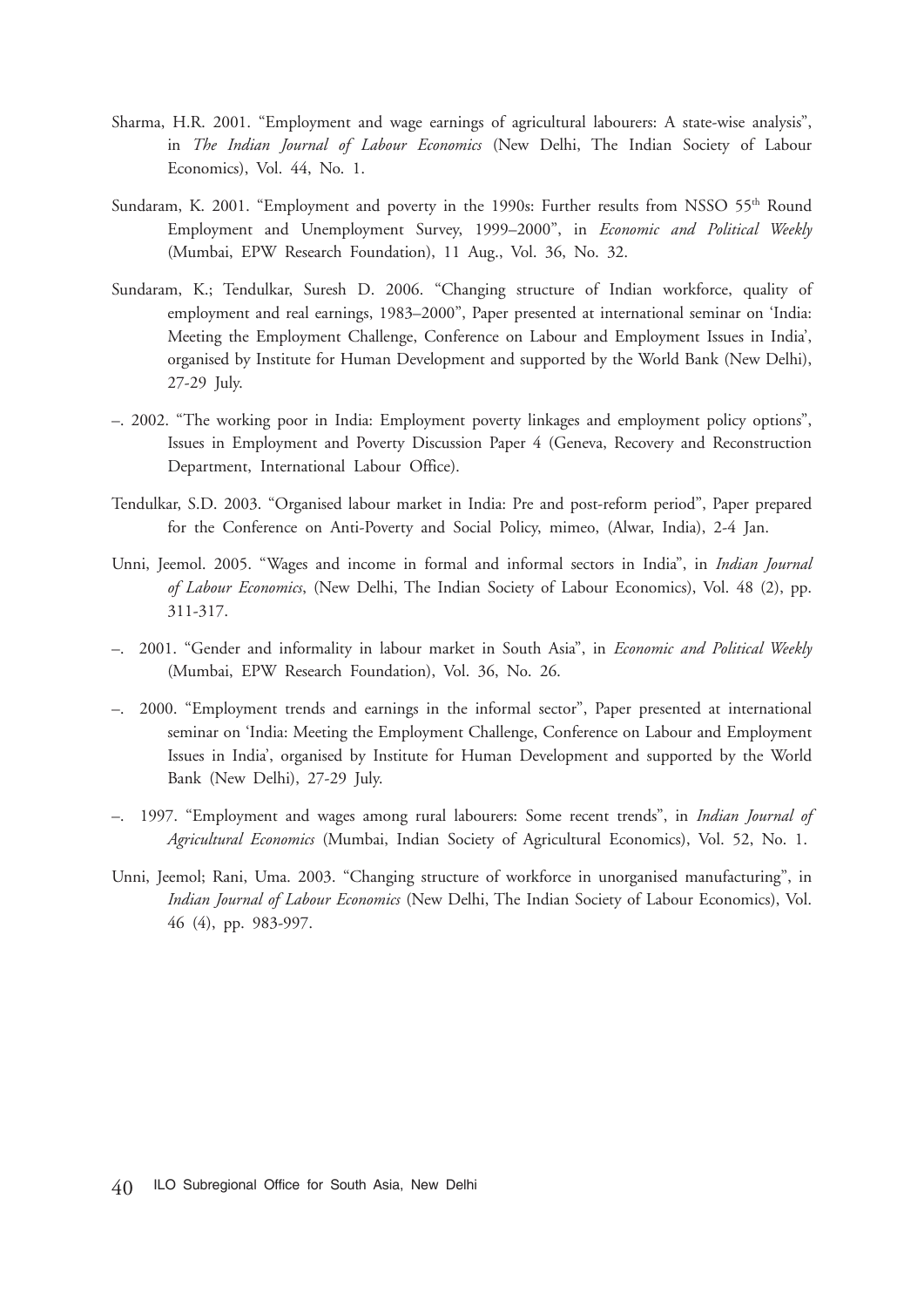|                 |             |                     | Rural       |                     | Urban       |                     |             |                     |  |
|-----------------|-------------|---------------------|-------------|---------------------|-------------|---------------------|-------------|---------------------|--|
|                 | Males       |                     | Females     |                     |             | Males               | Females     |                     |  |
| State           | Agriculture | Non-<br>agriculture | Agriculture | Non-<br>agriculture | Agriculture | Non-<br>agriculture | Agriculture | Non-<br>agriculture |  |
| Andhra Pradesh  | 59.66       | 45.65               | 39.69       | 29.78               | 66.50       | 47.89               | 41.81       | 30.28               |  |
| Assam           | 67.05       | 59.45               | 49.24       | 54.60               | 73.67       | 60.00               | 50.49       |                     |  |
| Bihar           | 58.00       | 44.22               | 33.25       | 38.95               | 60.58       | 47.84               | 138.13      | 34.05               |  |
| Chhattisgarh    | 48.93       | 31.75               | 40.59       | 26.38               | 56.52       | 25.46               | 38.17       | 24.70               |  |
| Gujarat         | 69.18       | 45.33               | 54.25       | 41.14               | 88.50       | 43.58               | 44.34       | 41.03               |  |
| Haryana         | 79.18       | 73.98               | 54.46       | 59.96               | 80.30       | 75.00               | 37.65       | 63.58               |  |
| Jammu & Kashmir | 97.42       | 99.81               | 53.37       |                     | 106.93      | 113.00              | 73.12       |                     |  |
| Jharkhand       | 55.24       | 44.58               | 42.21       | 35.98               | 60.26       | 41.24               | 54.28       | 35.30               |  |
| Karnataka       | 75.92       | 44.74               | 33.17       | 31.02               | 83.92       | 48.00               | 52.58       | 36.02               |  |
| Kerala          | 138.93      | 124.17              | 59.41       | 74.11               | 139.99      | 120.07              | 73.56       | 72.12               |  |
| Madhya Pradesh  | 49.78       | 38.23               | 42.31       | 29.10               | 53.27       | 42.18               | 47.59       | 30.50               |  |
| Maharashtra     | 59.34       | 44.07               | 34.85       | 27.93               | 80.86       | 47.13               | 47.30       | 29.73               |  |
| Orissa          | 49.33       | 39.25               | 35.01       | 28.97               | 55.05       | 48.42               | 34.70       | 33.63               |  |
| Punjab          | 81.24       | 71.65               | 50.32       | 55.59               | 86.25       | 61.71               | 47.56       | 46.10               |  |
| Rajasthan       | 62.56       | 63.27               | 50.17       | 51.77               | 68.16       | 51.93               | 44.41       | 43.09               |  |
| Tamil Nadu      | 82.57       | 64.11               | 45.98       | 34.62               | 85.96       | 63.30               | 53.72       | 39.62               |  |
| Uttar Pradesh   | 57.02       | 49.20               | 44.38       | 39.53               | 63.60       | 51.52               | 43.38       | 37.57               |  |
| Uttaranchal     | 74.97       | 60.83               | 82.19       | 52.50               | 69.03       | 70.29               | 62.64       | 58.05               |  |
| West Bengal     | 59.92       | 46.13               | 35.83       | 40.42               | 64.49       | 53.82               | 34.74       | 27.73               |  |
| All states      | 69.01       | 48.91               | 44.30       | 33.69               | 77.25       | 58.09               | 48.77       | 34.89               |  |

**Appendix Table I : Average casual daily wages in agriculture and non-agriculture for males and females in rural and urban areas in different states, 2004-05**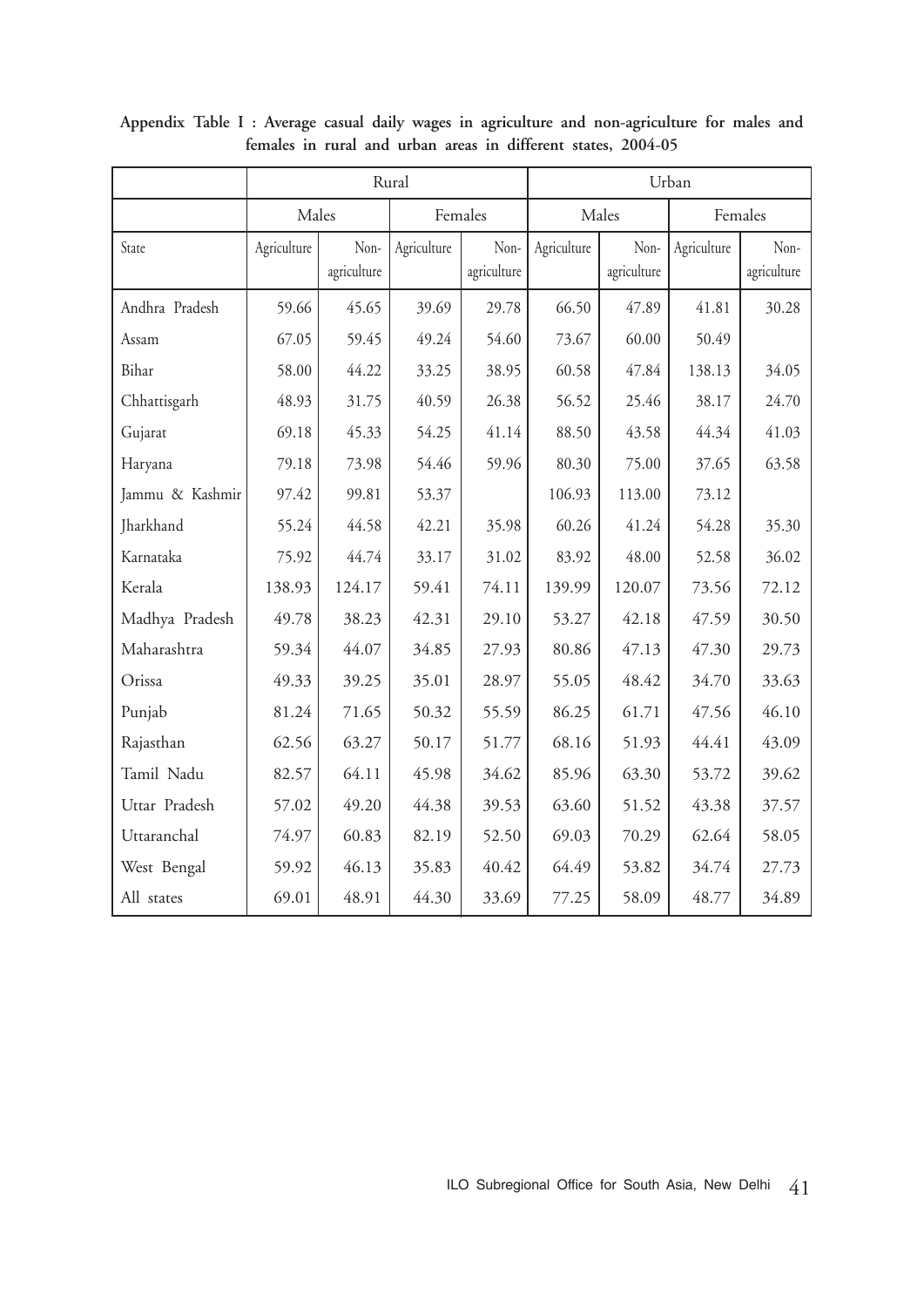|                         | 1983  | 1993-94 | 1999-2000 | 2004-05 |  |  |  |  |  |
|-------------------------|-------|---------|-----------|---------|--|--|--|--|--|
| Current prices          |       |         |           |         |  |  |  |  |  |
| Males                   |       |         |           |         |  |  |  |  |  |
| Agriculture             | 7.4   | 21.59   | 40.45     | 48.07   |  |  |  |  |  |
| Non-agriculture         | 10.1  | 30.15   | 59.52     | 68.30   |  |  |  |  |  |
| Females                 |       |         |           |         |  |  |  |  |  |
| Agriculture             | 5.1   | 15.12   | 28.56     | 33.38   |  |  |  |  |  |
| Non-agriculture         | 5.59  | 17.46   | 37.29     | 44.62   |  |  |  |  |  |
| Constant 1993-94 prices |       |         |           |         |  |  |  |  |  |
| Males                   |       |         |           |         |  |  |  |  |  |
| Agriculture             | 16.65 | 21.59   | 25.01     | 26.59   |  |  |  |  |  |
| Non-agriculture         | 22.73 | 30.15   | 36.80     | 37.78   |  |  |  |  |  |
| Females                 |       |         |           |         |  |  |  |  |  |
| Agriculture             | 11.48 | 15.12   | 17.66     | 18.46   |  |  |  |  |  |
| Non-agriculture         | 12.58 | 17.46   | 23.05     | 24.68   |  |  |  |  |  |
| Ratios of inequalities  |       |         |           |         |  |  |  |  |  |
| Females/males           |       |         |           |         |  |  |  |  |  |
| Agriculture             | 0.69  | 0.70    | 0.71      | 0.69    |  |  |  |  |  |
| Non-agriculture         | 0.55  | 0.58    | 0.63      | 0.65    |  |  |  |  |  |
| Agri/non-agriculture    |       |         |           |         |  |  |  |  |  |
| Males                   | 0.73  | 0.72    | 0.68      | 0.70    |  |  |  |  |  |
| Females                 | 0.91  | 0.87    | 0.77      | 0.75    |  |  |  |  |  |

**Appendix Table II : Average rural casual daily wages for males and females in agriculture and non-agriculture and ratios of inequalities for females to males and agriculture to non-agriculture**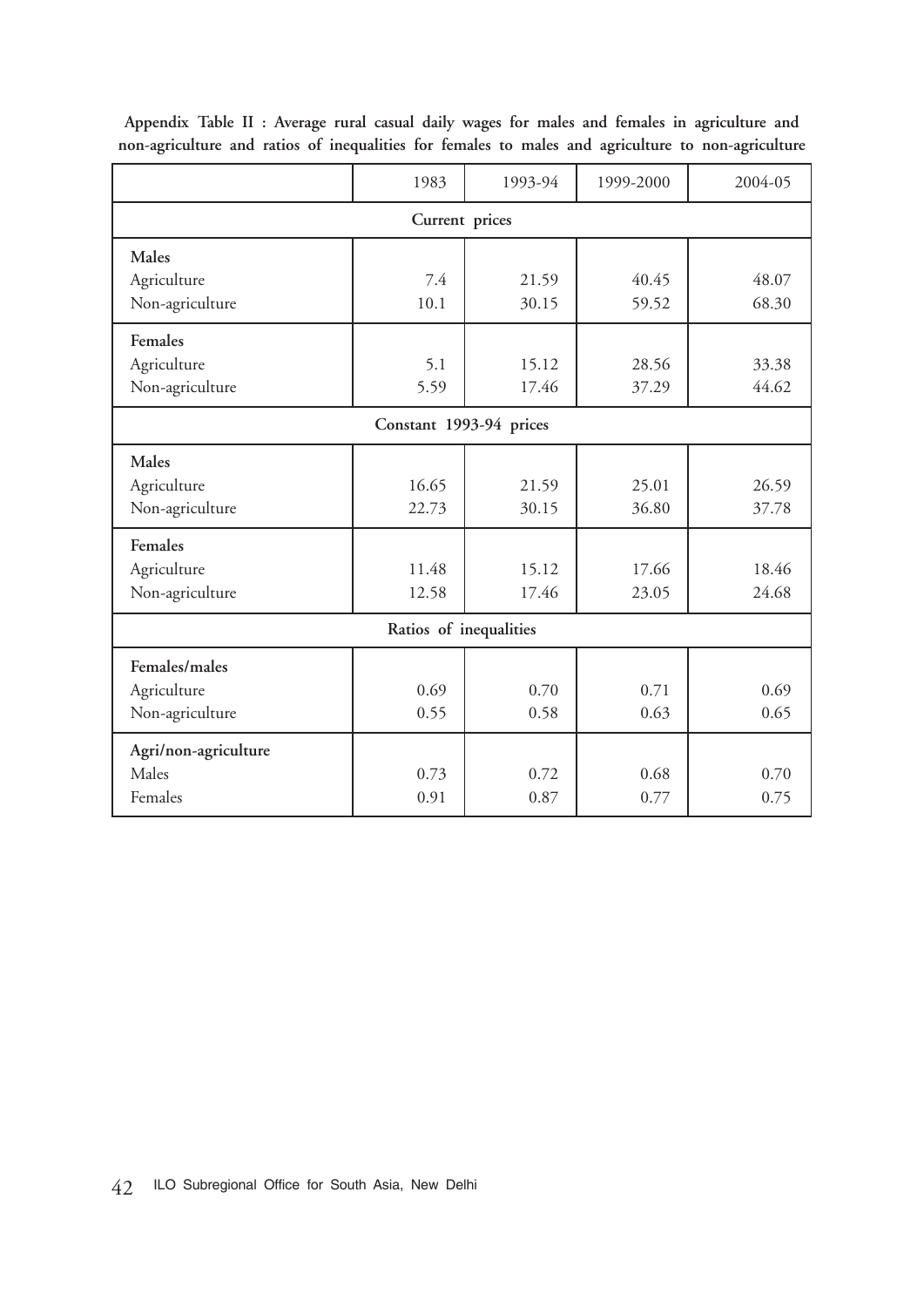|                  | Regular |         |         |        |         | Casual  |        |         |         |        |        |         |
|------------------|---------|---------|---------|--------|---------|---------|--------|---------|---------|--------|--------|---------|
|                  | Rural   |         |         | Urban  |         |         | Rural  |         |         | Urban  |        |         |
| States           | Males   | Females | Persons | Males  | Females | Persons | Males  | Females | Persons | Male   | Female | Persons |
| Andhra Pradesh   | 106.23  | 56.61   | 93.81   | 183.34 | 132.05  | 172.18  | 50.3   | 30.88   | 42.13   | 64.71  | 36.29  | 56.99   |
| Assam            | 145.51  | 73.83   | 128.82  | 249.81 | 151.31  | 232.51  | 62.59  | 53.29   | 60.18   | 73.73  | 56     | 70.49   |
| Bihar            | 175.97  | 96.72   | 166.55  | 249.61 | 209.45  | 247.02  | 45.41  | 37.42   | 43.95   | 54.65  | 81.91  | 59.56   |
| Chhattisgarh     | 122.7   | 79.69   | 115.61  | 180.2  | 69.03   | 161.93  | 37.6   | 28.55   | 34.07   | 47.62  | 32.43  | 41.32   |
| Gujarat          | 132.8   | 108.25  | 129.38  | 173.64 | 110.74  | 165.8   | 52.8   | 43.17   | 49.72   | 83.46  | 46.35  | 71.95   |
| Haryana          | 238.64  | 102.14  | 230.28  | 156.44 | 165.66  | 157.69  | 75.26  | 59.34   | 72.2    | 79.22  | 46.8   | 73.71   |
| Himachal Pradesh | 205.18  | 151.71  | 193.94  | 295.47 | 226.65  | 281.69  | 88.88  | 62      | 87.14   | 69.67  | 65.92  | 69.04   |
| Jammu & Kashmir  | 180.79  | 111.84  | 175.46  | 259.46 | 196.4   | 251.04  | 100.24 | 53.39   | 96.14   | 111.82 | 81.01  | 110.57  |
| Jharkhand        | 180.1   | 101.87  | 166.99  | 287.85 | 142.88  | 267.31  | 51.11  | 37.93   | 48.07   | 60.16  | 55.46  | 58.85   |
| Karnataka        | 126.69  | 70.28   | 112.86  | 227.16 | 153.99  | 211.44  | 48.33  | 30.74   | 41.32   | 80.75  | 46.25  | 73.44   |
| Kerala           | 163.8   | 119.85  | 146.83  | 203.04 | 170.9   | 191.03  | 134.86 | 65.75   | 119.51  | 137    | 66.96  | 126.81  |
| Madhya Pradesh   | 103.16  | 31.49   | 88.44   | 184.07 | 104.78  | 168.83  | 38.58  | 30.53   | 35.76   | 51.55  | 42.02  | 49.57   |
| Maharashtra      | 155.04  | 105.4   | 148.11  | 220.58 | 180.04  | 211.89  | 47.37  | 28.16   | 38.58   | 79.57  | 39.1   | 69.2    |
| Orissa           | 139.93  | 93.81   | 133.62  | 211.93 | 144.3   | 198.71  | 42.29  | 29.65   | 38.45   | 54.41  | 33     | 49.51   |
| Punjab           | 167.42  | 123.06  | 161.92  | 197.41 | 226.32  | 203.17  | 75.14  | 53.1    | 73.12   | 83.9   | 46.41  | 79.7    |
| Rajasthan        | 146.59  | 87.41   | 140.14  | 184.26 | 156.16  | 180.24  | 64.33  | 52.03   | 62.12   | 69.15  | 48.26  | 66.53   |
| Tamil Nadu       | 122.6   | 73.8    | 109.07  | 190.58 | 112.11  | 169.71  | 70.45  | 36.53   | 56.48   | 83.1   | 47.56  | 74.91   |
| Uttaranchal      | 193.87  | 135.17  | 186.58  | 212.83 | 137.27  | 197.52  | 69.66  | 56.2    | 67.88   | 69.78  | 60.26  | 68.57   |
| Uttar Pradesh    | 122.4   | 100.16  | 120.31  | 177.27 | 149.48  | 174.41  | 53.37  | 39.54   | 51.25   | 63.99  | 38.61  | 61.77   |
| West Bengal      | 143.39  | 53.07   | 120.25  | 198.19 | 129.35  | 185.39  | 49.88  | 39.99   | 48.38   | 64     | 32.95  | 60.54   |
| All-India        | 144.93  | 85.53   | 133.81  | 203.28 | 153.19  | 193.73  | 55.03  | 34.94   | 48.89   | 75.1   | 43.88  | 68.68   |

**Appendix Table III : Average regular and casual daily wages for males, females and persons in rural and urban areas in different states, 2004-05**